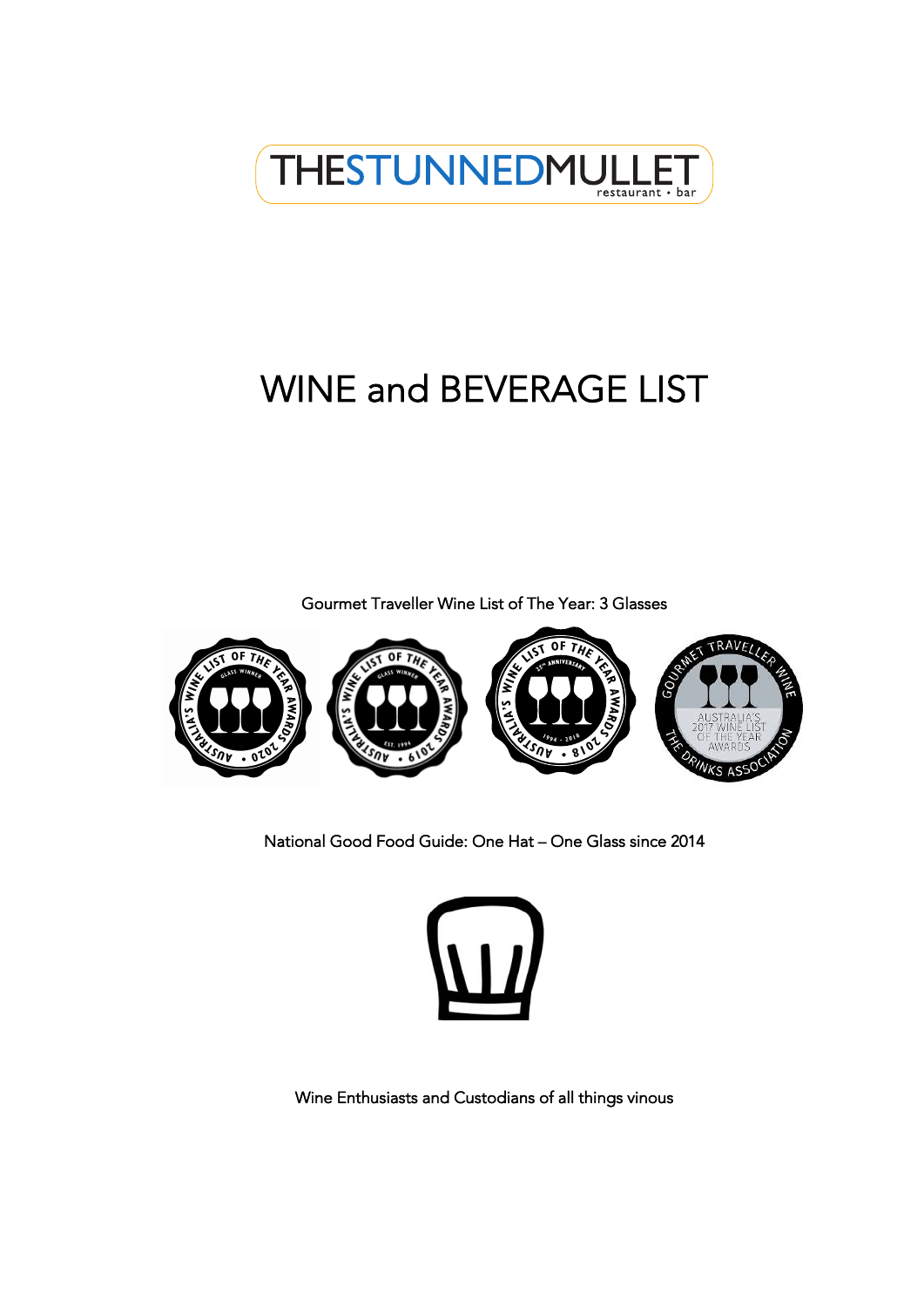Looking back, the journey began long ago on the other side of the earth. As an expat living in London, something about the treasure trove of international vinous offerings available seemingly at every corner 'off-license', expanded my somewhat shielded 'Californian' experience of wine.

An intense fascination was sparked, and consequently a need to learn about and taste wines from all over the planet – all the while marvelling in the diversity, complexity as well as the sheer power of a living liquid in a bottle being able to evoke such a sense of place and time. Not to mention the sheer olfactory and palate delight and wonder to be had when enjoying wine, whether it be on its own or matched with some morsel of match made in heaven!

This list is constantly evolving, as is our journey of discovery in wine. Nothing, besides drinking the stuff, brings us more joy than talking about it – so please feel free to chat about wine in any way, shape or form….

All our wines are carefully curated and respectfully handled for your enjoyment by our team and within our fastidious cellar environments.

Yours in Wine

Lou Perri, The Passionate Curator

Tom Riedl, The Grape Juice Nerd

Robert Francis, The Boss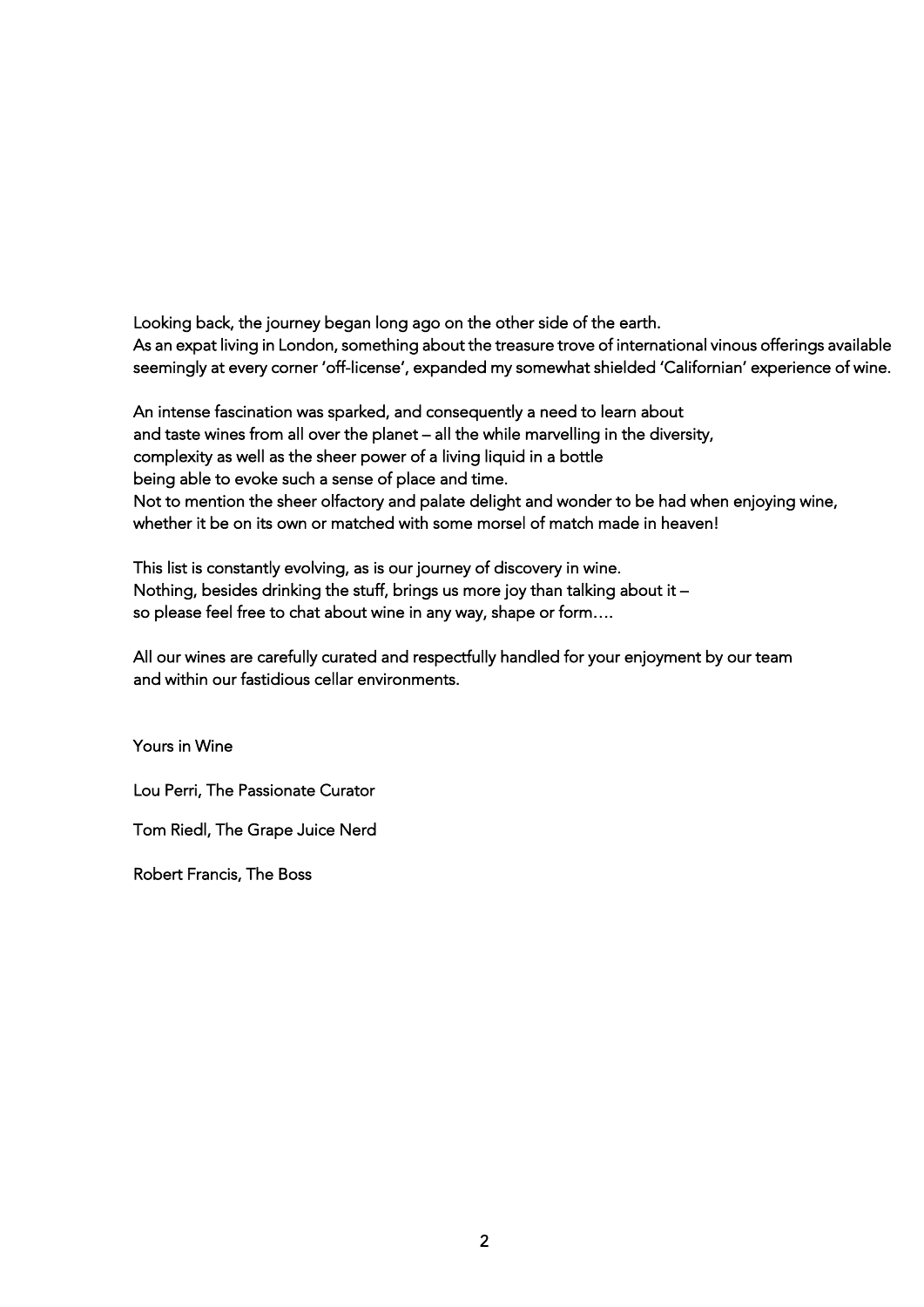| <b>BY THE GLASS</b>                                        | 4  |
|------------------------------------------------------------|----|
| 375ML CHAMPAGNE, WHITE & ROSE (HALF BOTTLES)               | 7  |
| 375ML RED (HALF BOTTLES)                                   | 8  |
| <b>BIG BOTTLES FOR BIG GATHERINGS</b>                      | 10 |
| <b>CHAMPAGNE THE LITTLE GROWERS</b>                        | 11 |
| <b>CHAMPAGNE THE GRANDE MARQUES</b>                        | 12 |
| <b>SPARKLING WINE</b>                                      | 12 |
| <b>RIESLING AUSTRALIA</b>                                  | 13 |
| <b>RIESLING FRANCE</b>                                     | 13 |
| <b>RIESLING GERMANY</b>                                    | 14 |
| <b>SEMILLON</b>                                            | 15 |
| <b>SAUVIGNON BLANC</b>                                     | 15 |
| <b>CHENIN BLANC</b>                                        | 16 |
| PINOT GRIS & GRIGIO                                        | 17 |
| <b>ROSE</b>                                                | 17 |
| <b>INTERESTING WHITES WORTH A LOOK</b>                     | 18 |
| VIOGNIER, MARSANNE, ROUSSANE AND GRENACHE BLANC AND BLENDS | 19 |
| CHARDONNAY AUSTRALIA & NEW ZEALAND                         | 20 |
| <b>CHARDONNAY FRANCE</b>                                   | 21 |
| CHARDONNAY USA                                             | 25 |
| PINOT NOIR FRANCE                                          | 26 |
| PINOT NOIR AUSTRALIA                                       | 30 |
| PINOT NOIR NEW ZEALAND                                     | 31 |
| PINOT NOIR USA                                             | 32 |
| PINOT NOIR<br><b>GERMANY</b>                               | 32 |
| <b>NEBBIOLO</b>                                            | 33 |
| <b>GAMAY NOIR</b>                                          | 34 |
| <b>INTERESTING RED VARIETALS AND BLENDS - WORTH A LOOK</b> | 35 |
| <b>SANGIOVESE</b>                                          | 36 |
| <b>GRENACHE AND BLENDS AUSTRALIA</b>                       | 36 |
| <b>GRENACHE AND BLENDS RHONE VALLEY, FRANCE</b>            | 37 |
| SHIRAZ, SYRAH AND BLENDS AUSTRALIA                         | 38 |
| SHIRAZ, SYRAH AND BLENDS ROCKFORD WINES                    | 39 |
| SHIRAZ, SYRAH AND BLENDS FRANCE                            | 40 |
| <b>CABERNET FRANC</b>                                      | 41 |
| <b>CABERNET SAUVIGNON</b>                                  | 42 |
| CABERNET SAUVIGNON & MERLOT BLENDS AUSTRALIA & ITALY       | 43 |
| CABERNET SAUVIGNON & MERLOT BLENDS BORDEAUX, FRANCE        | 44 |
| <b>DESSERT WINES</b>                                       | 45 |
| <b>FORTIFIED</b>                                           | 45 |
| <b>COGNAC &amp; ARMAGNAC</b>                               | 45 |
| <b>WATER, SOFT DRINKS AND TONICS</b>                       | 46 |
| <b>BEER</b>                                                | 46 |
| <b>COCKTAILS</b>                                           | 47 |
| <b>SIGNATURE GIN COCKTAILS</b>                             | 48 |
| <b>VODKA</b>                                               | 49 |
| <b>RUM</b>                                                 | 49 |
| <b>WHISKEY</b>                                             | 50 |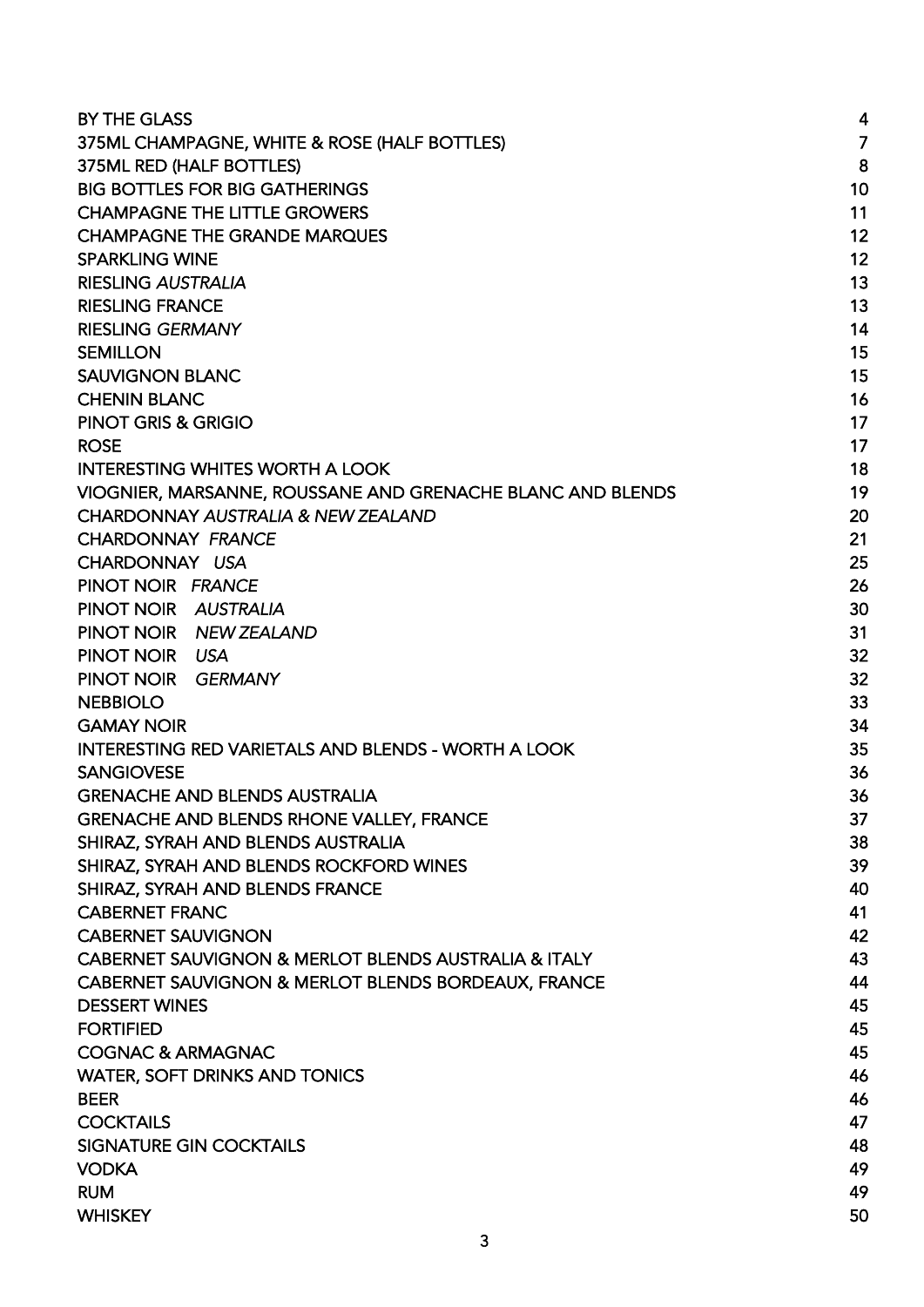<span id="page-3-0"></span>

Coravin Sparkling ™ is the wine preservation system that allows us to open a bottle on weekend, then finish it many days and even weeks later.

The last glass will taste just as amazing as the first.

*"Too much of anything is bad, but too much of champagne is just right"* Mark Twain

### *BY THE GLASS*

### CHAMPAGNE (125ml)

NV Pol Roger – Brut Reserve (Epernay, France) 29 Classic nose of baked brioche, hazelnuts and superb length, a classy way to start your day.

NV Laherte & Freres – Rose de Meunier (Chavot, France) 35 Rich and deep- delicious rose fizz expressing tart red fruit and outstanding aroma. 100% Pinot Meunier, Saignee style. Bone-dry.

### SPARKLING (125ml)

The new project by Vasse Felix, crafted from premium, free-run cuvee of handpicked Chardonnay and methode-traditionelle winemaking. 20+ months on lees with only 4.6g dosage. Super toasty with lots of baked spices and nuttiness.

#### NV Rockford – Black Shiraz (Barossa, SA) 36

Disgorged in 2017, lots of Christmas pudding, dark meaty black berries, dark plums, and chocolate on the nose and palate. A must try.

### 2019 Idee Fixe *Blanc de Blancs* (Margaret River, WA) 19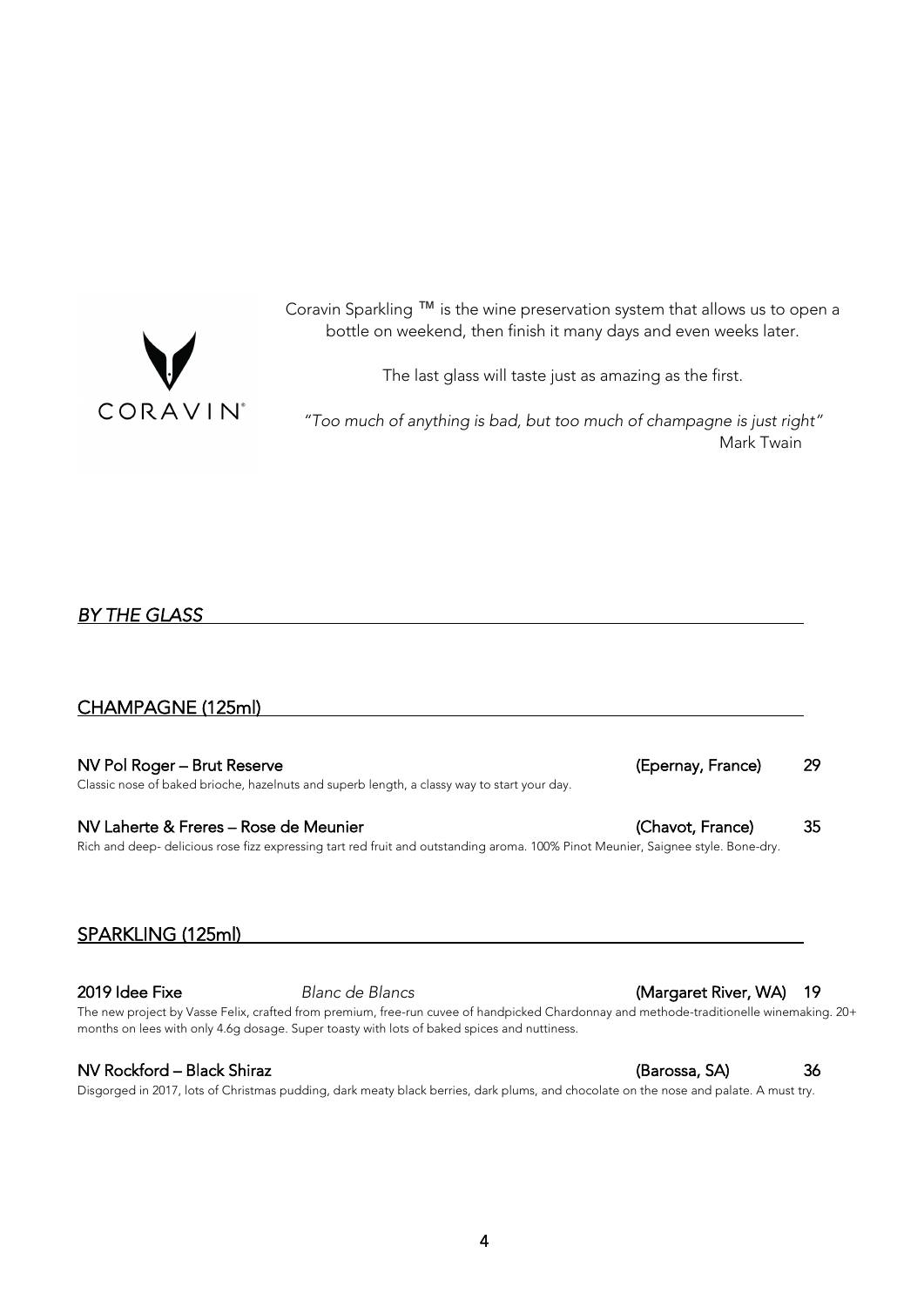# WHITE WINES (150ml) by The Glass

# *Crisp & Mineral*

| 2019 Crawford River - Young Vines<br>Punchy and so alive. Lime, cumquats and grapefruit peel, but it's the palate intensity and power that makes this Riesling world class                                                 | Riesling                      | (Henty, VIC)           | 21 |
|----------------------------------------------------------------------------------------------------------------------------------------------------------------------------------------------------------------------------|-------------------------------|------------------------|----|
| 2020 Fritz Haag - Brauneberger Juffer Kabinett<br>Lovely peach, herb and floral aromas combined with a refreshing and precise combination of acid and sugarwow!                                                            | Riesling                      | (Mosel, Germany)       | 23 |
| 2020 De la Pepiere - Clos de Briords Vieilles Vignes Melon de Bourgogne (Loire Valley, France)<br>Old-vine cuvee -this is my kind of Muscadet- textbook with everything you would expect, lemon, apple and great salinity. |                               |                        | 19 |
| 2020 Arnaud Lambert - Clos de Midi<br>Ripe citrus, almond meal, lemon balm flinty minerality with great texture. Great entrée level Chenin from Arnaud.                                                                    | Chenin Blanc                  | (Loire Valley, France) | 22 |
| 2019 Dm. de LadoucettePouilly-Fume<br>Delicate floral notes followed by powerful mineral aromas- elegant bouquet, complex and typical of the richness of this great terroir                                                | Sauvignon Blanc               | (Loire Valley, France) | 25 |
|                                                                                                                                                                                                                            | <b>Fruit Driven</b>           |                        |    |
| 2020 Ciro Picariello<br>This wine has a straw-yellow colour with hints of green. Fruity nuances melt with a floral bouquet.                                                                                                | Fiano                         | (Campania, Italy)      | 20 |
| 2019 Rockford - Local Growers<br>Light golden color, toasted and buttery citrus, touch of smokiness, deep and textured                                                                                                     | Semillon                      | (Barossa Valley, SA)   | 15 |
| 2021 Saint Clair<br>Passionfruit with a floral lift- rich palate with passionfruit and a salty minerality. This wine has a silky luscious texture with a long finish                                                       | Sauvignon Blanc               | (Marlborough, NZ)      | 14 |
| 2020 Tiefenbrunner - Merus<br>Unobtrusive bouquet, hints of pear and candied fruit. The strong harmonious structure emphasizes its dry full-bodied taste & round finish                                                    | Pinot Grigio                  | (Alto Adige, Italy)    | 15 |
|                                                                                                                                                                                                                            | <b>Rich &amp; Full-bodied</b> |                        |    |
| 2019 Syrahmi – La Bise<br>A creamy, rich, laden with pasty-textured nuttiness, vanilla licks and cinnamon spice. A great alternative to Chardonnay.                                                                        | Marsanne/Roussane             | (Heathcote, VIC)       | 20 |
| 2020 Dm. Collotte<br>Whole-bunch pressed and fermented in stainless steel, to produce a wine of delicious flavour and volume, finishing with that bright acidity                                                           | Aligote                       | (Burgundy, France)     | 18 |
| Petit Chablis<br>2020 Dm. Christian Moreau<br>What a powerhouse, a chardonnay with high acidity, no oak, no creaminess. Lots of pink grapefruit, lime and body.                                                            | Chardonnay                    | (Chablis, France)      | 23 |
| 2018 Vasse Felix - Heytesbury<br>Grace and power, complex flavour, matchsticky, grapefruity, steeliness, pulp and creamy,just a fabulous wine.                                                                             | Chardonnay                    | (Margaret River, WA)   | 40 |
| 2019 Kooyong – Estate<br>Light and elegant, great entry level Aussie chardonnay, which tries to balance freshness and a touch of oak.                                                                                      | Chardonnay                    | (Mornington P. VIC)    | 20 |
| ROSE WINE (150ml) by The Glass                                                                                                                                                                                             |                               |                        |    |
| 2020 Domaine Tempier                                                                                                                                                                                                       |                               | (Bandol, France)       | 22 |

An intense fruit and floral nose make this an attractive rosé, followed by delicate spice notes and a pleasant freshness created by acidic balance.

### 2021 Brokenwood – Rosato (Hunter Valley, NSW) 15

Made from Nebbiolo, which has a floral element to its aroma of Turkish delight and rose water with zesty acidity.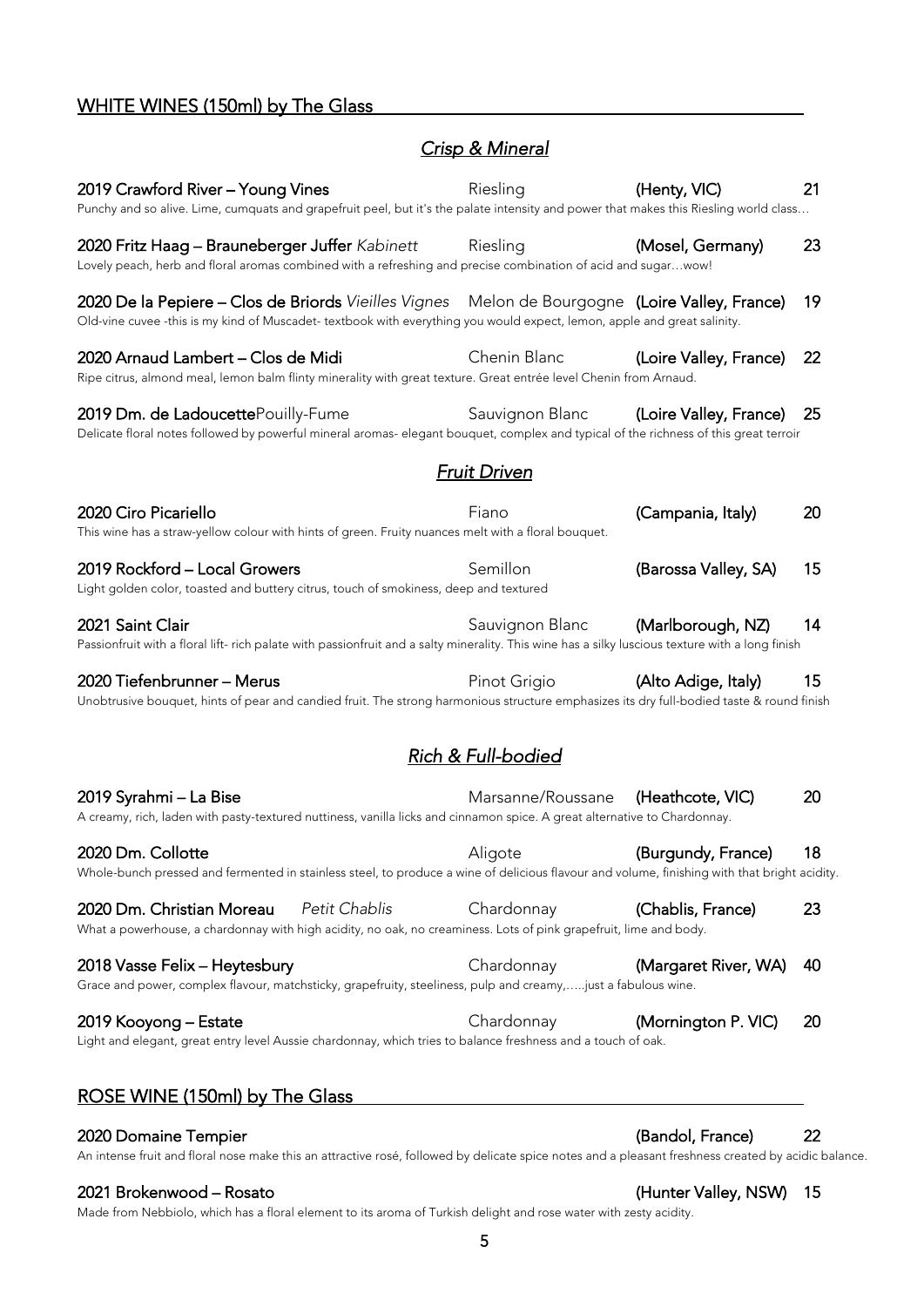# RED WINES (150ml) by The Glass

# *Light & Elegant*

| 2020 Pooley - Butchers Hill<br>Ripe raspberry, rose, bay leaf and herbal nuance. Black earth shitake undertones. Black cherry, soy and ginger Last word, DELICIOUS!                        | Pinot Noir                     | (Coal River, TAS)                | 25 |
|--------------------------------------------------------------------------------------------------------------------------------------------------------------------------------------------|--------------------------------|----------------------------------|----|
| 2019 David Duband Hautes-Côtes de Nuits<br>Wild unripe raspberries, died herbs and great acidity, a fine expression of red Burgundy.                                                       | Pinot Noir                     | (Burgundy, France)               | 27 |
| 2015 Tout Pres By Farr<br>One of Oldest by Farr vineyards, expressing some of the most perfumed, robust and yet refined Pinot Noirs in Australia- not to be missed                         | Pinot Noir                     | (Geelong, VIC)                   | 50 |
| 2020 G.D. Vajra Langhe<br>Spice, rose petals, asphalt, tar, root beer. A great introduction of Nebbiolo and undoubtedly a producer who over-delivers for the money.                        | Nebbiolo                       | (Piedmont, Italy)                | 25 |
| 2018 Tornatore Etna Rosso<br>Red berries, cranberries and touch smokiness thanks to the volcanic soil the grapes are grown. The Pinot of the South.                                        | Nerello Mascalese              | (Piedmont, Italy)                | 21 |
|                                                                                                                                                                                            | <u>Something in Between</u>    |                                  |    |
| 2017 Aldo Conterno Langhe Rosso<br>Bigger than Pinot, lighter than Merlot. Works well with duck and mushrooms dishes.                                                                      | Freisa & Merlot                | (Piedmont, Italy)                | 33 |
| 2021 Frederick Stevenson - Pinata<br>A fun wine blended out of 55% Cinsault, 21% Grenache, 16% Shiraz and 8%Mataro. Bright crunchy red fruits, you will order a second bottle.             | Cinsault Blend                 | (Barossa Valley, SA)             | 17 |
| 2018 Rockford - Moppa Springs<br>A fine example of southern rhone blend with aussie magic. Medium bodied, lots of dark fruit, needs some air at this point to highlight                    | Grenache Blend                 | (Barossa Valley, SA)             | 19 |
| 2019 Isole E Olena Chianti Classico<br>A spicy, pure expression of Sangiovese and an authentic chianti classico. Morello dark cherry, fragrant floral aromas of violet, freshly cut herbs. | Sangiovese                     | (Tuscany, Italy)                 | 21 |
| 2012 Dm. E. Guigal – Vignes de L'Hospice<br>Dark licorice and warm ganache notes, melding wonderfully with the core of blackberry and confiture flavours. Dried tobacco and cured meat.    | Syrah                          | (St-Joseph, N. Rhone, France) 47 |    |
|                                                                                                                                                                                            |                                |                                  |    |
|                                                                                                                                                                                            | <b>Powerful and Structured</b> |                                  |    |
| 2017 Dm. Tempier - Pour Lulu<br>Savoury, earthy and lots of black olives & Mediterranean herbs. A powerful blend of 75% Mourvèdre, 14% Grenache, 9% Cinsault, 2% Carignan.                 | Mourvèdre Blend                | (Bandol, France)                 | 36 |
| 2014 Dom des Chirats – Rockpile<br>Dark in red hues, on the edge and purple deep centre with Herbs de Provence, sweet black and red fruits with liquid minerality                          | Syrah                          | (Sonoma Coast, USA)              | 38 |
| 2016 Yalumba - Hand Picked<br>A smooth powerful red, lots of aromatic on the nose, thanks to Viognier co fermented. Medium finish, great introduction to Yalumba.                          | Shiraz   Viognier              | (Barossa Valley, SA)             | 20 |
| 2006 Kilikanoon - Oracle<br>Nose filled with plums, violets, olive and coffee. On the palate the wine is smooth and structured. Good balance between power and elegance.                   | Shiraz                         | (Clare Valley, SA)               | 40 |
| 2012 Rockford - Basket Press<br>Big, ripe, range and solid, with smoky, meaty black cherry and coffee flavours, dried mint notes                                                           | Shiraz                         | (Barossa Valley, SA)             | 55 |
| 2018 Yalumba – Cigar<br>Big and juicy Aussie Cab, touch of dried mint leaves on the nose. Easy and uncomplicated.                                                                          | Cabernet Sauvignon             | (Coonawarra, SA)                 | 17 |
| 2015 Rockford - Rifle Range<br>Blackcurrant fruit with savoury tones expressing the grape, the second flagship next to the Basket Press Shiraz.                                            | Cabernet Sauvignon             | (Barossa Valley, SA)             | 30 |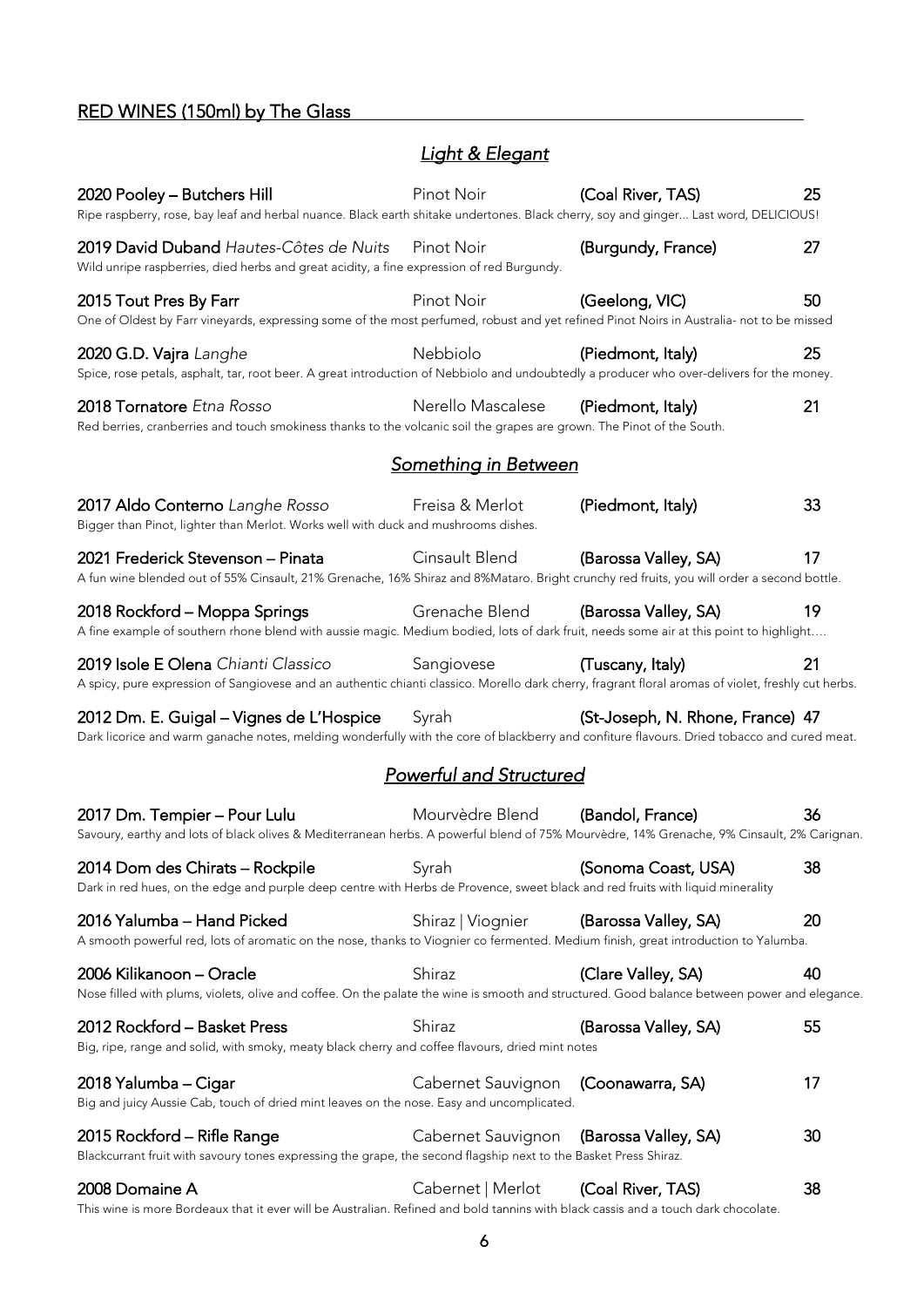# <span id="page-6-0"></span> *375ml CHAMPAGNE, WHITE & ROSE (half bottles)*

# **Champagne**

| NV Pol Roger - Brut Reserve                   |                                    | (Epernay, France)           | 88  |
|-----------------------------------------------|------------------------------------|-----------------------------|-----|
| NV Ruinart - Blanc de Blancs                  |                                    | (Reims, France)             | 152 |
| NV Paul Bara - Rose Grand Cru                 |                                    | (Bouzy, France)             | 114 |
|                                               | Riesling                           |                             |     |
| 2020 Jim Barry - The Florita                  |                                    | (Clare Valley, SA)          | 58  |
| 2010 Trimbach - Cuvee Frederic Emile          |                                    | (Alsace, France)            | 114 |
| 2011 FX Pichler - Loibenberg Smaragd          |                                    | (Wachau, Austria)           | 129 |
|                                               | <b>Sauvignon Blanc</b>             |                             |     |
| 2019 Pascal Jolivet Sancerre                  |                                    | (Loire Valley, France)      | 59  |
|                                               | <u>Chardonnay</u>                  |                             |     |
|                                               |                                    |                             |     |
| 2018 William Fevre - Vaillons 1er Cru Chablis |                                    | (Burgundy, France)          | 96  |
| 2021 Lake's Folly                             |                                    | (Hunter Valley, NSW)        | 129 |
| 2018 Kooyong – Estate                         |                                    | (Mornington Peninsula, VIC) | 46  |
| 2020 Pooley - Cooinda Vale                    |                                    | (Coal River, TAS)           | 72  |
| 2019 Shaw Smith - M3                          |                                    | (Adelaide Hills, SA)        | 59  |
|                                               | <b>Interesting White Varietals</b> |                             |     |
| 2021 Brokenwood                               | Semillon                           | (Hunter Valley, NSW)        | 33  |
| 2013 Trimbach                                 | Gewürtztraminer                    | (Alsace, France)            | 59  |
| 2017 Trimbach - Reserve                       | Pinot Gris                         | (Alsace, France)            | 47  |

# Rose Wine

### 2020 Domaine Tempier (Bandol, France) 65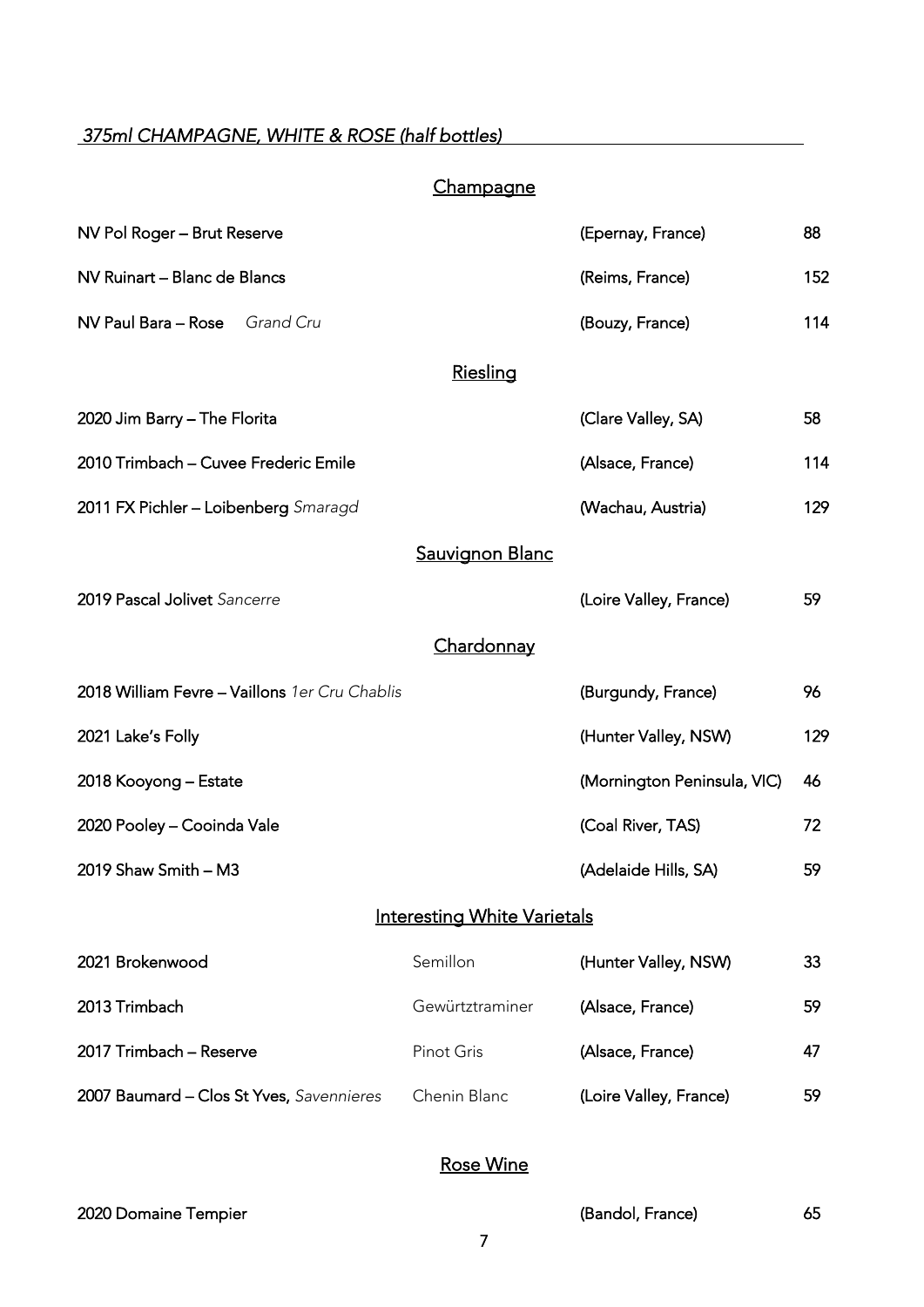<span id="page-7-0"></span>

|                                   | <b>Pinot Noir</b>         |                             |     |
|-----------------------------------|---------------------------|-----------------------------|-----|
| 2020 Pooley - Cooinda Vale        |                           | (Coal River, TAS)           | 72  |
| 2019 Kooyong – Estate             |                           | (Mornington Peninsula, VIC) | 46  |
| 2018 Ata Rangi                    |                           | (Martinborough, NZ)         | 98  |
| 2018 Valli - Gibbston Vineyard    |                           | (Central Otago, NZ)         | 82  |
| 2019 Collotte - Les Grasses Tetes | Marsannay                 | (Burgundy, France)          | 70  |
| 2016 Faiveley - Les Cazetiers     | Gevrey-Chambertin 1er Cru | (Burgundy, France)          | 169 |
| 2017 David Duband - Clos Sorbe    | Morey-St.-Denis 1er Cru   | (Burgundy, France)          | 152 |
| 2017 David Duband                 | Vosne-Romanee             | (Burgundy, France)          | 152 |
| 2018 David Duband                 | Nuits-St-Georges          | (Burgundy, France)          | 129 |
| 2018 Huber - Malterdinger         | Nebbiolo                  | (Baden, Germany)            | 89  |
| 2015 Marcarini - Brunate          | Cru Barolo                | (Piedmont, Italy)           | 150 |
| 2018 Prunotto - Occhetti          | Langhe                    | (Piedmont, Italy)           | 58  |
|                                   | Grenache & Blends         |                             |     |
| 2017 Chateau Mont-Redon           | Châteauneuf-du-Pape       | (Southern Rhone, France)    | 98  |
| 2016 Vieux Telegraphe – La Crau   | Châteauneuf-du-Pape       | (Southern Rhone, France)    | 159 |
| 2012 Tenuta Tignanello            | <b>Sangiovese</b>         | (Tuscany, Italy)            | 179 |
| 2010 Conti Costanti               | Brunello di Montalcino    | (Tuscany, Italy)            | 188 |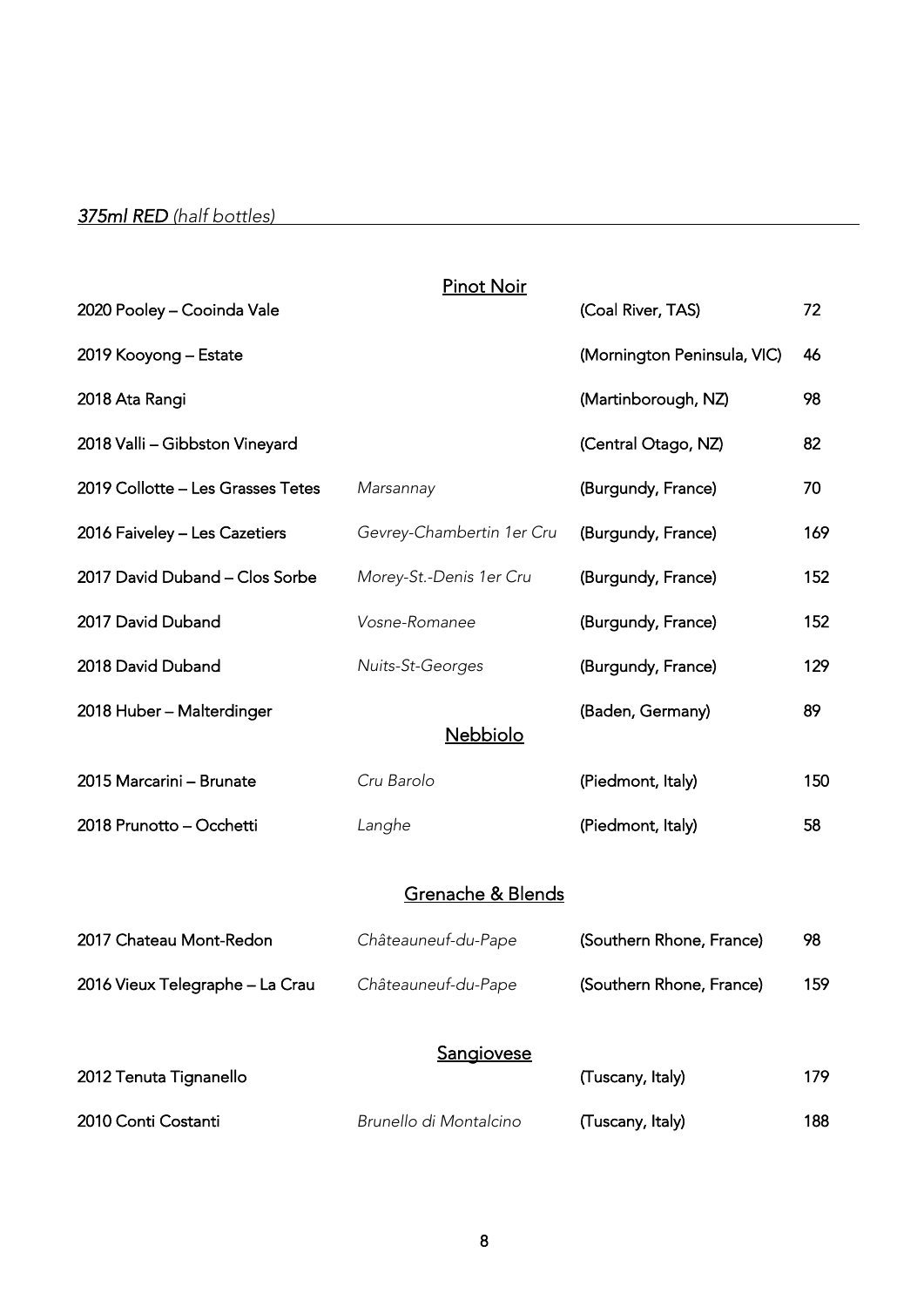375ml RED (half bottles) continued

### <u>Mourvedre | Mataro Blend</u>

| 2019 Dm. Tempier - Classique                                 |                                     | (Bandol, France)                             | 88         |
|--------------------------------------------------------------|-------------------------------------|----------------------------------------------|------------|
|                                                              | <u> Shiraz   Syrah &amp; Blends</u> |                                              |            |
| 2012 Rockford - Basket Press<br>2010 Rockford - Basket Press |                                     | (Barossa Valley, SA)<br>(Barossa Valley, SA) | 120<br>149 |
| 2017 Jim Barry - McRae Wood                                  |                                     | (Clare Valley, SA)                           | 72         |
| 2017 Brokenwood                                              |                                     | (Hunter Valley, NSW)                         | 38         |
| 2016 Rene Rostaing - Ampodium                                | Cote-Rotie                          | (Northern Rhone, France)                     | 168        |

# Cabernet Sauvignon & Merlot Blends

| 2015 Rockford - Rifle Range<br>2010 Rockford - Rifle Range |                           | (Barossa Valley, SA)<br>(Barossa Valley, SA) | 75<br>88 |
|------------------------------------------------------------|---------------------------|----------------------------------------------|----------|
| 2015 Chateau Kirwan                                        | Margaux (GCC)             | (Bordeaux, France)                           | 153      |
| 2010 Chateau Prieure-Lichine                               | Margaux $(4^{th}$ Growth) | (Bordeaux, France)                           | 172      |
| 2018 Chateau Teyssier                                      | St.Emilion                | (Bordeaux, France)                           | 69       |
| 2011 Chateau Musar                                         |                           | (Bekka Valley, Lebanon)                      | 89       |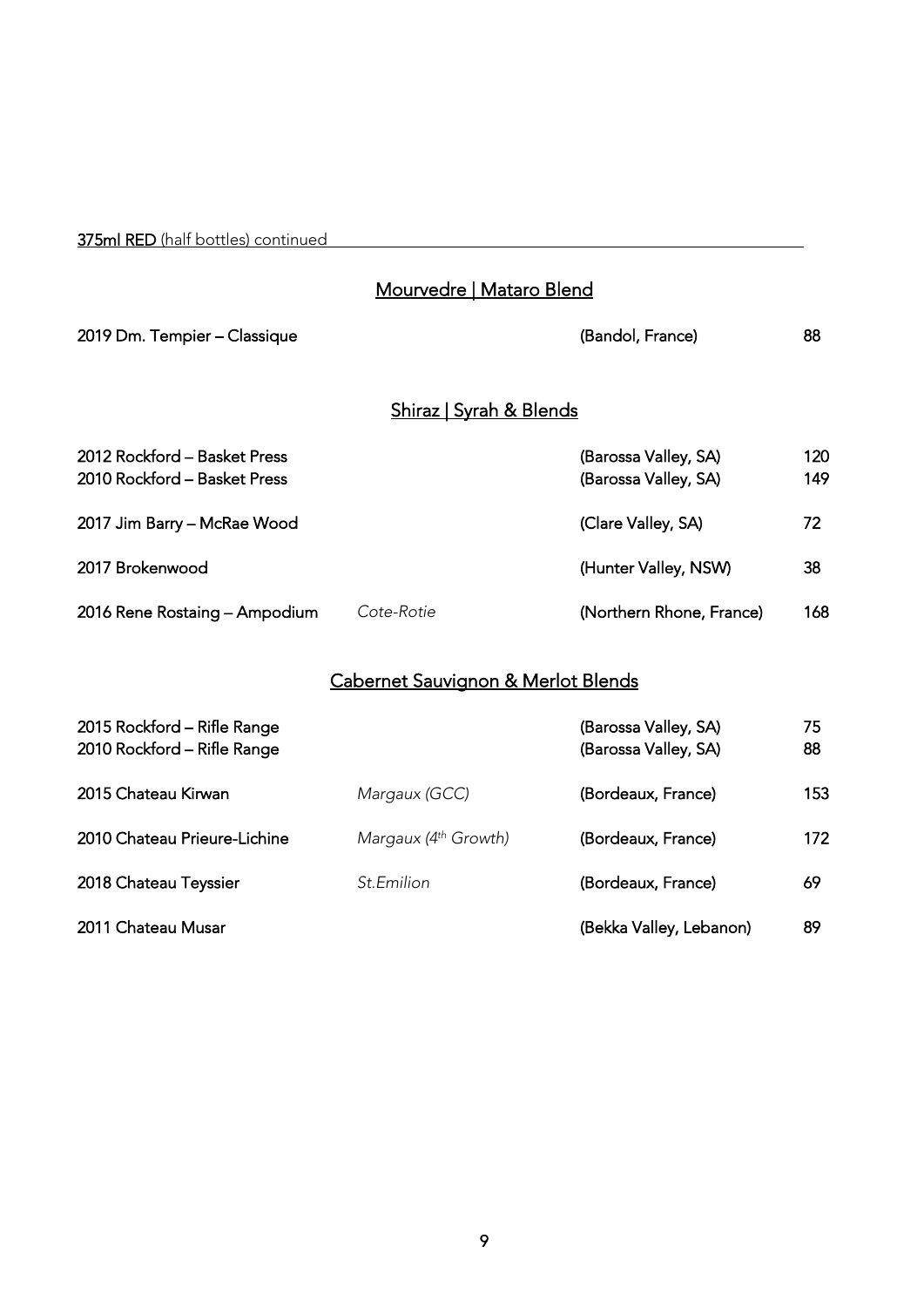# <span id="page-9-0"></span>*BIG BOTTLES FOR BIG GATHERINGS*

# Champagne (1500ml)

| NV Vouette & Sorbee – Fidele                            |                   | (Buxieres-sur-Acre, France) | 590 |
|---------------------------------------------------------|-------------------|-----------------------------|-----|
| NV Laherte Freres – Blanc de Blancs                     |                   | (Chavot, France)            | 325 |
| NV Ruinart – Blanc de Blancs                            |                   | (Reims, France)             | 525 |
| White Wine (1500ml)                                     |                   |                             |     |
| 2015 Dr. Loosen - Wehlener Sonnenuhr                    | Riesling Kabinett | (Mosel, Germany)            | 178 |
| 2017 Castagna - Quasibianco (Skin Contact)              | Riesling          | (Beechworth, VIC)           | 140 |
| 2018 Thibaud Boudignon - A Francoise                    | Chenin Blanc      | (Loire Valley, France)      | 390 |
| 2018 Mewstone                                           | Chardonnay        | (Flowerpot, Tasmania)       | 235 |
| 2017 Christian Moreau - Les Clos Hospices GC Chardonnay |                   | (Chablis, France)           | 589 |
|                                                         |                   |                             |     |

#### <u>Red Wine (1500ml)</u>

| 2018 Mewstone - Top Block<br>2018 Mewstone - Bottom Block                                                            | Pinot Noir<br>Pinot Noir                                                             | (Flowerpot, Tasmania)<br>(Flowerpot, Tasmania)                                               | 350<br>350               |
|----------------------------------------------------------------------------------------------------------------------|--------------------------------------------------------------------------------------|----------------------------------------------------------------------------------------------|--------------------------|
| 2010 Conterno Fantino - Sori Ginestra Barolo Nebbiolo                                                                |                                                                                      | (Piedmont, Italy)                                                                            | 495                      |
| 2013 Paolo Scavino - Carobric Barolo                                                                                 | Nebbiolo                                                                             | (Piedmont, Italy)                                                                            | 600                      |
| 2019 JC Own's - Ferrine                                                                                              | Grenache                                                                             | (Barossa Valley, SA)                                                                         | 165                      |
| 2014 Rockford - Moppa Springs                                                                                        | <b>GSM Blend</b>                                                                     | (Barossa Valley, SA)                                                                         | 245                      |
| 2013 Mont-Redon Chateauneuf-du-Pape<br>1993 Mont-Redon Chateauneuf-du-Pape                                           | Grenache Blend<br>Grenache Blend                                                     | (Southern Rhone, France)<br>(Southern Rhone, France)                                         | 390<br>725               |
| 2016 Domaine Tempier - Classique                                                                                     | Mouvredre                                                                            | (Bandol, France)                                                                             | 340                      |
| 2012 Rockford - Basket Press                                                                                         | Shiraz                                                                               | (Barossa Valley, SA)                                                                         | 625                      |
| 2006 Kilikanoon – Oracle                                                                                             | Shiraz                                                                               | (Clare Valley, SA)                                                                           | 395                      |
| 2018 Alain Verset Cornas                                                                                             | Syrah                                                                                | (Northern Rhone, France)                                                                     | 345                      |
| 2012 Rockford - Home Block<br>2000 Rockford - Home Block<br>1999 Rockford - Home Block<br>1998 Rockford - Home Block | Cabernet Sauvignon<br>Cabernet Sauvignon<br>Cabernet Sauvignon<br>Cabernet Sauvignon | (Barossa Valley, SA)<br>(Barossa Valley, SA)<br>(Barossa Valley, SA)<br>(Barossa Valley, SA) | 220<br>308<br>295<br>210 |
| 2007 Cullen - Diane Madeline                                                                                         | Cabernet Blend                                                                       | (Margaret River, WA)                                                                         | 440                      |
| 2005 Chateau Montrose St. Estephe                                                                                    | Cabernet Blend                                                                       | (Bordeaux, France)                                                                           | 1000                     |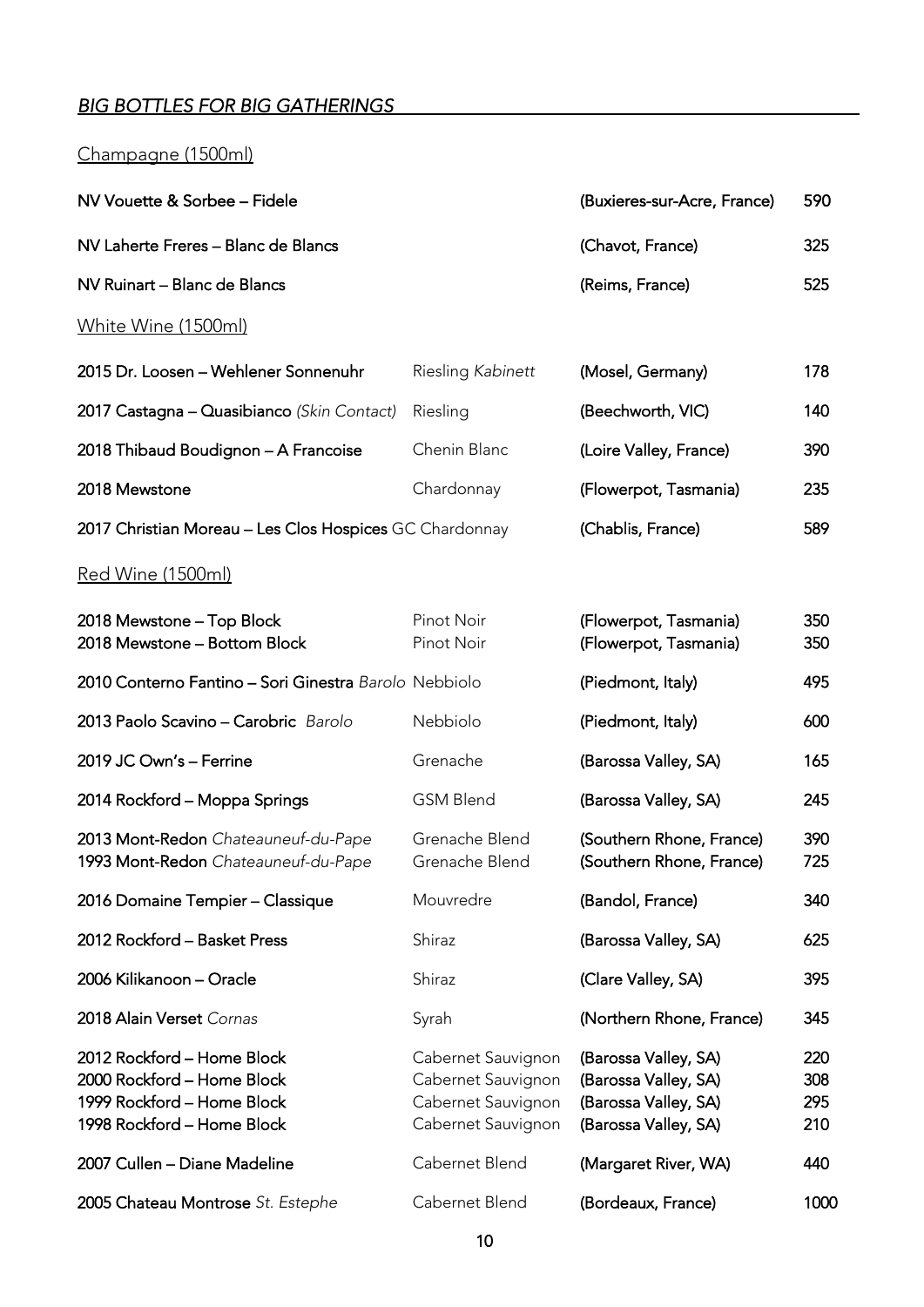#### <span id="page-10-0"></span>*CHAMPAGNE The Little Growers*

"Made by the same hands that raised the grapes – and for this reason grower champagne have become the ultimate expression of excitement for champagne lovers all around the world"

The grower champagne movement has been the most profound transformation in the champagne landscape of the last 50 years. Traditionally, Champagne's 15.800 growers took responsibility only for growing the grapes, while the production and sale of the region's wines were the Grande Marquee (negociant houses) and co-operatives.

Grower champagnes are typically smaller in production than big houses, often capturing the expression of a group of villages or even single village/vineyard.

|                                                         |                        |      | Disgorgement |                     |     |
|---------------------------------------------------------|------------------------|------|--------------|---------------------|-----|
| NV Egly-Ouriet - Les Premices                           |                        |      | 10/20        | (Ambonnay)          | 225 |
| NV Egly-Ouriet - Brut Tradition                         | Grand Cru              |      | 07/18        | (Ambonnay)          | 300 |
| NV Egly-Ouriet - VP (Vieillissement Prolonge) Grand Cru |                        |      | 07/20        | (Ambonnay)          | 520 |
| 2011 Egly-Ouriet - Millesime                            | Grand Cru              |      | 10/20        | (Ambonnay)          | 825 |
| NV Agrapart - 7 Crus                                    |                        |      | 08/20        | (Avize)             | 220 |
|                                                         | <u>Blanc de Blancs</u> |      |              |                     |     |
| 2014 Suenen - Les Mont-Aigu                             | Grand Cru              |      | 01/21        | (Oiry)              | 700 |
| NV Suenen - C+C                                         | Grand Cru              |      | 11/20        | (Cramant)           | 355 |
| NV Agrapart - Terriors                                  | Grand Cru              |      | 08/20        | (Avize)             | 195 |
| NV Larmandier-Bernier - Longitude                       | Premier Cru            |      | 11/19        | (Vertus)            | 240 |
| NV Vouette & Sorbee - Textures                          |                        |      | 09/19        | (Buxieres-sur-Acre) | 435 |
|                                                         | <b>Blanc de Noirs</b>  |      |              |                     |     |
| NV Egly-Ouriet - Les Vignes de Vrigny Premier Cru       |                        |      | 10/20        | (Ambonnay)          | 300 |
| NV Egly-Ouriet - Les Crayeres W                         | Grand Cru              |      | 10/20        | (Ambonnay)          | 900 |
| NV Vouette & Sorbee - Fidele                            |                        |      | 10/19        | (Buxieres-sur-Acre) | 275 |
|                                                         |                        | Rose |              |                     |     |
| NV Laherte Freres - Rose de Meunier                     |                        |      | 03/20        | (Chavot)            | 170 |
|                                                         |                        |      |              |                     |     |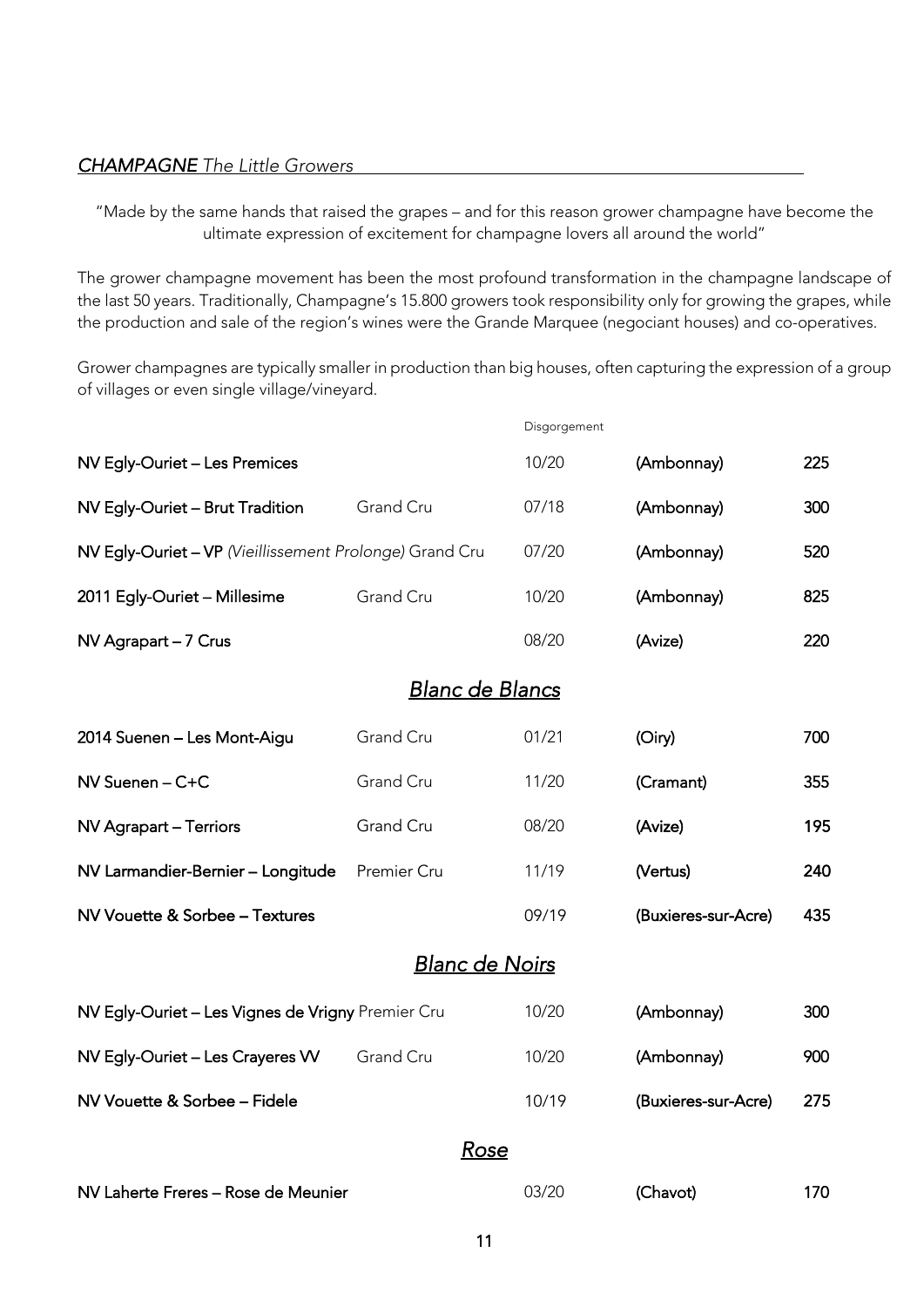### <span id="page-11-0"></span>*CHAMPAGNE The Grande Marques*

The term Grande Marques/Grande Maison commonly refers to the great and famous merchant houses in Champagne. It is not in any way an official classification, but self-appointed. It was not necessarily an indication of the quality of their products. Still these houses were global players and pushed the region to new heights. One thing we can agree on is the consistent quality of their NV (non-vintage) cuvee's.

# *Non-Vintage*

|                                                                                                                                          |                        | Disgorgement                                 |                                                                  |                          |
|------------------------------------------------------------------------------------------------------------------------------------------|------------------------|----------------------------------------------|------------------------------------------------------------------|--------------------------|
| NV Jacquesson - Cuvee No.741                                                                                                             |                        | 02 18                                        | (Dizy)                                                           | 178                      |
| NV Pol Roger - Brut Reserve                                                                                                              |                        |                                              | (Epernay)                                                        | 145                      |
| NV ARMAND de BRIGNAC - Ace of Spades                                                                                                     |                        |                                              | (Rilly-la-Montagne)                                              | 870                      |
| <b>NV Ruinart</b>                                                                                                                        | Blanc de Blancs        |                                              | (Reims)                                                          | 249                      |
| <b>NV Ruinart</b>                                                                                                                        | Rose                   |                                              | (Reims)                                                          | 238                      |
| MV Krug - Grande Cuvee Edition 163                                                                                                       |                        | 11 15                                        | (Reims)                                                          | 429                      |
| 2004 Krug                                                                                                                                |                        | 07 16                                        | (Reims)                                                          | 620                      |
| 2006 Laurent Perrier                                                                                                                     |                        |                                              | (Reims)                                                          | 199                      |
| 2012 Dom Perignon<br>2010 Dom Perignon<br>2009 Dom Perignon<br>2006 Dom Perignon                                                         |                        |                                              | (Hautvillers)<br>(Hautvillers)<br>(Hautvillers)<br>(Hautvillers) | 422<br>388<br>390<br>455 |
| <b>SPARKLING WINE</b>                                                                                                                    |                        |                                              |                                                                  |                          |
| Rockford Sparkling Black Shiraz<br>Rockford Sparkling Black Shiraz<br>Rockford Sparkling Black Shiraz<br>Rockford Sparkling Black Shiraz |                        | Disgorgement<br>2017<br>2012<br>2010<br>2003 | (Barossa, SA)<br>(Barossa, SA)<br>(Barossa, SA)<br>(Barossa, SA) | 160<br>195<br>215<br>250 |
| 2019 Idee Fixe                                                                                                                           | <b>Blanc de Blancs</b> | 09 21                                        | (Margaret River, WA)                                             | 95                       |
| 2013 Deviation Road - Beltana                                                                                                            | Blanc de Blancs        |                                              | (Adelaide Hills, SA)                                             | 190                      |
| NV Deviation Road - Altair                                                                                                               | Rose                   |                                              | (Adelaide Hills, SA)                                             | 79                       |
| 2018 Dm. Francois Mikulski                                                                                                               | Cremant de Bourgogne   |                                              | (Burgundy, France)                                               | 85                       |
| NV La Riva Dei Frati                                                                                                                     | Prosecco               |                                              | (Veneto, Italy)                                                  | 74                       |
| <b>NV Enrico Gatti</b>                                                                                                                   | Franciacorta           |                                              | (Lombardy, Italy)                                                | 119                      |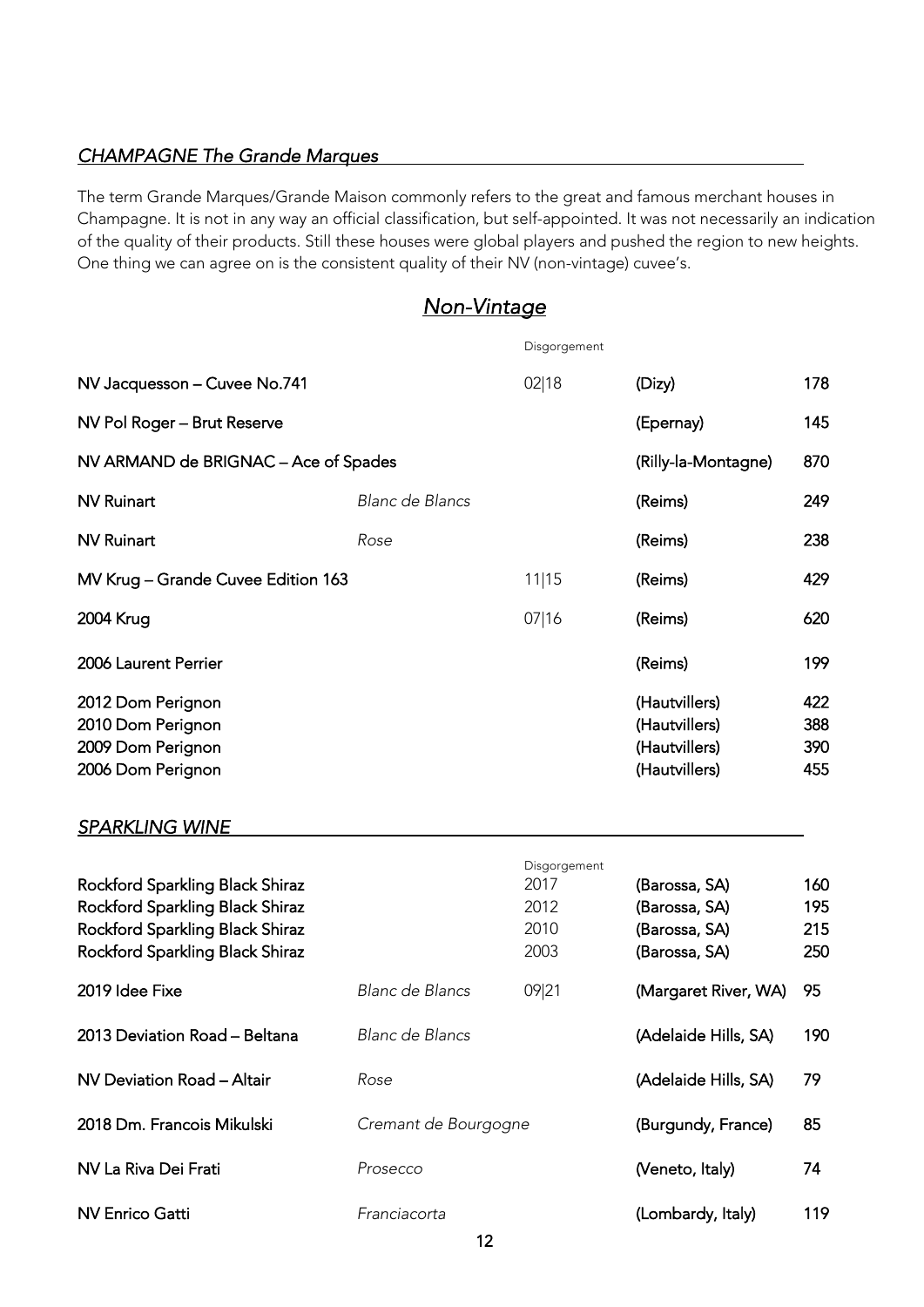# <span id="page-12-0"></span>*RIESLING Australia*

| 2021 ChaLou - Estate<br>Made as an off-dry style, balancing sugar with taut acidity. Small batch with no fining, vegan friendly.                                                           | (Orange, NSW)         | 79  |
|--------------------------------------------------------------------------------------------------------------------------------------------------------------------------------------------|-----------------------|-----|
| 2019 Rockford<br>Light straw-green; tight, fine lime and apple blossom aromas, moving into slate and mineral on the palate; long and fine finish                                           | (Eden Valley, SA)     | 75  |
| 2014 Rockford - Vine Vale                                                                                                                                                                  | (Barossa Valley, SA)  | 139 |
| 2010 Rockford                                                                                                                                                                              | (Eden Valley, SA)     | 110 |
| 2009 Rockford                                                                                                                                                                              | (Eden Valley, SA)     | 115 |
| 2010 Pewsey Vale - The Contours Museum Release<br>Old school style of Aussie Riesling, with caramelized red apples and lots of petrol on the nose.                                         | (Eden Valley, SA)     | 105 |
| 2021 Riesling Freak - No.3                                                                                                                                                                 | (Clare Valley, SA)    | 59  |
| Clean, crisp with lots of green apple and lime. Important that you get the second bottle ice cold when you open the first one.                                                             |                       |     |
| 2021 Grosset - Springvale                                                                                                                                                                  | (Clare Valley, SA)    | 118 |
| Punchy and so alive. Lime, cumquats and grapefruit peel, but it's the palate intensity and power that makes this Riesling world class                                                      |                       |     |
| 2019 Crawford River - Young Vines                                                                                                                                                          | (Henty, VIC)          | 94  |
| 2011 Crawford River                                                                                                                                                                        | (Henty, VIC)          | 138 |
| Aromas of lime blossom and nashi pear, followed by floral notes and more luscious cashew and brioche undertones. textured palate, extremely<br>long on the finish.                         |                       |     |
| 2020 Pooley<br>Candied lime, white grapefruit, and no sweetness at all. Just refreshing and perfect as an aperitif or with seafood.                                                        | (Coal River, TAS)     | 78  |
|                                                                                                                                                                                            |                       |     |
| 2020 Hughes & Hughes - Barrel Fermented<br>A wolf in sheep's clothing. Almost orange, with 24hrs skin contact. Still displaying tradional Riesling aromatics, but with a layer of savoury. | (Flowerpot, TAS)      | 86  |
|                                                                                                                                                                                            |                       |     |
| 2016 Frankland Estate - Isolation Ridge<br>The single-vineyard offering a pure, driven white of citrus and green apple. It's long and fine and energetic Riesling.                         | (Frankland River, WA) | 114 |
| <b>Riesling France</b>                                                                                                                                                                     |                       |     |
|                                                                                                                                                                                            |                       |     |
| 2012 Trimbach - Cuvee Frederic Emile                                                                                                                                                       | (Ribeauville, Alsace) | 188 |
| 2010 Trimbach - Cuvee Frederic Emile                                                                                                                                                       | (Ribeauville, Alsace) | 214 |

### 2019 Dm. Weinbach – Cuvee Theo (Kayersberg, Alsace) 199

Cuvee Theo comes exclusively from the monopole "Le Clos des Capucins" on the base of Schlossberg hill. Touch residual sweetness.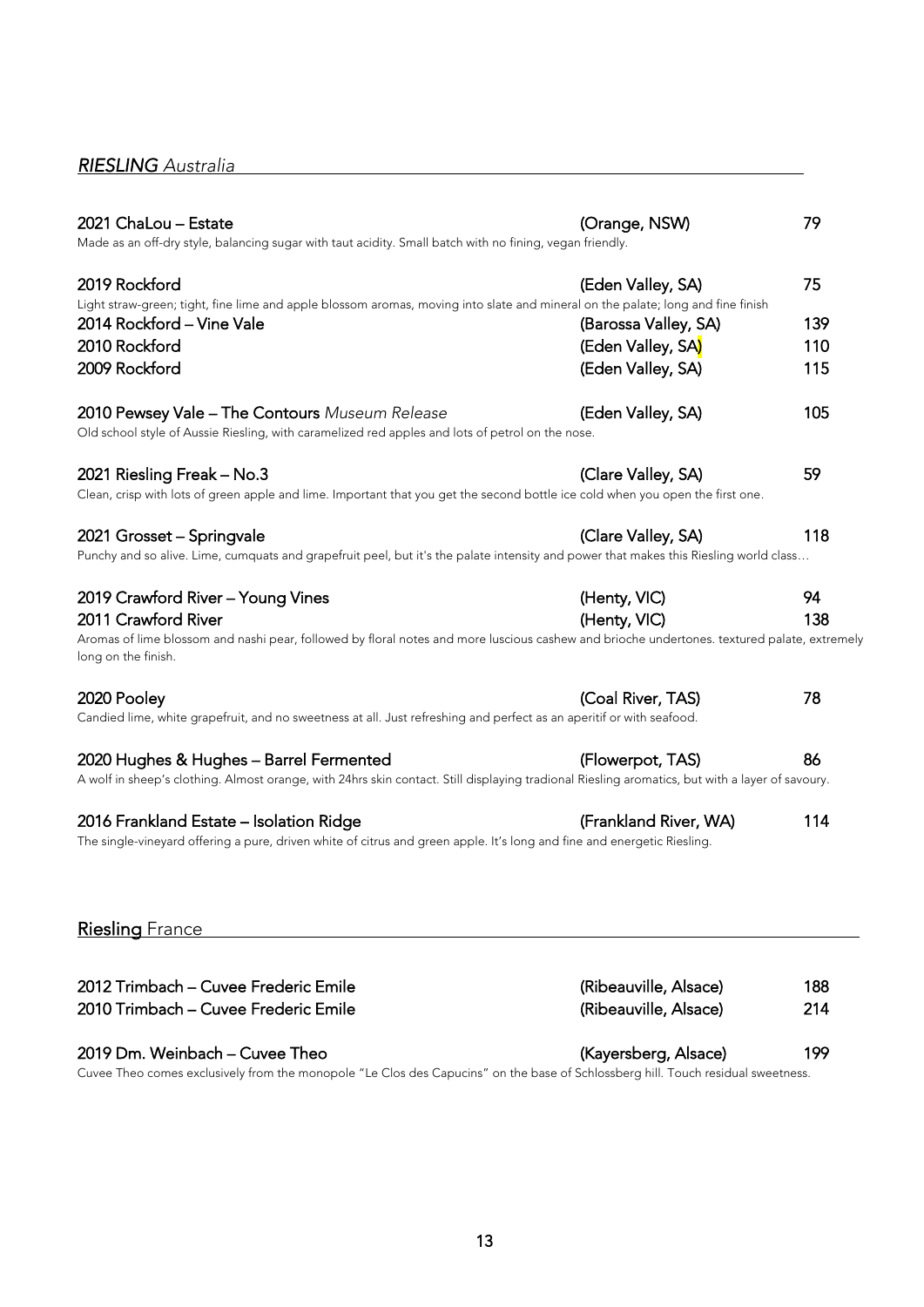# Dry, Crisp & Mineral

<span id="page-13-0"></span>

| 2015 Hofgut Falkenstein – Krettnacher Altenberg Spätlese trocken<br>Based on gray slate and quartz, bracing acidity with hint of sweetness. Pink Lady apple with lemon, lime and a mineral finish.                                                                                                                                                                          |            | (Mosel)            | 99         |
|-----------------------------------------------------------------------------------------------------------------------------------------------------------------------------------------------------------------------------------------------------------------------------------------------------------------------------------------------------------------------------|------------|--------------------|------------|
| 2018 Fritz Haag – Brauneberger Juffer Sonnenuhr                                                                                                                                                                                                                                                                                                                             | GG         | (Mosel)            | 155        |
| Very fine, flinty, delicate and precise. Discreet tropical fruit aromas, a giant in the making.                                                                                                                                                                                                                                                                             |            |                    |            |
| 2018 Peter Lauer - Fass 17 Neuenburg<br>Mineral, dense, fruit, and with infinite length on the palate. A great dry-tasting with a lot of aging potential.                                                                                                                                                                                                                   | GG         | (Mosel)            | 210        |
| 2015 Dr Bürklin Wolf - Goldbachel<br>Restrained and a little unsettled, but with an early promise of fine herbal and mineral aromas. The palate manages to impress already with<br>concentrated stone fruit, a gentle rather than compact mineral contribution and invigorating acidity.                                                                                    | Erste Lage | (Pfalz)            | 132        |
| 2019 Wittmann - Westhofener<br>Maybe one of the best "village" Riesling made by Philipp Wittmann. Dry and elegant with lots of stone fruit and waxiness.                                                                                                                                                                                                                    | Erste Lage | (Rheinhessen)      | 139        |
| 2017 Wittmann - Aulerde<br>A great entry to the world of GG's in Germany. Yellow fruits, almost overripe pineapple with dashes of lemon juice.                                                                                                                                                                                                                              | GG         | (Rheinhessen)      | 225        |
| Sweet & Luscious aka Lemonade For Grown-Ups                                                                                                                                                                                                                                                                                                                                 |            |                    |            |
| 2013 Egon Muller - Scharzhof<br>Acidity and residual sugar in harmony- lovely hint of green apple, herb, hint of white peach and honeysuckle. Divine!                                                                                                                                                                                                                       |            | (Saar)             | 175        |
| 2020 Fritz Haag - Juffer Kabinett<br>Lovely peach, herb and floral aromas combined with a refreshing and precise combination of acid and sugarwow!                                                                                                                                                                                                                          |            | (Mosel)            | 109        |
| 2019 Julian Haart - Piesporter Goldtröpfchen Kabinett                                                                                                                                                                                                                                                                                                                       |            | (Mosel)            | 160        |
| 2019 Julian Haart - Wintricher Ohligsberg Kabinett<br>Julian is one of the new rock stars of the Mosel …he spent the last few years with Klaus-Peter Keller, Reinhard Löwenstein und legendary Egon<br>Müller. His wines are slighty funky from the wild ferment, with aeration this blows off quickly and reveals aromas of yellow grapefruit, lemon curd and<br>licorice. | Alte Reben | (Mosel)            | 175        |
| 2015 Dr. Loosen - Wehlener Sonnenuhr Kabinett                                                                                                                                                                                                                                                                                                                               |            | (Mosel)            | 1500ml 178 |
| 2019 Joh. Jos. Prüm - Bernkasteler Badstube Kabinett<br>2019 Joh. Jos. Prüm - Bernkasteler Badstube Spätlese                                                                                                                                                                                                                                                                |            | (Mosel)<br>(Mosel) | 179<br>190 |
| 2019 Joh. Jos. Prüm - Wehlener Sonnenuhr<br>Kabinett<br>2018 Joh. Jos. Prüm - Wehlener Sonnenuhr<br>Kabinett                                                                                                                                                                                                                                                                |            | (Mosel)<br>(Mosel) | 210<br>199 |
| 2018 Joh. Jos. Prüm - Wehlener Sonnenuhr<br>Spätlese                                                                                                                                                                                                                                                                                                                        |            | (Mosel)            | 220        |

*Katharina Prüm …wow, One of the top producers in Mosel.- Lemon Meringue in a glass, caramelized granny smith apple, herbaceous hints with blue slate influence.* 

#### 2018 Joh. Jos. Prüm – Graacher Himmelreich Kabinett (Mosel) 189 Similar structure like the Spätlese, not as concentrated and sweetish.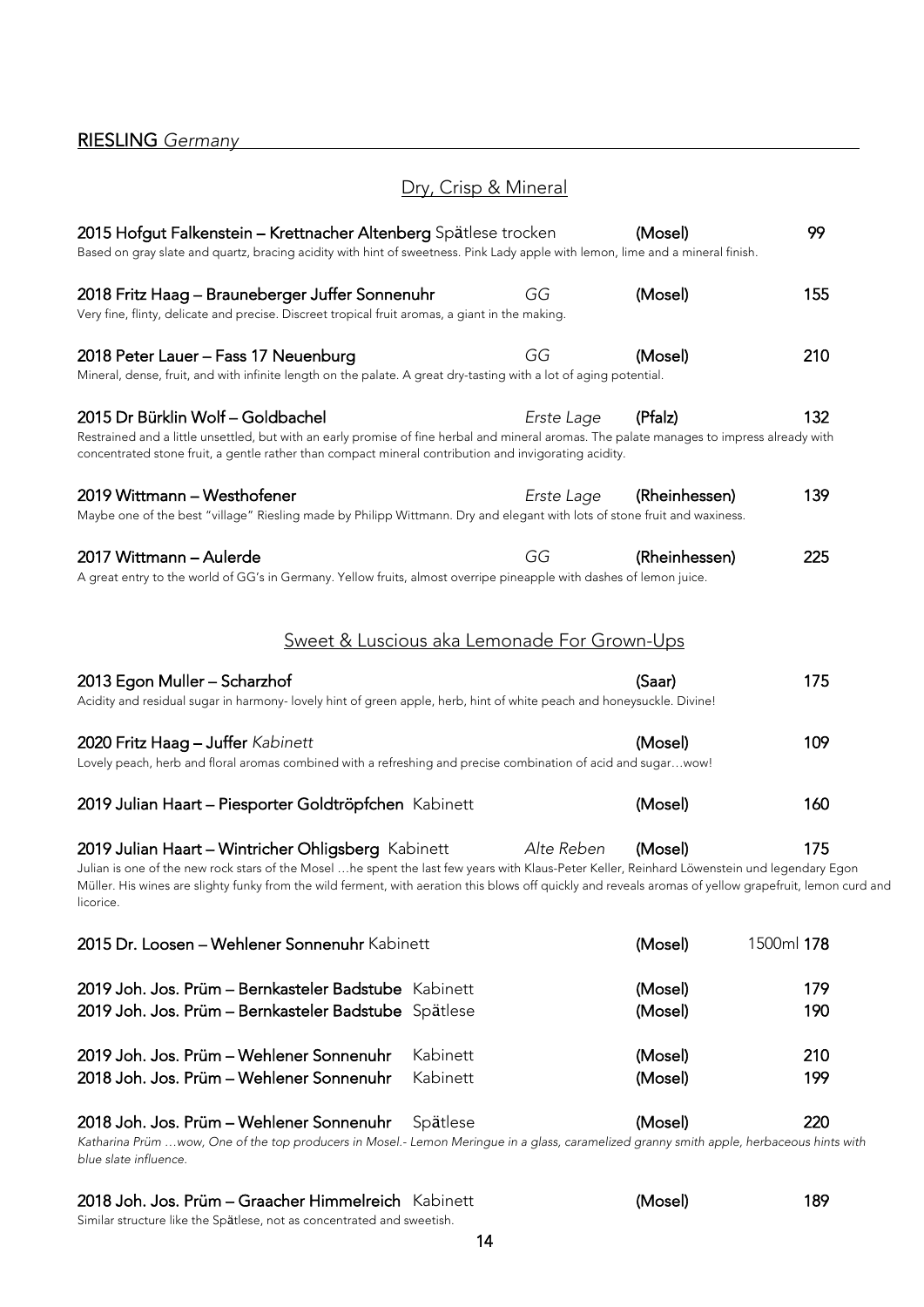#### <span id="page-14-0"></span>*SEMILLON*

Outstanding character – zesty and crispy in youth and then toasty, nutty and honeyed with such endless cellaring potential. And nice and light on the alcohol side too…such a smooth operator is Semillon

| 2022 Usher Tinkler - Death by Semillon                                                                                                               | (Hunter Valley, NSW) | 70  |
|------------------------------------------------------------------------------------------------------------------------------------------------------|----------------------|-----|
| Freshly bottled, super juicy with lots of key lime, nashi pear. The wine will be slightly cloudy, no fining or filtration at all.                    |                      |     |
| 2014 Brokenwood – ILR                                                                                                                                | (Hunter Valley, NSW) | 194 |
| 2011 Brokenwood - ILR                                                                                                                                | (Hunter Valley, NSW) | 228 |
| Beautiful colour, citrus and some florals Beeswax and then 'toast'. Quite often a 'restrained' palate but plenty of citrus pith and perfect acidity. |                      |     |
| 2013 Brokenwood - Oakey Creek                                                                                                                        | (Hunter Valley, NSW) | 140 |
| A cheek-sucking stoniness, great length and always nice to have some age on Hunter Semillon.                                                         |                      |     |
| 2020 Rockford - Local Growers                                                                                                                        | (Barossa Valley, SA) | 78  |
| 2015 Rockford - Local Growers                                                                                                                        | (Barossa Valley, SA) | 94  |
| Golden colour, toasted and buttery citrus, touch of smokiness, deep and textured                                                                     |                      |     |

#### *SAUVIGNON BLANC*

Sancerre is the home of this very popular varietal. New Zealand has created some very popular demand and the combined effort appears to be pleasing many palates. We should all explore the complex and intriguing Sancerres produced by some leading producers whilst appreciating that NZ's style and conviction has certainly made us take notice…..there is no such thing as bad publicity!

#### 2019 Ata Rangi (Martinborough, NZ) 78

On the nose green grassy aromas dominate, ginger and lemongrass on the palate. The flinty notes are extracted through barrel fermentation.

#### 2021 Saint Clair (Marlborough, NZ) 58

Passionfruit with a floral lift- rich palate with passionfruit and a salty minerality. This wine has a silky luscious texture with a long finish

#### 2019 Domaine de Ladoucette (Pouilly Fume, France) 129

#### Delicate floral notes followed by powerful mineral aromas- elegant bouquet, complex and typical of the richness of this great terroir

2018 Dm. Didier Dagueneau – Silex (Pouilly Fume, France) 745 His wines smelled not of Sauvignon Blanc, but of Spring. Louis-Benjamin would made his father proud, a pure majestic wine.

| 2018 Vincent Pinard - Le Chateau | (Sancerre, France) | 175 |
|----------------------------------|--------------------|-----|

One of the top, if not "the top" producer in Sancerre with some of the best vineyard sites, Vincent Pinard is dedicated to his craft

| 2008 Pascal Cotat – Mont Dames        | (Sancerre, France) | 245 |
|---------------------------------------|--------------------|-----|
| 2011 Francois Cotat – Cuvee Paul      | (Sancerre, France) | 380 |
| 2011 Francois Cotat - Mont Dames      | (Sancerre, France) | 280 |
| 2011 Francois Cotat - Culs de Beaujeu | (Sancerre, France) | 245 |

Possibly one of the greatest producers within Sancerre if not France. The wines truly flourish and express themselves after a few years in the bottlefor those who display patience the reward is mind blowing. No filteration, no fining for this Sancerre expression like no other……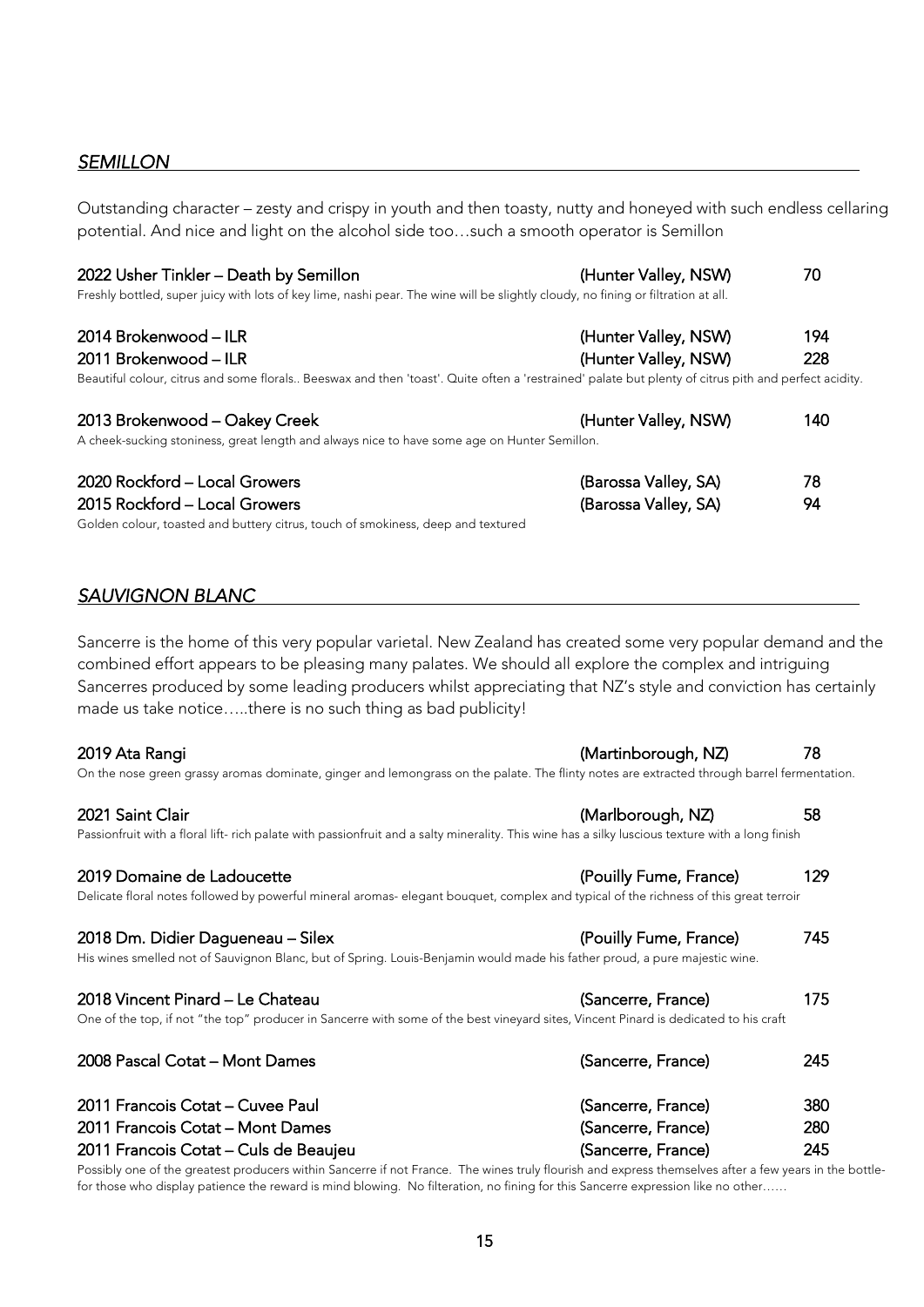# <span id="page-15-0"></span>*CHENIN BLANC*

We love and adore Chenin Blanc, one of most versatile white grape varieties. If you would like to have a chat about styles and village difference please let us know.

### Crisp & Mineral

| 2018 Terra Vita Vinum - Bigottiere<br>Organic and low intervention. A super saline version, think dried white nectarines on the nose, but no sweetness at all.                      | Savennieres     | (Loire Valley, France)    | 220 |
|-------------------------------------------------------------------------------------------------------------------------------------------------------------------------------------|-----------------|---------------------------|-----|
| 2018 Thibaud Boudignon - Clos de Fremine Savennieres<br>All his wines are produced after organic and biodynamic principles, leading to a luscious white with well-balanced acidity. |                 | (Loire Valley, France)    | 245 |
| 2017 Dm. Andrée - Les Faraunières<br>This has a bright citric, floral nose, with a gentle reduction. Already a cult wine, becoming incredible hard to source. Enjoy.                | Anjou           | (Loire Valley, France)    | 298 |
| 2019 Terra Vita Vinum - Grand Vau<br>Organic and low intervention. This Chenin Blanc is bone-dry, great acidity with a touch of oak.                                                | Anjou           | (Loire Valley, France)    | 180 |
| 2018 Thibaud Boudignon - A Francoise<br>This single vineyard from 37year old vines on grey-schist made by one of Lorie's superstars. Needs time to open up.                         | Anjou           | (Loire Valley, France)    | 198 |
| 2019 Thibaud Boudignon<br>If you never had any Chenin Blanc before that's your gate way. Structured and still elegance, great as a food wine.                                       | Anjou           | (Loire Valley, France)    | 139 |
| 2019 Arnaud Lambert - Clos de Midi<br>Ripe citrus, almond meal, lemon balm flinty minerality with great texture. Great entrée level Chenin from Arnaud.                             | Saumur          | (Loire Valley, France)    | 97  |
| 2019 Dm. Guiberteau<br>Layers of ripe nectarine and lemon sherbet fruit, a fleshy, open knit texture and a twist of powdery extract on the tonic finish.                            | Saumur          | (Loire Valley, France)    | 124 |
| 2017 Dm. Guiberteau - Breze<br>Made from 50-70year old vines from a 2ha plot inside of Breze, which makes a dry Chenin in a punk rock violence. The best of the best.               | Saumur          | (Loire Valley, France)    | 325 |
| 2020 Dm. Bernard Baudry - La Croix Boissee Chinon<br>The vines were planted by Matthieu Baudry's father, Bernard in 1994 and cover only 0.5ha making this wine painfully rare.      |                 | (Loire Valley, France)    | 230 |
| 2017 Francois Chidaine - Les Choisilles<br>This cuvee is named after a type of black flint called Choisilles, a much more racy, juicy and tangy contrast to the Argiles.            | Mointlouis      | (Loire Valley, France)    | 195 |
| 2018 Francois Chidaine - Argiles<br>Technically a Vin de France, made 100% in Vouvray but aged in Montlouis Sur Loire. Dry, chalky and savoury style of Chenin.                     | (Vouvray / VDF) | (Loire Valley, France)    | 170 |
| 2019 Marc Bredif - Classic<br>A great introduction into Loire Chenin, refreshing and lovely all-rounder.                                                                            | Vouvray         | (Loire Valley, France)    | 74  |
| 2017 Lieu-Dit<br>A fresh Californian Chenin with mouthwatering structure, a must try for Chenin Blanc                                                                               |                 | (California, USA)         | 122 |
| 2021 Testalonga - Keep on Punching Baby Bandito<br>This only has a tiny amount of skin contact, it shows vibrant citrus and red apple notes                                         |                 | (Swartland, South Africa) | 89  |
| 2021 Testalonga - Stay Brave Baby Bandito                                                                                                                                           |                 | (Swartland, South Africa) | 99  |

Classic Orange-wine style, 12 days on skin, lots of orange peel, yellow citrus. Some ginger and spice rounding up the palate.

*Continue to the next page for more Chenin Blanc*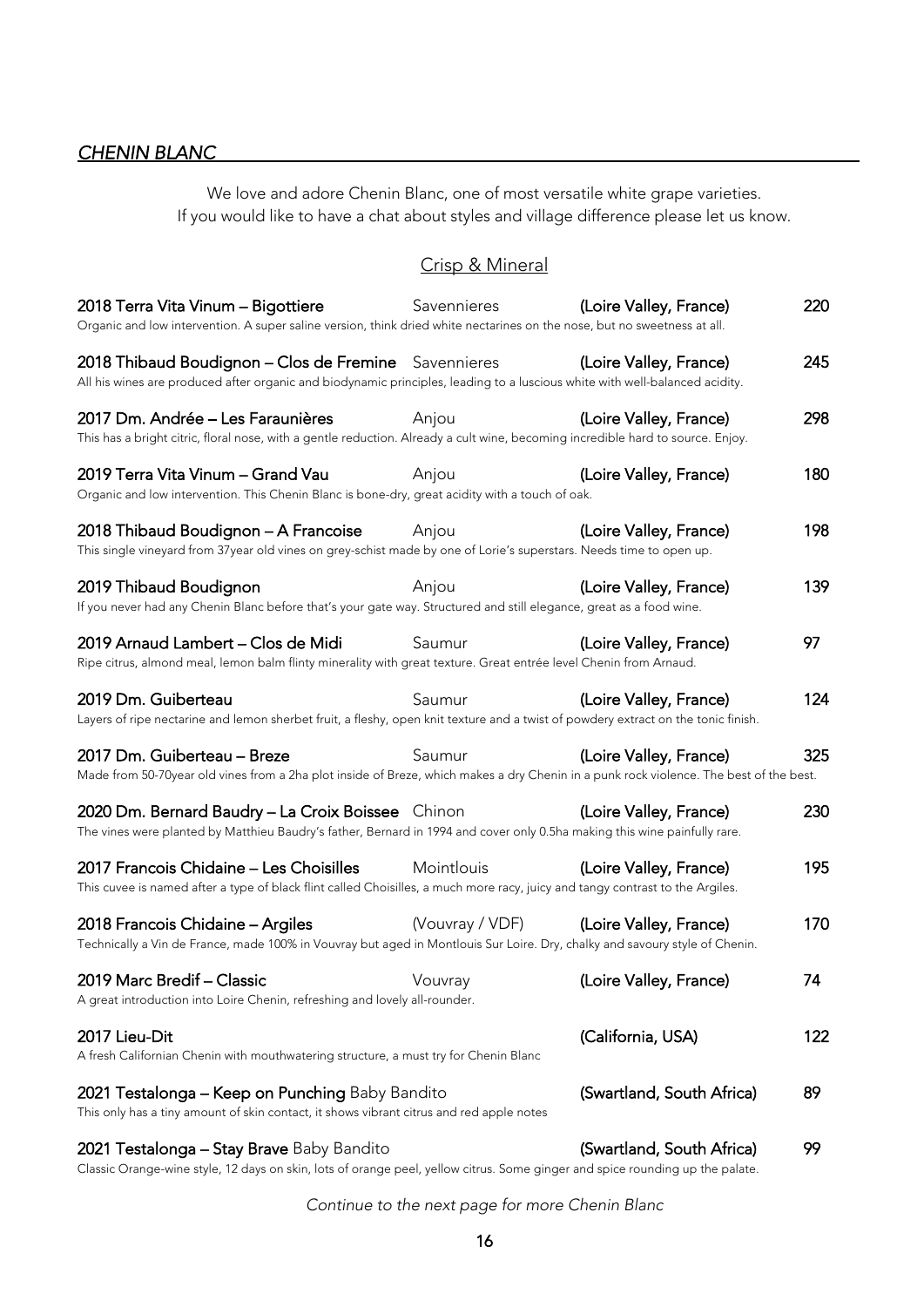### Rich & Fruit Driven

<span id="page-16-0"></span>

| 2019 Clos De St Anne – La Bas<br>A single vineyard Chenin made by James Millton, Intensive honey, pears and bees wax and quince paste. A richer big-bodied style.                    |                     | (Gisborne, New Zealand) | 139 |
|--------------------------------------------------------------------------------------------------------------------------------------------------------------------------------------|---------------------|-------------------------|-----|
| 1988 Dm. Baumard – Quarts de Chaume                                                                                                                                                  | Coteaux-du-Layon    | (Loire Valley, France)  | 465 |
| 1967 Dm. Baumard – Quarts de Chaume                                                                                                                                                  | Coteaux-du-Layon    | (Loire Valley, France)  | 695 |
| It has deservedly become the first Grand Cru in the Loire Valley. A wine which you will never ever forget again. Majestic.                                                           |                     |                         |     |
| 2019 Domaine de Belliviere – L'Effraie<br>Off-dry style of Chenin with 21g/l RS, from a cooler vintage. Think about German Kabinett Riesling but more focused on stone fruits.       | Coteaux du Loir     | (Loire Valley, France)  | 150 |
| 2019 Dm. de Belliviere – Calligramme<br>With 55-75 years vine-age, super structed. One of the top Chenin's in the Loire.                                                             | Jasnieres           | (Loire Valley, France)  | 230 |
| 2019 Dm. de Belliviere – Premices<br>This is the most fruit forward style made by Belliviere, drink and enjoy young.                                                                 | Jasnieres           | (Loire Valley, France)  | 115 |
| 2018 Francois Chidaine – Clos Habert<br>A small 3ha single vineyard, which gives a great example of semi-dry style of Chenin with 10g residual sugar.                                | Montlouis Sur Loire | (Loire Valley, France)  | 195 |
| 1991 Marc Bredif – Museum Release<br>This belies its age, with lovely mid green colour, fragrance of stewed apples-sweet apple flavours, with a backbone of nicely balanced acidity. | Vouvray             | (Loire Valley, France)  | 164 |
| <b>PINOT GRIS &amp; GRIGIO</b><br>2021 Pooley                                                                                                                                        | Pinot Grigio        | (Coal River, TAS)       | 79  |
| Aroma of nashi pear, spice, persimmon. Great texture on the palate with a firm acidity.                                                                                              |                     |                         |     |
| 2016 Dry River                                                                                                                                                                       | <b>Pinot Gris</b>   | (Martinborough, NZ)     | 125 |
| Liquid peach and nectarine marmalade, the high viscosity gives the wines an incredible richness, one of the best examples of Alsatian Pinot Gris<br>outside of France.               |                     |                         |     |
| 2020 Mader                                                                                                                                                                           | <b>Pinot Gris</b>   | (Alsace, France)        | 90  |
| Expressive aromas of peach and spring flowers. Concentrated and ripe but moderate complexity and depth.                                                                              |                     |                         |     |
| 2020 Tiefenbrunner – Merus                                                                                                                                                           | Pinot Grigio        | (Alto Adige, Italy)     | 69  |
| Light yellow to sandy-coloured, hints of pear. The strong harmonious structure emphasizes it is a dry full-bodied Grigio.                                                            |                     |                         |     |
| <b>ROSE</b>                                                                                                                                                                          |                     |                         |     |
| 2021 Brokenwood – Rosato                                                                                                                                                             |                     | (Hunter Valley, NSW)    | 59  |
| Made from Nebbiolo, which has a floral element to its aroma of Turkish delight and rose water with zesty acidity.                                                                    |                     |                         |     |
|                                                                                                                                                                                      |                     |                         |     |

| Bright Cherry and Strawberry - sweetness on the palate, yet refreshing and crisp. Perfect for a summer afternoon |                    |    |
|------------------------------------------------------------------------------------------------------------------|--------------------|----|
| 2020 Domaine de Triennes                                                                                         | (Provence, France) | 58 |
| A gourmet and refreshing rosé whose tone will brighten up your picnic and summer barbecue                        |                    |    |

2020 Rockford – Alicante Bouschet (Barossa Valley, SA) 69

2020 Domaine Tempier (Bandol, France) 134

Full with fruity aromas of peach and pomegranate, followed by delicate spice notes and a pleasant freshness created by acidic balance.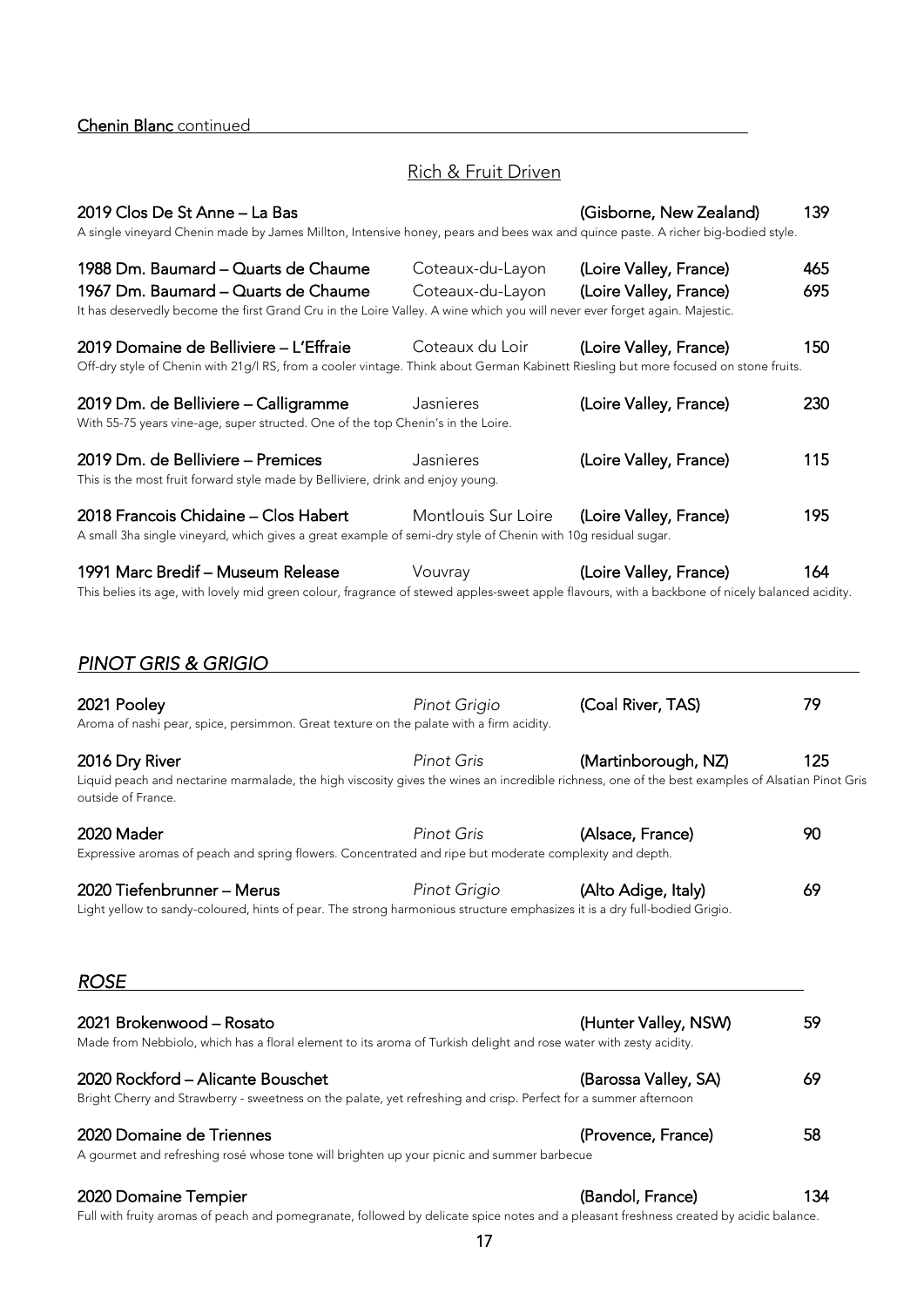### <span id="page-17-0"></span>*INTERESTING WHITES Worth a look*

# *Crisp & Mineral*

| 2019 Lieu-Dit<br>An energetically dry Californian Melon de Bourgogne, made for shucking oysters on a sunny day.                                                                | Melon de Bourgogne  | (California, USA)      | 108 |
|--------------------------------------------------------------------------------------------------------------------------------------------------------------------------------|---------------------|------------------------|-----|
| 2020 De la Pepiere - Clos de Briords<br>Old-vine cuvee -this is my kind of Muscadet- textbook with everything you would expect lemon, apple and great salinity.                | Melon de Bourgogne  | (Loire Valley, France) | 89  |
| 2018 Domaine L'Ecu - Granite<br>Biodynamic and organic producer, great for oysters and shellfish. One of the best Melons de Bourgogne on the market.                           | Melon de Bourgogne  | (Loire Valley, France) | 126 |
| 2020 Dm. Collotte<br>Whole-bunch pressed and fermented in stainless steel, to produce a wine of delicious flavour and volume, finishing with that bright acidity.              | Aligote             | (Burgundy, France)     | 79  |
| 2020 Prager - Hinter der Burg Federspiel<br>This is a delightfully powerful Grüner, all grapefruit, lime and spices, with a soaring mineral backbone.                          | Grüner Veltliner    | (Wachau, Austria)      | 134 |
|                                                                                                                                                                                | <b>Fruit Driven</b> |                        |     |
| 2020 TWR - SV5182<br>Fresh, creamy and concentrated Gewürztraminer, with classic varietal Turkish Delight, lychee and potpourri.                                               | Gewürztraminer      | (Marlborough, NZ)      | 96  |
| 2018 Dm. Marquis D'Angerville<br>Refreshing and bright, notes of green apple, honeysuckle, lemon skin, and wet rocks. Lots of punch on the finish line.                        | Aligote             | (Burgundy, France)     | 136 |
| 2017 Bernhard Ott - Fass 4<br>"Fass 4", a Cuvée featuring the fruits from the top Feuersbrunn sites is a multi-layered wine of fantastic drinking pleasure from a top producer | Grüner Veltliner    | (Wagram, Austria)      | 74  |
| 2021 Le Battistelle - Montesei Soave Classico Garganega<br>Aromas are of golden apples and peaches-lightly spiced with notes of lightly dried lavender and medicinal herbs.    |                     | (Veneto, Italy)        | 76  |
| 2019 Ciro Picariello<br>Pale straw in colour, there are hints of green apple, apricot and a salinity finishing with a fresh palate minerally with crisp acidity.               | Greco di Tufo       | (Campania, Italy)      | 98  |
| 2020 Ciro Picariello<br>This wine has a straw-yellow colour with hints of green. Fruity nuances melt with a floral bouquet.                                                    | Fiano di Avellino   | (Campania, Italy)      | 98  |
| 2019 Ciro Biondi - Outis Etna Bianco<br>Lots of white peach, yellow apple, chamomile, wild herbs, and citrus to balance the palate.                                            | Carricante Blend    | (Sicily, Italy)        | 129 |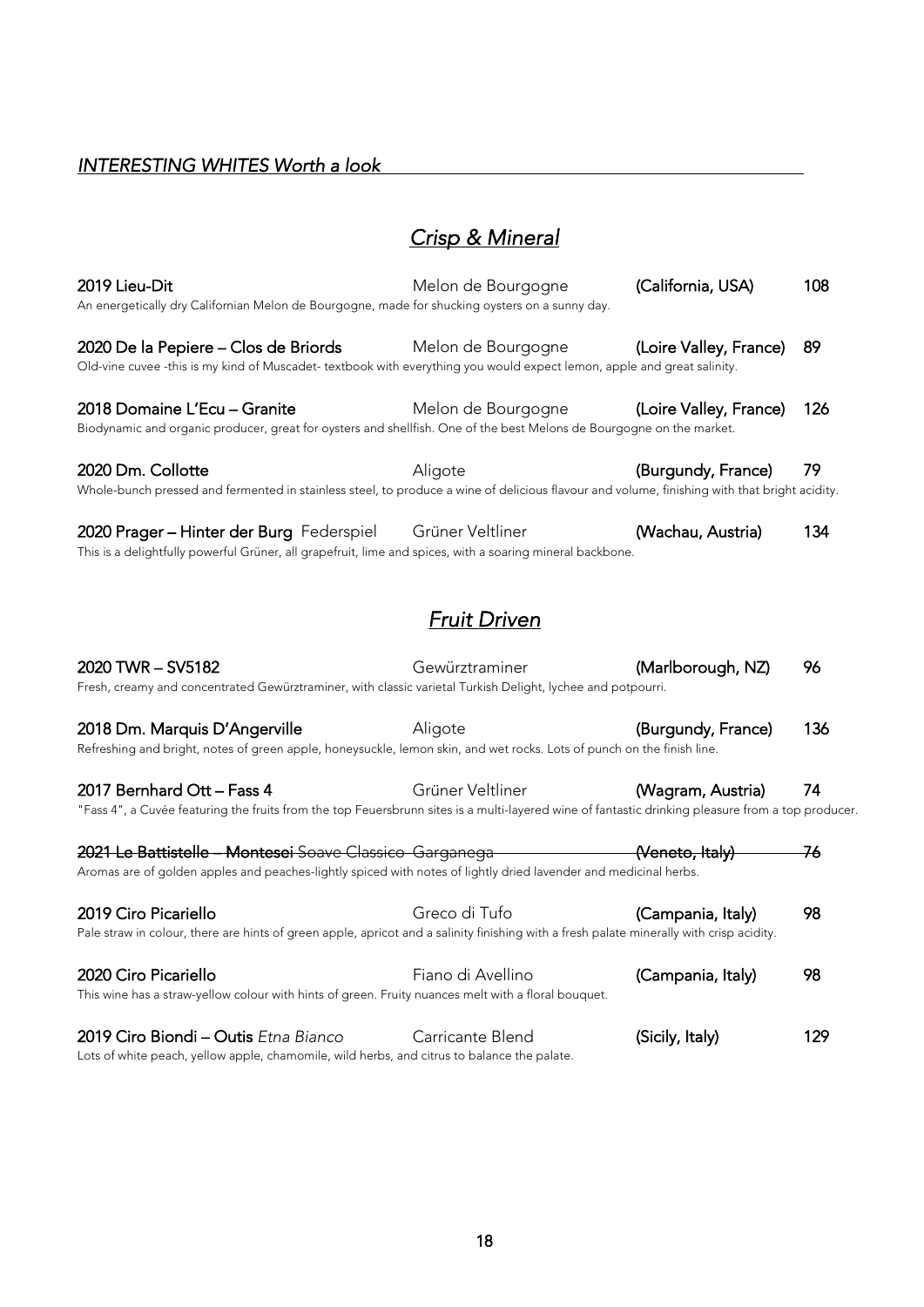# <span id="page-18-0"></span>*VIOGNIER, MARSANNE, ROUSSANE AND GRENACHE BLANC AND BLENDS*

### Viognier

| 2019 Yeringberg<br>Produced some of the oldest vines in the valley. Full-bodied and rich apricot, mango and orange blossom.                                   |                                  | (Yarra Valley, VIC)      | 93   |
|---------------------------------------------------------------------------------------------------------------------------------------------------------------|----------------------------------|--------------------------|------|
| 2015 Dm. Rene Rostaing - La Bonnette<br>It's a rich, powerful white with a scent of lychees, passionfruit and white flowers. High viscosity, great food wine. | Condrieu                         | (Northern Rhone, France) | 240  |
|                                                                                                                                                               | Marsanne   Roussanne   Clairette |                          |      |
| 2019 Syrahmi - La Bise<br>A creamy, rich, laden with pasty-textured nuttiness, vanilla licks and cinnamon spice. A great alternative to Chardonnay.           |                                  | (Heathcote, VIC)         | 90   |
| 2019 Yeringberg<br>With a blend of 59% Marsanne and 41%v Roussanne a real Rhone hero. Aromas of jasmine, honeysuckle, pear and fennel.                        |                                  | (Yarra Valley, VIC)      | 125  |
| 2021 Frederick Stevenson<br>Made of 73% Marsanne and 27% Roussanne, lots of white citrus blossom, low amount of skin contact and honeysuckle and chamomile.   |                                  | (Barossa Valley, SA)     | 99   |
| 2018 J.L. Chave - Circa<br>Made of 100% Roussanne, a great alternative to Hermitage blanc, rich and lingering on the palate.                                  | Crozes-Hermitage                 | (Northern Rhone, France) | 128  |
| 2018 J.L. Chave - Sybelle<br>Made of 60% Marsanne and 40% Roussanne, almond and fresh nectarine, salted butter, verbena and mineral notes-long elegant finish | Crozes-Hermitage                 | (Northern Rhone, France) | 128  |
| 2020 Dm. Tempier - Blanc<br>A stunning white, rich and opulent with a fine acid spine, great food wine. There is more than just Rose in Bandol.               | Bandol                           | (Provence, France)       | 145  |
|                                                                                                                                                               | Grenache Blanc Blends            |                          |      |
| 2019 Clos des Papes<br>A classic example for a Rhone Valley white, the beauty and beast combined in a bottle.                                                 | Chateauneuf-du-Pape              | (Southern Rhone, France) | 270  |
| 2010 Ch. Rayas                                                                                                                                                | Chateauneuf-du-Pape              | (Southern Rhone, France) | 1500 |

A unicorn from Chateauneuf du Pape, a full-bodied white which can handle almost all proteins. Lots of texture and mid-palate weight.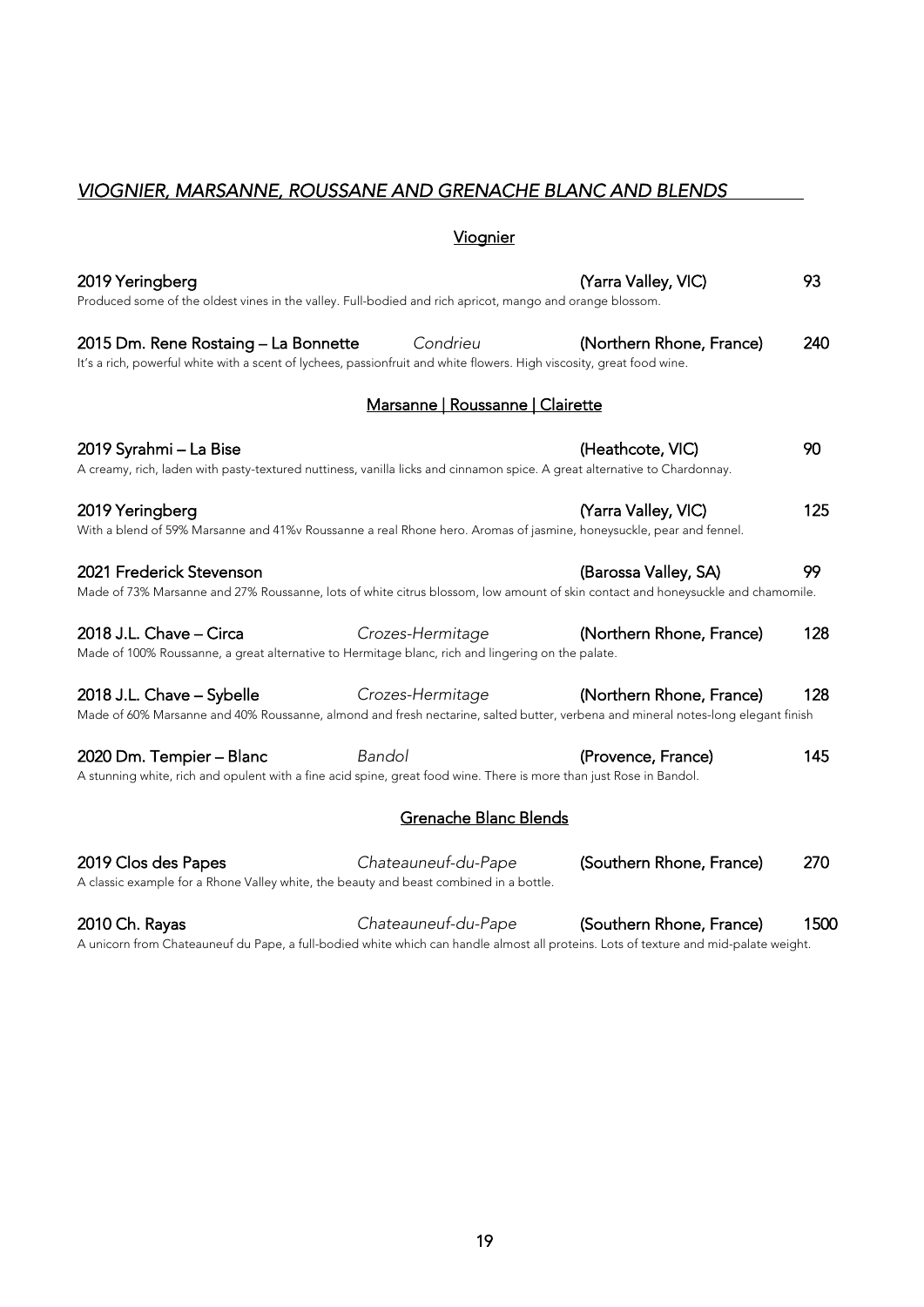# <span id="page-19-0"></span>*CHARDONNAY Australia & New Zealand*

# 2013 Lake's Folly (Hunter Valley, NSW) 260

An iconic wine of an iconic Hunter winery. Lots of oak, tropical fruits and creaminess. Needs time to open up.

### 2020 Holyman – Lutruwita Vineyard (Tamar Valley, TAS) 137

| A hint of struck match and white grapefruit on the nose. The palate is lean and refreshing, touch of oak (500 puncheons) and toasted almond on the |  |  |  |  |
|----------------------------------------------------------------------------------------------------------------------------------------------------|--|--|--|--|
| back. Elegant and uncomplicated.                                                                                                                   |  |  |  |  |

Made by Paul and Gilli Lipscombe, super reductive with lots of match stick characters with only 20% new oak and 50% MLF.

#### 2020 Pooley – Cooinda Vale (Coal River, TAS) 129

Always a fuller-bodied chardonnay with stone fruit, figs and leesy, creamy notes. Yet it keeps a well-formed frame with bright acidity helping.

A marvellous wine of great delicacy allied to great intensity. Creamy yeast lees aromas; fine, subtle citrus fruit scents. The palate is precise and focused, seamless and harmonious- 100% malolactic

#### 2018 By Farr – Estate (Geelong, VIC) 192

An amazing smoothness and calmness that stretches the length of the palate, surrounded with textured fruit and mineral elements…

#### 2017 Bindi – Kostas Rind (Macedon Ranges, VIC) 220

| Fragrant notes of orange blossom, nectarine stone, spice and subtle nuttiness are usual with a vibrant, tight, long palate highlighted by clean |  |
|-------------------------------------------------------------------------------------------------------------------------------------------------|--|
| acidity, wonderful texture and fine length                                                                                                      |  |

This wine comes exclusively from this soil, where the quartz incidence is the greatest the fruit has extra complexity, finesse and intensity.

| 2019 Yeringberg<br>Nose is cool, crisp and full of nectarine, white peach and delicate buttery, hazelnuts flavour.                    | (Yarra Valley, VIC)            | 150 |
|---------------------------------------------------------------------------------------------------------------------------------------|--------------------------------|-----|
| 2019 Kooyong – Estate<br>Light and elegant, great entry level Aussie chardonnay, which tries to balance freshness and a touch of oak. | (Mornington Peninsula, VIC) 92 |     |

# 2021 Frederick Stevenson (Adelaide Hills, SA) 99

Whole bunch with gentle oxidative pressing, barrel fermentation and 9-months lees aging.

# 2020 Domaine Naturaliste – Artus (Margaret River, WA) 110

Pear, white nectarine, a minor amount of struck match, almond meal with a savoury toasy oak, slight sizzled butter and nuts on the palate.

| (Margaret River, WA) | 250        |
|----------------------|------------|
| (Margaret River, WA) | 299        |
| (Margaret River, WA) | 375        |
|                      |            |
| (Margaret River, WA) | 185        |
| (Margaret River, WA) | <b>200</b> |
| (Margaret River, WA) | 210        |
|                      |            |

Grace and power, complex flavour, matchsticky, grapefruity, steeliness, pulp and creamy,…..just a fabulous wine.

# 2018 Forest Hill – Block 8 (Mount Barker, WA) 94

Complex array of fresh stone fruit, and wax notes with hints of flint. White nectarine, citrus and almond flavours persist on the palate.

### 2017 Dry River (Martinborough, NZ) 149

A crispy green hue encapsulates the golden core of this vibrant wine- typical flavours of citrus, white nectarine and hazelnuts are all there

- 2020 Sailor Seeks Horse (Huon Valley, TAS) 135
	-
- 2019 Tolpuddle (Coal River, TAS) 188
	-
	-

- 2017 Bindi Quartz (Macedon Ranges, VIC) 290
	-
	-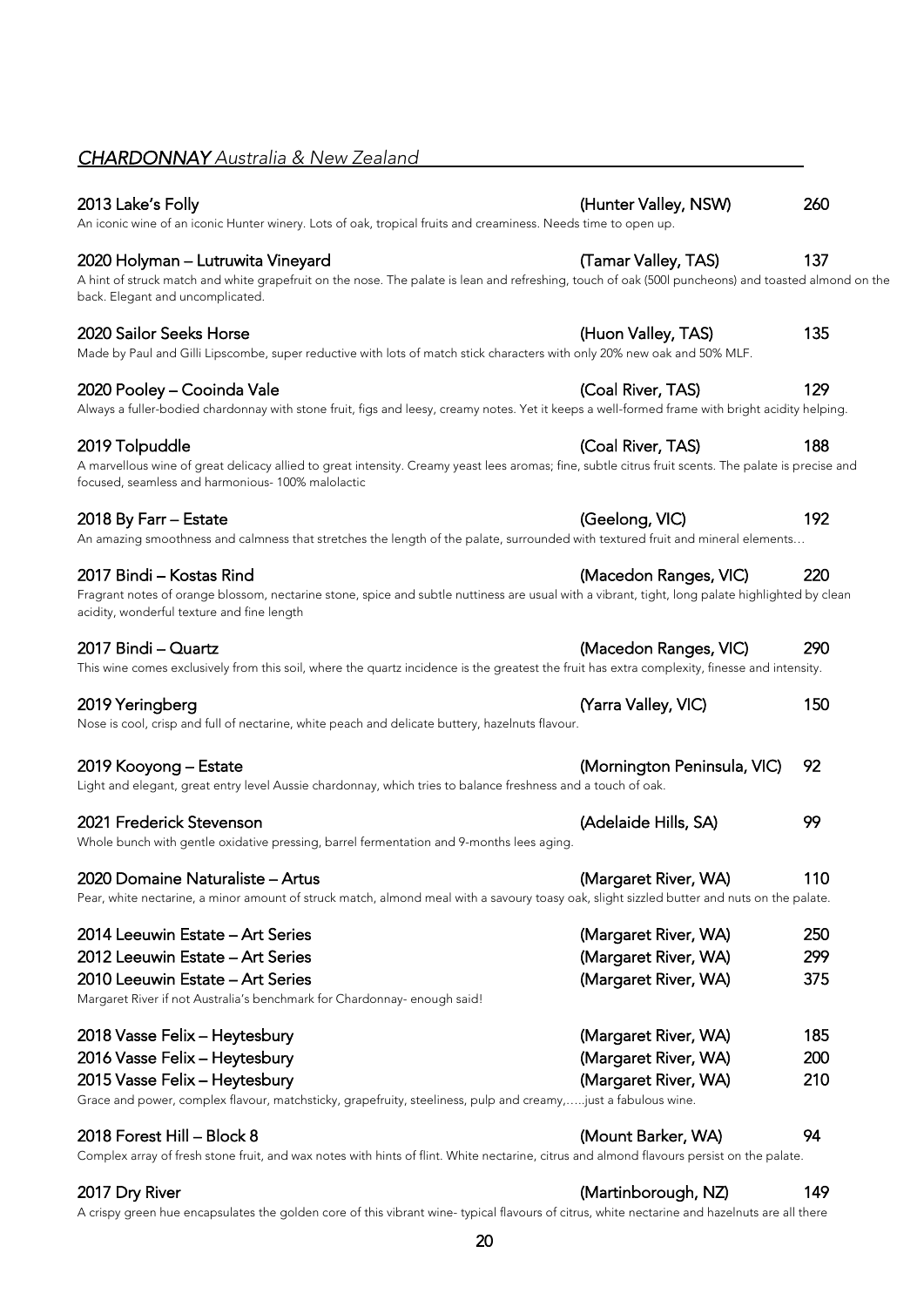<span id="page-20-0"></span>Origin- it's so relevant, particularly in this instance. I recall reading this commentary many years ago whilst travelling: "Wine made from the Chardonnay grape is far and away the most popular wine in the world, enjoyed by novice and sophisticated connoisseur alike. It won't be a cheap journey but I guarantee that you will never think about wine the same way again."- Nick Passmore

If you require further assistance, Lou, Robert and Tom will show you the way into the magical rabbit hole.

### *Jura*

| 2018 Dm. Francois Rousset-Martin - La Chaux<br>Named after one of the plots in Château Calon, lime stone soils gives it more finess and elegance.                                                   | (Nevy-sur-Seille, Jura) 210 |     |
|-----------------------------------------------------------------------------------------------------------------------------------------------------------------------------------------------------|-----------------------------|-----|
| 2018 Dm. Francois Rousset-Martin - Gravieres<br>One of Francois old vines with classic Jurassic gravel and marne soils. Super fresh, mouthwatering acidity and long finish.                         | (Nevy-sur-Seille, Jura) 210 |     |
| 2018 Dm. Francois Rousset-Martin – Terres Blanche<br>Grapes grown near Lavigny, with chalky soils. Super nervy tense almost Chablis style Chardonnay. Built for age decades under great conditions. | (Nevy-sur-Seille, Jura) 210 |     |
| 2017 Dm. Jean-Francois Ganevet - Les Survivants<br>Blended from different parcels, thanks to spring frost, small crops, 3 years in demi-muds. Needs time to breathe.                                | (Rotalier, Jura)            | 489 |
| 2016 Dm. Jean-Francois Ganevet - Les Chamois du Paradis<br>Single-vineyard, candied lemon, honey blossom, potent minerality.                                                                        | (Rotalier, Jura)            | 550 |
| 2016 Dm. Jean-Francois Ganevet – Grusse En Billat<br>A benchmark of Jura chardonnay, can age for 40+ years.                                                                                         | (Rotalier, Jura)            | 550 |
| 2012 Dm. Jean-Francois Ganevet - Les Devoiles blanc<br>Dried figs and honey leading to a palate of fleshy citrus. Lees aging on a whole new level.                                                  | (Rotalier, Jura)            | 615 |
| 2018 Anne & Jean-Francois Ganevat - La Graviere                                                                                                                                                     | (Rotalier, Jura)            | 245 |
| 2018 Anne & Jean-Francois Ganevat - Arces                                                                                                                                                           | (Rotalier, Jura)            | 255 |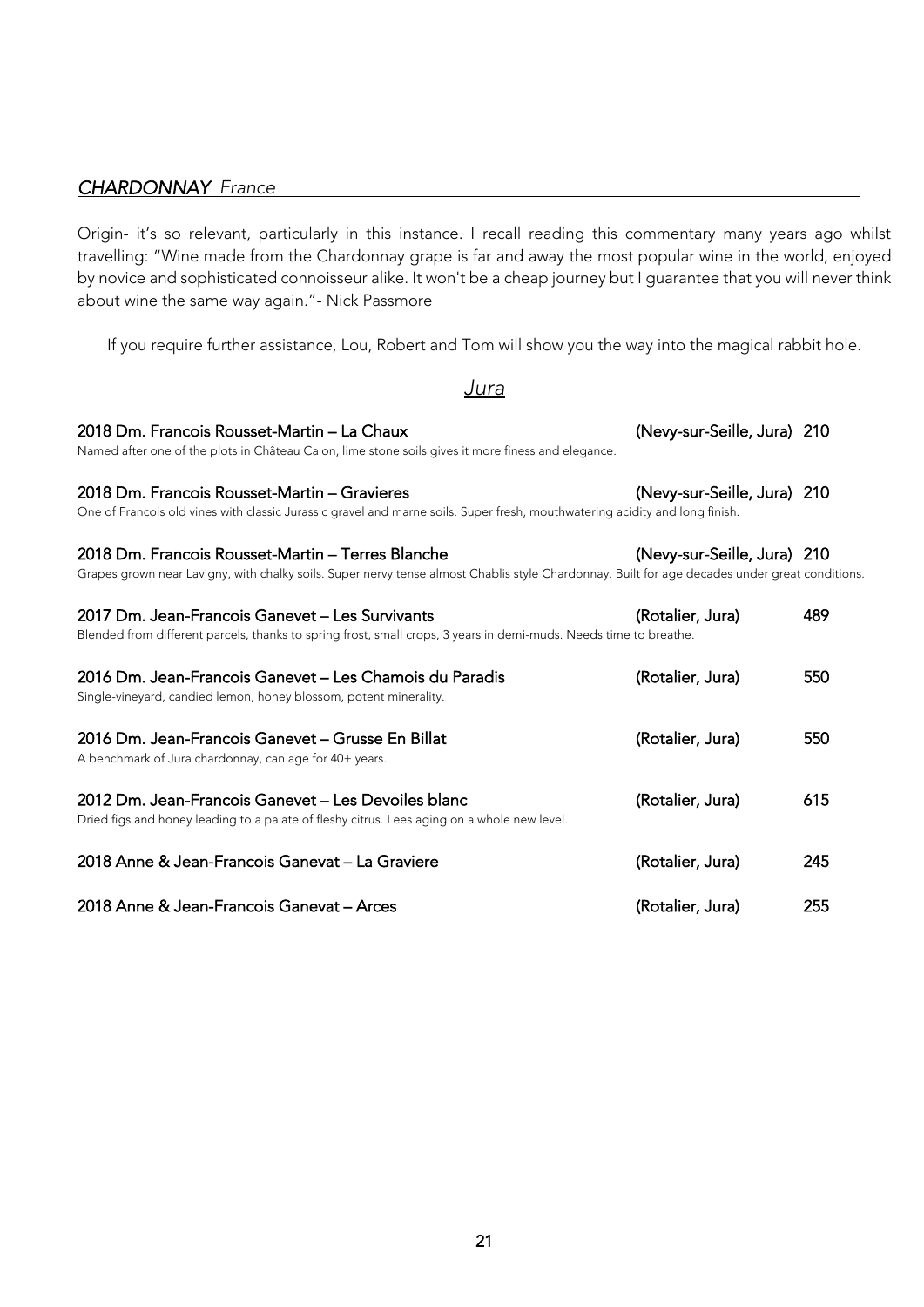If you require further assistance, Lou, Robert and Tom will show you the way into the magical rabbit hole.

# *Chablis*

| 2020 Dm. Christian Moreau Petit Chablis                                                    |                                            | (Chablis)              | 99         |
|--------------------------------------------------------------------------------------------|--------------------------------------------|------------------------|------------|
| 2018 Dm. Billaud-Simon                                                                     |                                            | (Chablis)              | 132        |
| 2020 Dm. Christophe & Fils                                                                 |                                            | (Chablis)              | 96         |
| 2018 Dm. Moreau-Naudet                                                                     |                                            | (Chablis)              | 129        |
| 2019 Thierry Laffay - Vaillons                                                             | 1 <sup>er</sup> Cru                        | (Chablis)              | 169        |
| 2018 Dm. Billaud-Simon - Vaillons                                                          | 1 <sup>er</sup> Cru                        | (Chablis)              | 180        |
| 2018 Dm. Moreau-Naudet - Mont Mains                                                        | 1 <sup>er</sup> Cru                        | (Chablis)              | 189        |
| 2018 Dm. Christophe & Fils - Mont de Milieu                                                | 1 <sup>er</sup> Cru                        | (Chablis)              | 140        |
| 2018 Dm. William Fevre - Montee de Tonnerre<br>2014 Dm. William Fevre - Montee de Tonnerre | 1 <sup>er</sup> Cru<br>1 <sup>er</sup> Cru | (Chablis)<br>(Chablis) | 160<br>210 |
| 2019 Dm. Christophe & Fils - Blanchot                                                      | Grand Cru                                  | (Chablis)              | 265        |
| 2018 Dm. Christian Moreau - Valmur                                                         | Grand Cru                                  | (Chablis)              | 299        |
| 2016 Dm. William Fevre - Bougros                                                           | Grand Cru                                  | (Chablis)              | 280        |

### Domaine Dauvissat

"If you want to become the best, you must beat the best."

Vincent Dauvissat in my humble opinion slow but steady just did that over the last decade and pushing Domaine Raveneau from the top spot.

A once in a lifetime chance to try some aged Chablis from the man himself.

| 2019 Dm. Vincent Dauvissat<br>2014 Dm. Vincent Dauvissat |           | (Chablis)<br>(Chablis) | 360<br>395 |
|----------------------------------------------------------|-----------|------------------------|------------|
| 2013 Dm. Vincent Dauvissat – Séchet                      | $1er$ Cru | (Chablis)              | 545        |
| 2017 Dm. Vincent Dauvissat - La Forest                   | $1er$ Cru | (Chablis)              | 699        |
| 2014 Dm. Vincent Dauvissat - Montée de Tonnerre          | $1er$ Cru | (Chablis)              | 725.       |

<u>22 and 23</u>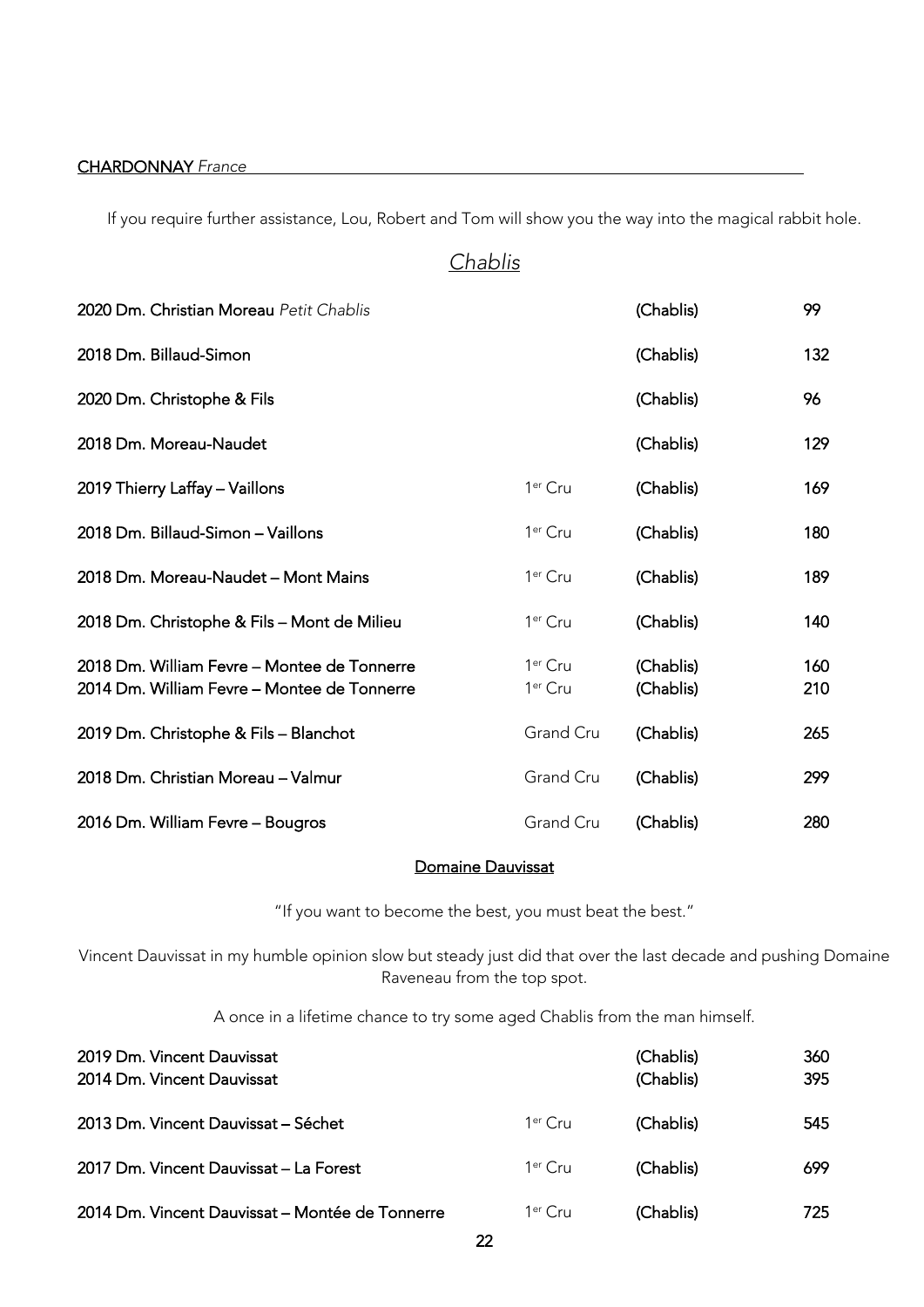If you require further assistance, Lou, Robert and Tom will show you the way into the magical rabbit hole.

# *Bourgogne Blanc*

| 2018 Dm. Bachelet-Monnot                |                             | 149        |
|-----------------------------------------|-----------------------------|------------|
| 2018 Dm. Marc Colin                     |                             | 149        |
| 2017 Dm. Leflaive<br>2016 Dm. Leflaive  |                             | 245<br>215 |
| 2018 Dm. Francois Mikulski              |                             | 125        |
| 2018 Dm. Bernard Moreau                 |                             | 109        |
| 2015 Dm. Roulot                         |                             | 275        |
| 2016 Meo Camuzet - Clos Saint Philibert | Hautes-Cotes de Nuits blanc | 179        |

*Continue to the next page for Cote D'Or (Aloxe-Corton, Meursault, St.Romain, St.Aubin)*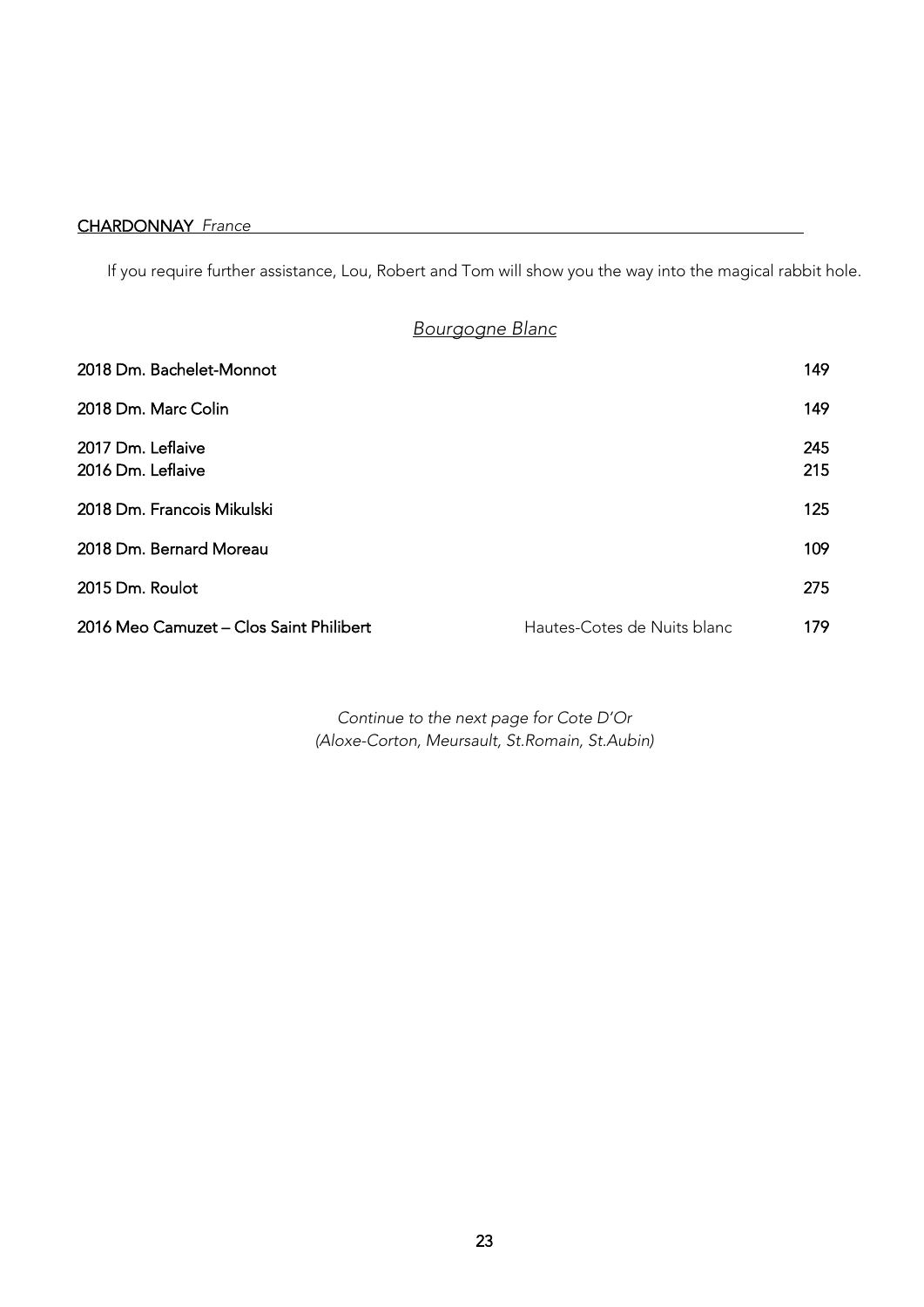If you require further assistance, Lou, Robert and Tom will show you the way into the magical rabbit hole.

# *Cote D'Or*

# *Aloxe – Corton*

| 2011 Dm. Bonneau du Martray - Corton-Charlemagne | Grand Cru           | 680 |
|--------------------------------------------------|---------------------|-----|
| 2014 Dm. Faiveley - Corton-Charlemagne           | Grand Cru           | 745 |
| 2014 Dm. Rollin - Corton-Charlemagne             | Grand Cru           | 379 |
|                                                  | Meursault           |     |
| 2014 Meo Camuzet Frere & Soeurs                  |                     | 199 |
| 2013 Dm. Francois Mikulski - Meix Chavaux        |                     | 295 |
| 2011 Dm. Roulot                                  |                     | 600 |
| 2012 Dm. Comtes Lafon - Clos de la Barre         |                     | 585 |
| 2015 Pierre Yves-Colin-Morey - Les Narvaux       |                     | 345 |
| 2009 Dm. Roulot - Luchets                        |                     | 660 |
| 2015 Pierre Yves-Colin-Morey - Poruzots          | 1 <sup>er</sup> Cru | 790 |
| 2011 Dm. Francois Mikulski - Genevrieres         | 1 <sup>er</sup> Cru | 620 |
| 2011 Dm. Roulot - Clos des Bouchères             | 1 <sup>er</sup> Cru | 815 |
| 2013 Dm. Francois Mikulski - Charmes             | 1 <sup>er</sup> Cru | 445 |
|                                                  | St.Romain           |     |
| 2017 Dm. Ponsot – Cuvee de la Mesange            | <u>St.Aubin</u>     | 295 |
| 2014 Meo Camuzet Frere & Soeurs                  |                     | 180 |
| 2018 Marc Colin - Luce                           |                     | 290 |
|                                                  |                     |     |
| 2015 Pierre Yves-Colin-Morey - La Chateniere     | 1 <sup>er</sup> Cru | 385 |

*Continue to the next page for Cote D'Or (Aloxe-Corton, Meursault, St.Romain, St.Aubin)*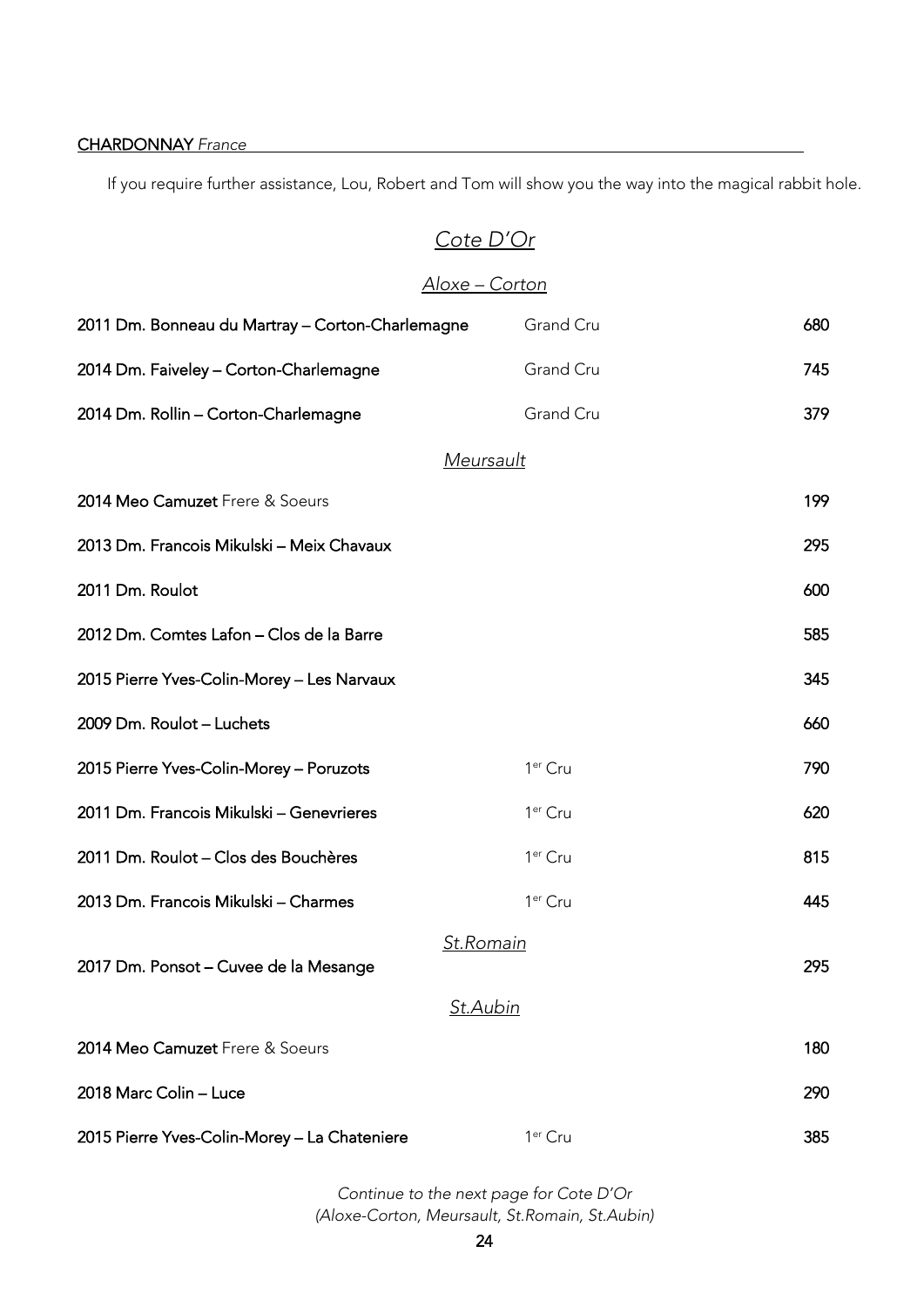<span id="page-24-0"></span>If you require further assistance, Lou, Robert and Tom will show you the way into the magical rabbit hole.

|                                                                                                                | <u>Puligny-Montrachet</u>                                         |                   |
|----------------------------------------------------------------------------------------------------------------|-------------------------------------------------------------------|-------------------|
| 2015 Dm. Dujac - Les Combettes<br>2014 Dm. Dujac - Les Combettes                                               | 1 <sup>er</sup> Cru<br>1 <sup>er</sup> Cru                        | 380<br>428        |
| 2016 Dm. Dujac - Les Folatieres<br>2015 Dm. Dujac - Les Folatieres                                             | 1 <sup>er</sup> Cru<br>1 <sup>er</sup> Cru                        | 400<br>375        |
| 2012 Dm. Leflaive - Les Folatieres<br>2011 Dm. Leflaive - Les Folatieres<br>2010 Dm. Leflaive - Les Folatieres | 1 <sup>er</sup> Cru<br>1 <sup>er</sup> Cru<br>1 <sup>er</sup> Cru | 615<br>545<br>565 |
| 2011 Dm. Leflaive - Clavoillon<br>2013 Dm. Leflaive - Les Pucelles                                             | 1 <sup>er</sup> Cru<br>1 <sup>er</sup> Cru                        | 490<br>790        |
| 2016 Dm. Jean-Louis Chavy - Les Perrieres                                                                      | 1 <sup>er</sup> Cru                                               | 225               |
| 2011 Dm. Etienne Sauzet - Les Perrieres<br>2011 Dm. Etienne Sauzet - La Garenne                                | 1 <sup>er</sup> Cru<br>1 <sup>er</sup> Cru                        | 465<br>390        |
| 2013 Dm. Heitz Lochardet - Chevalier Montrachet                                                                | Grand Cru                                                         | 950               |
|                                                                                                                | <u>Chassagne-Montrachet</u>                                       |                   |
| 2013 Dm. Etienne Sauzet - Les Encegnieres                                                                      |                                                                   | 390               |
| 2017 Caroline Morey - Chambrees<br>2017 Caroline Morey - Les Vergers                                           | 1 <sup>er</sup> Cru                                               | 280<br>375        |
| 2013 Dm. Ramonet - Morgeot                                                                                     | 1 <sup>er</sup> Cru                                               | 410               |
| 2012 Dm. Ramonet - Morgeot<br>2010 Dm. Ramonet - Morgeot                                                       | 1 <sup>er</sup> Cru<br>1 <sup>er</sup> Cru                        | 396<br>425        |
|                                                                                                                | <u>Santenay</u>                                                   |                   |
| 2017 Caroline Morey - Les Cornieres                                                                            |                                                                   | 260               |
|                                                                                                                | Pouilly-Fuisse                                                    |                   |
| 2019 Dm. Saumaize-Michelin - Clos Sur la Roche                                                                 |                                                                   | 150               |
| <b>CHARDONNAY USA</b>                                                                                          |                                                                   |                   |

| 2020 Matthiasson Napa Valley | (California) | 219 |
|------------------------------|--------------|-----|
| 2019 Sandhi – St. Rita       | (California) | 190 |
| 2019 Sandhi - Central Coast  | (California) | 155 |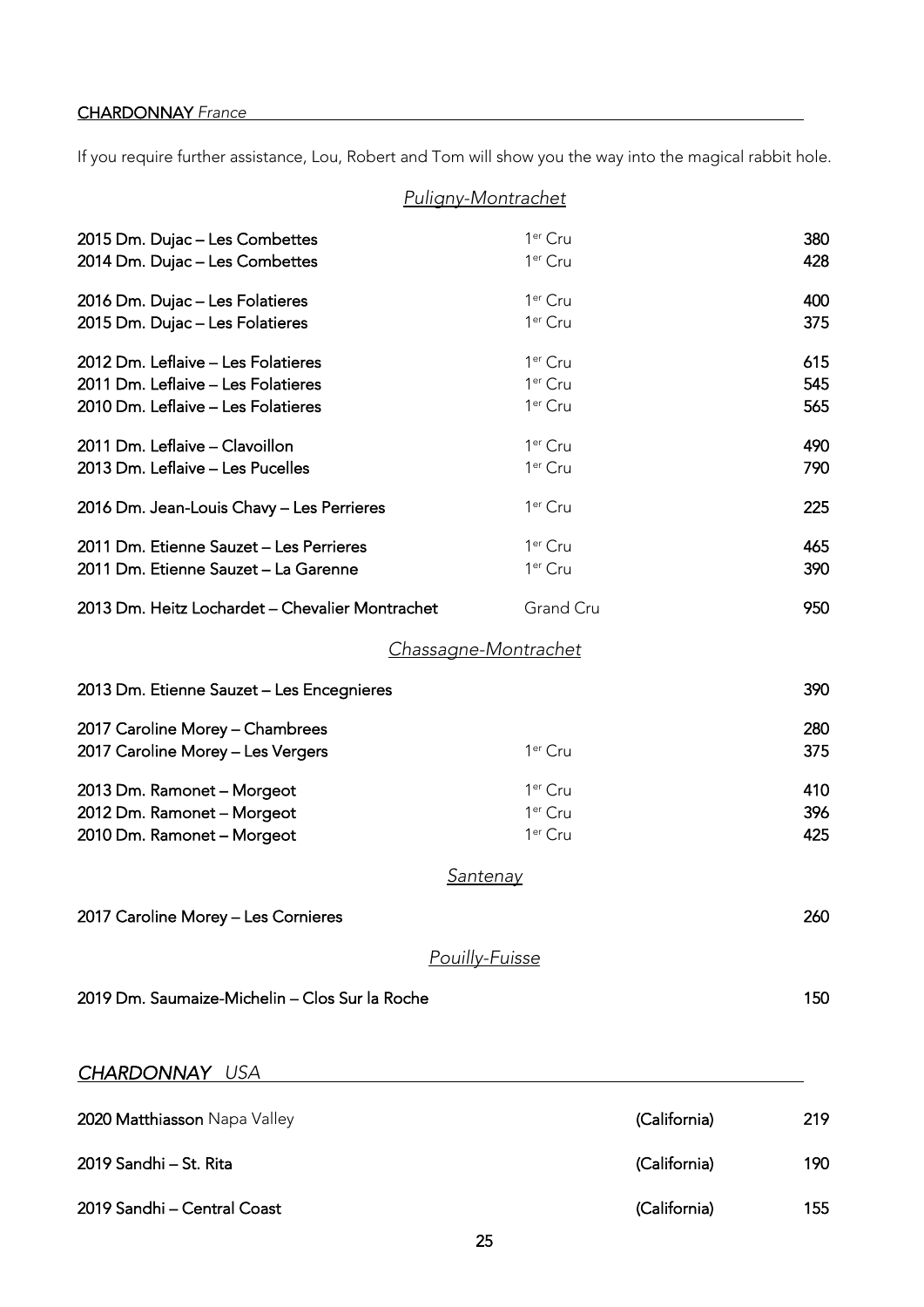### <span id="page-25-0"></span>*PINOT NOIR France*

If you require further assistance, Lou, Robert and Tom will show you the way into the magical rabbit hole.

*Bourgogne Rouge*

| 2018 Dm. Bachelet-Monnot                     |                     | 129        |
|----------------------------------------------|---------------------|------------|
| 2016 Dm. Faiveley                            |                     | 87         |
| 2018 Dm. Fourrier                            |                     | 220        |
| 2018 Dm. Thierry Glatenay                    |                     | 140        |
| 2013 Dm. Meo Camuzet                         |                     | 160        |
| 2011 Dm. Ramonet                             |                     | 155        |
|                                              | Cote de Nuits       |            |
| 2019 David Duband Hautes-Côtes de Nuits      |                     | 125        |
|                                              | <u>Marsannay</u>    |            |
| 2005 Dm. Bruno Clair – Les Grasses Tetes     |                     | 340        |
|                                              | <b>Fixin</b>        |            |
| 2012 Dm. Meo Camuzet<br>2011 Dm. Meo Camuzet |                     | 220<br>229 |
| 2013 Dm. Meo Camuzet – Clos Du Chapitre      | 1 <sup>er</sup> Cru | 288        |

*Continue to the next page for Gevrey-Chambertin*

 $26$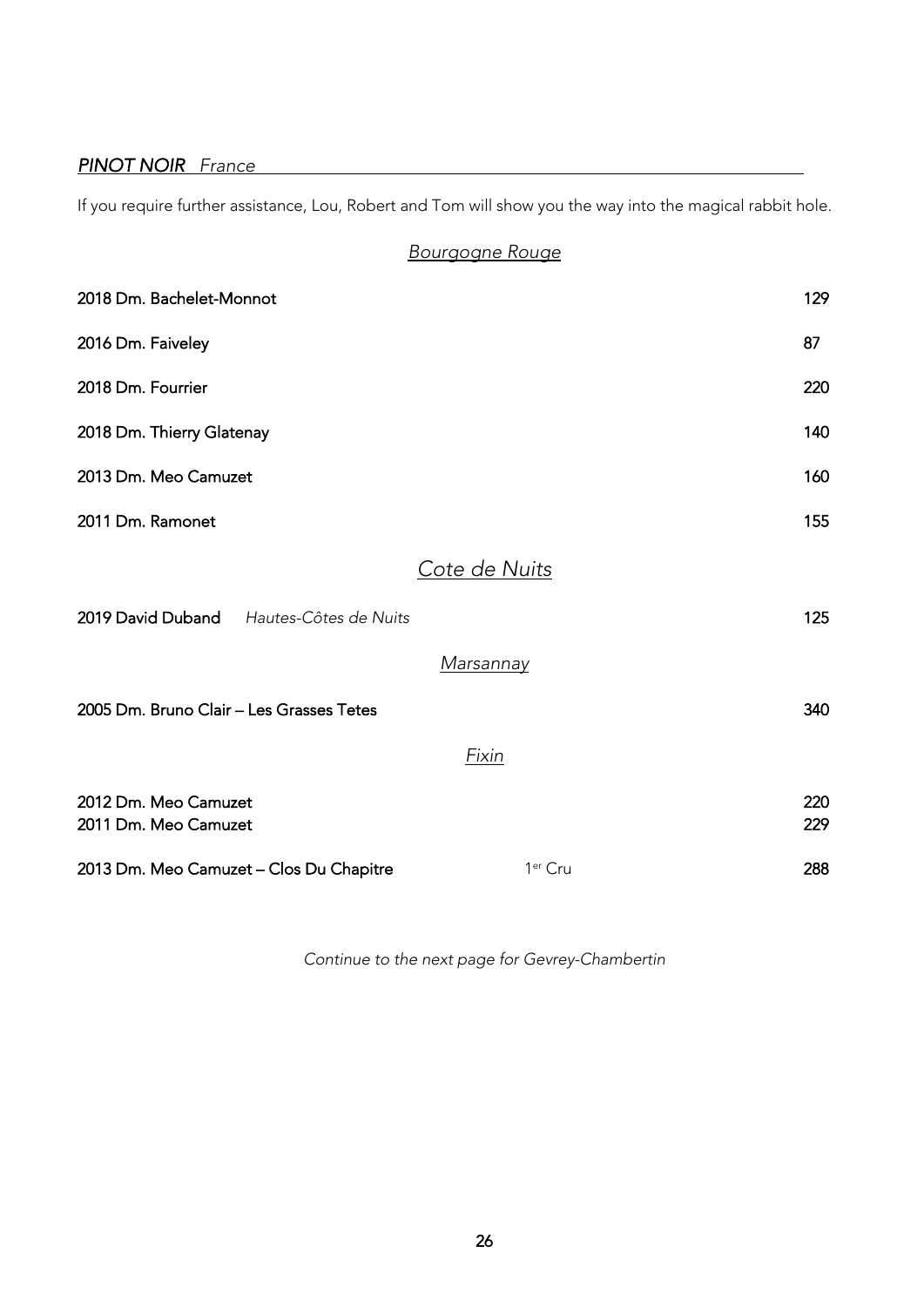### PINOT NOIR *Burgundy, France*

If you require further assistance, Lou, Robert and Tom will show you the way into the magical rabbit hole.

*Gevrey-Chambertin*

| 2011 Dujac Fils & Pere (Negoce)                      |                       | 179        |
|------------------------------------------------------|-----------------------|------------|
| 2013 Dm. Faiveley                                    |                       | 139        |
| 2013 Dm. Geantet-Pansiot<br>2009 Dm. Geantet-Pansiot |                       | 179<br>255 |
| 2014 Dm. Harmand Geoffroy - Clos Prieur              |                       | 240        |
| 2009 Dm. Bruno Clair - Les Cazetiers                 | 1 <sup>er</sup> Cru   | 455        |
| 2009 Dm. Faiveley - Les Cazetiers                    | 1 <sup>er</sup> Cru   | 340        |
| 2014 Dm. Dujac - Aux Combottes                       | 1 <sup>er</sup> Cru   | 580        |
| 2006 Dm. Armand Rousseau - Clos St. Jacques          | 1 <sup>er</sup> Cru   | 2540       |
| 2005 Dm. Duroche - Lavaux St. Jacques                | 1 <sup>er</sup> Cru   | 245        |
| 2016 Dm. Harmand Geoffroy - Lavaux St. Jacques       | 1 <sup>er</sup> Cru   | 390        |
| 2016 Dm. Harmand Geoffroy - La Perriere              | 1 <sup>er</sup> Cru   | 335        |
| 2016 Dm. Faiveley - Clos de Issarts                  | 1 <sup>er</sup> Cru   | 245        |
| 2006 Dm. Armand Rousseau - Chambertin                | Grand Cru             | 3899       |
| 2005 Dm. Duroche - Charmes-Chambertin                | Grand Cru             | 689        |
| 2011 Dm. Leflaive - Charmes-Chambertin               | Grand Cru             | 675        |
|                                                      | <u>Morey-St-Denis</u> |            |
| 2015 Dm. des Lambrays                                |                       | 350        |
| 2017 Dm. Ponsot - Cuvee des Grives                   |                       | 295        |
| 2018 Dm. Dujac<br>2009 Dm. Dujac                     |                       | 290<br>490 |
| 2017 Dm. Ponsot - Cuvee des Alouettes                | 1 <sup>er</sup> Cru   | 750        |
| 2014 Dm. Dujac - Clos de La Roche                    | Grand Cru             | 980        |
| 2010 Dm. Faiveley - Clos St. Denis                   | Grand Cru             | 650        |
| 2014 Dm. des Lambrays - Clos des Lambrays            | Grand Cru             | 900        |

*Continue to the next page for Chambolle-Musigny*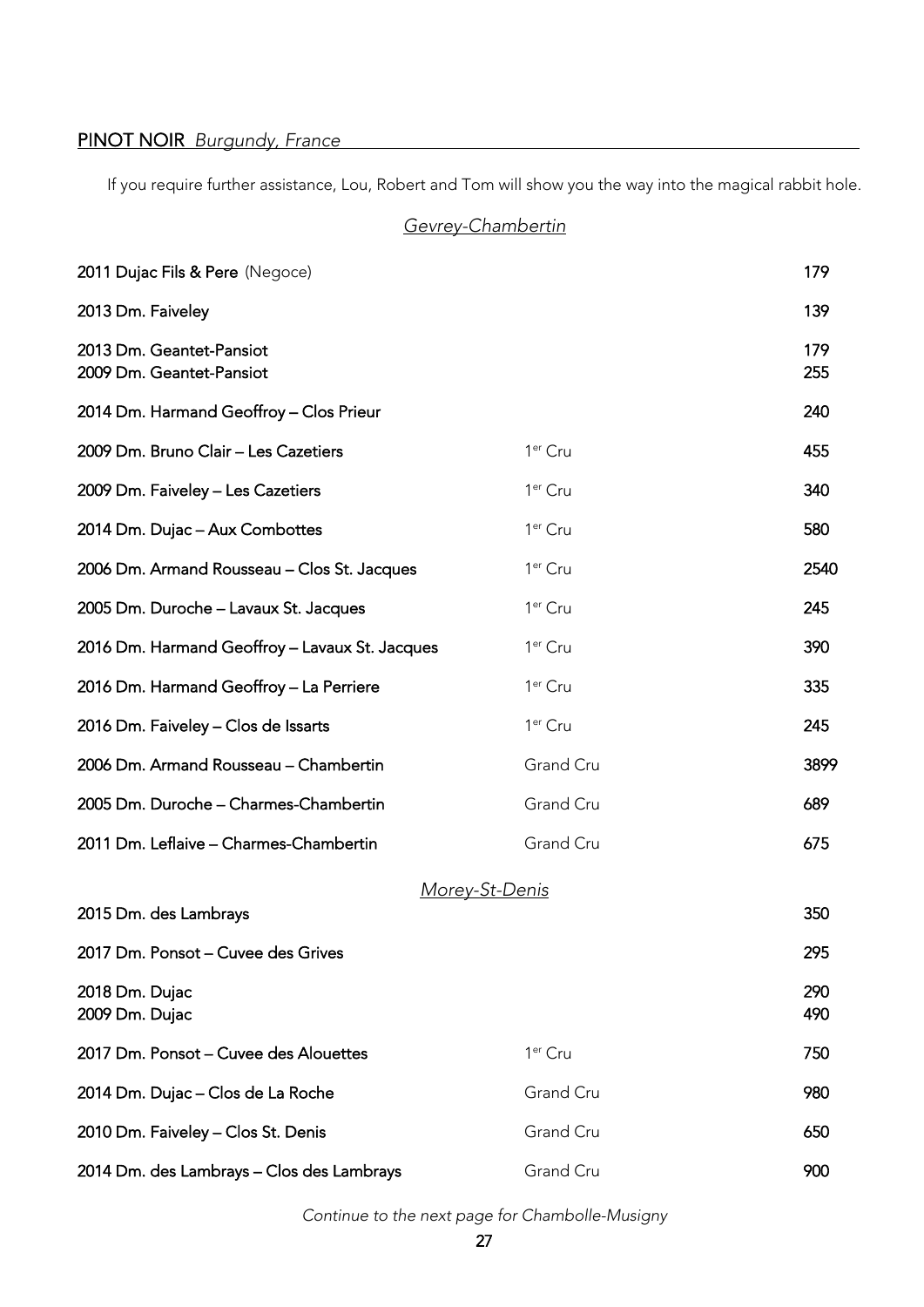# PINOT NOIR *Burgundy, France*

If you require further assistance, Lou, Robert and Tom will show you the way into the magical rabbit hole.

| <b>Chambolle-Musigny</b>                                           |                                            |            |
|--------------------------------------------------------------------|--------------------------------------------|------------|
| 2014 Dujac & Fils (Negoce)                                         |                                            | 235        |
| 2005 Domaine Faiveley                                              |                                            | 195        |
| 2010 Dm. G. Roumier                                                |                                            | 880        |
| 2005 Dm. Comte Georges de Vogue - Les Amoureses                    | 1 <sup>er</sup> Cru                        | 2450       |
| 2005 Dm. Comte Georges de Vogue - Musigny W                        | Grand Cru                                  | 2450       |
| 2006 Dm. de la Vougeraie - Bonnes Mares                            | Grand Cru                                  | 850        |
| 1996 Dm. Dujac - Bonnes Mares                                      | Grand Cru                                  | 3645       |
| <u>Vougeot</u>                                                     |                                            |            |
| 2011 Dm. Meo Camuzet - Clos de Vougeot                             | Grand Cru                                  | 840        |
| <u>Vosne-Romanee</u>                                               |                                            |            |
| 2015 Dm. Comte Liger-Belair                                        |                                            | 1250       |
| 2009 Dm. Bruno Clair - Champ Perdrix                               |                                            | 360        |
| 2011 Dm. Dujac - Aux Malconsorts                                   | 1 <sup>er</sup> Cru                        | 850        |
| 2016 Dm. Dujac - Les Beaux Monts                                   | 1 <sup>er</sup> Cru                        | 700        |
| 2010 Dm. A. & F. Gros - Richebourg                                 | Grand Cru                                  | 2250       |
| 2011 Dm. de la Romanee Conti - Echezeaux                           | Grand Cru                                  | 3400       |
| <b>Nuits-Saint-Georges</b>                                         |                                            |            |
| 2012 Dm. Hubert Lignier - Les Poisets                              |                                            | 280        |
| 2014 Dm. Faiveley - Aux Chaignots                                  |                                            | 240        |
| 2014 Dm. Faiveley - Les Damodes<br>2010 Dm. Faiveley - Les Damodes | 1 <sup>er</sup> Cru<br>1 <sup>er</sup> Cru | 220<br>290 |
| 2011 Dm. Faiveley - Les Porets-Saint-Georges                       | 1 <sup>er</sup> Cru                        | 375        |
| 2009 Dm. Comte Liger-Belair - Aux Cras                             | 1 <sup>er</sup> Cru                        | 2145       |
| Aloxe–Corton                                                       |                                            |            |
| 2009 Dm. Meo Camuzet - Corton-Les Perrieres                        | Grand Cru                                  | 840        |
| 2009 Dm. de la Romanee Conti - Corton                              | Grand Cru                                  | 2900       |

*Continue to the next page for Cote de Beaune*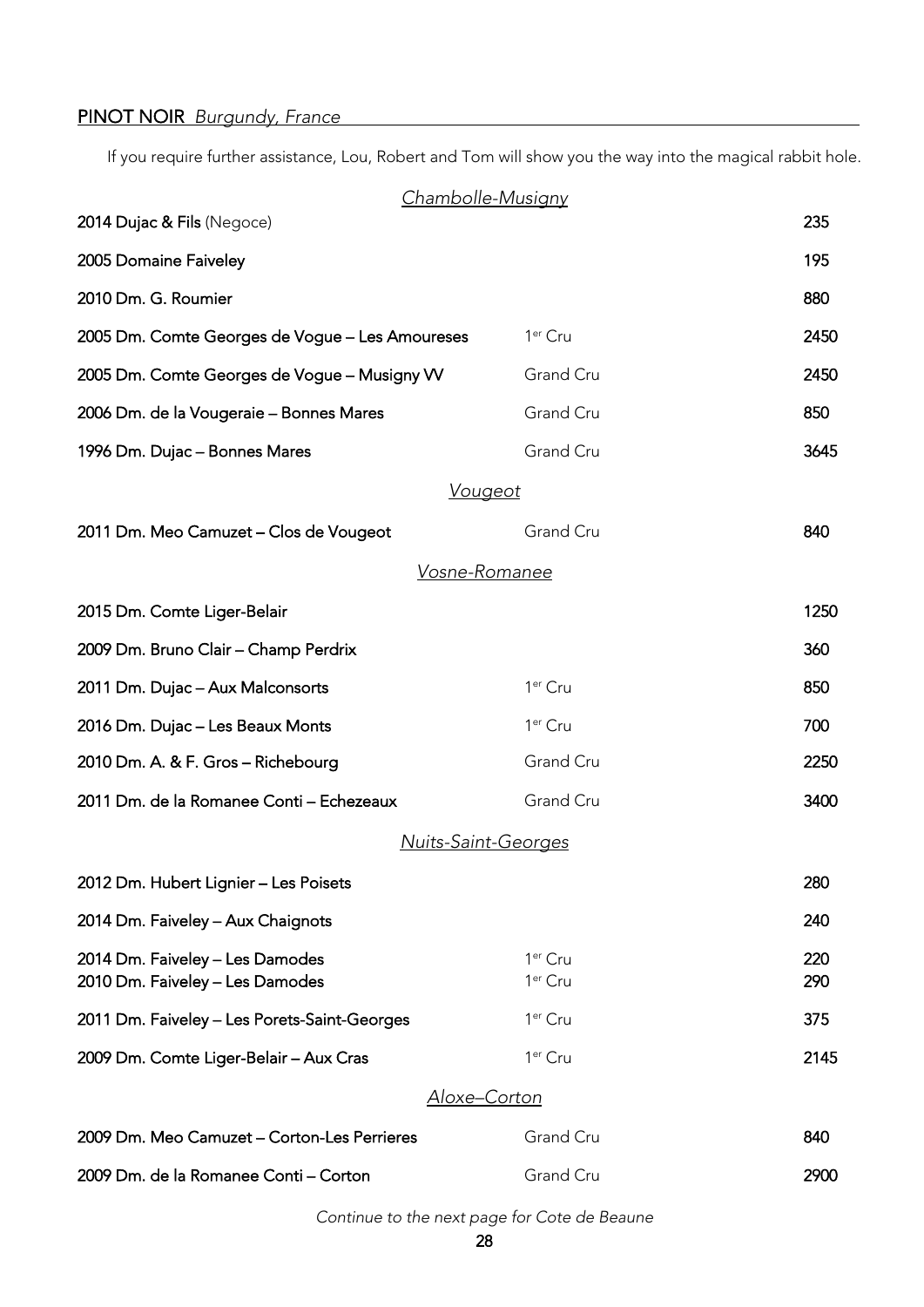# PINOT NOIR *Burgundy, France*

If you require further assistance, Lou, Robert and Tom will show you the way into the magical rabbit hole.

# *Cote de Beaune*

# *Savigny-Les-Beaune*

| 2009 Dm. Bruno Clair - La Dominode                                                                                            | 1 <sup>er</sup> Cru                                               | 385               |
|-------------------------------------------------------------------------------------------------------------------------------|-------------------------------------------------------------------|-------------------|
|                                                                                                                               | <u>Pommard</u>                                                    |                   |
| 2011 Dm. Jean-Marc Bouley                                                                                                     |                                                                   | 199               |
| 2013 Dm. Jean-Marc Bouley - Les Fremiers<br>2011 Dm. Jean-Marc Bouley - Les Fremiers                                          | 1 <sup>er</sup> Cru<br>1 <sup>er</sup> Cru                        | 225<br>238        |
| 2013 Dm. Jean-Marc Bouley - Les Rugiens<br>2011 Dm. Jean-Marc Bouley - Les Rugiens<br>2010 Dm. Jean-Marc Bouley - Les Rugiens | 1 <sup>er</sup> Cru<br>1 <sup>er</sup> Cru<br>1 <sup>er</sup> Cru | 285<br>235<br>290 |
| 2013 Dm. Faiveley - Les Rugiens                                                                                               | 1 <sup>er</sup> Cru                                               | 265               |
|                                                                                                                               | <u>Volnay</u>                                                     |                   |
| 2011 Dm. Jean-Marc Bouley Vieilles Vignes                                                                                     |                                                                   | 199               |
| 2010 Dm. Jean-Marc Bouley - Les Carelles                                                                                      | 1 <sup>er</sup> Cru                                               | 260               |
| 2013 Dm. Jean-Marc Bouley - Clos de Chenes                                                                                    | 1 <sup>er</sup> Cru                                               | 245               |
| 2016 Dm. Marquis de Angerville - Champans                                                                                     | 1 <sup>er</sup> Cru                                               | 480               |
|                                                                                                                               | Chassagne-Montrachet                                              |                   |
| 2011 Dm. Ramonet - Clos Saint Jean                                                                                            | 1 <sup>er</sup> Cru                                               | 290               |
| 2010 Dm. Ramonet - Morgeot                                                                                                    | 1 <sup>er</sup> Cru                                               | 330               |
|                                                                                                                               | <u>Mercury</u>                                                    |                   |
| 2009 Dm. Faiveley - Clos des Myglands                                                                                         | 1 <sup>er</sup> Cru                                               | 170               |
| 2015 Dm. Faiveley - Les Clos du Roy<br>2010 Dm. Faiveley - Les Clos du Roy                                                    | 1 <sup>er</sup> Cru<br>1 <sup>er</sup> Cru                        | 145<br>165        |
|                                                                                                                               | Givry                                                             |                   |
| 2015 Dm. Joblot - Cellier Aux Moines                                                                                          | 1 <sup>er</sup> Cru                                               | 145               |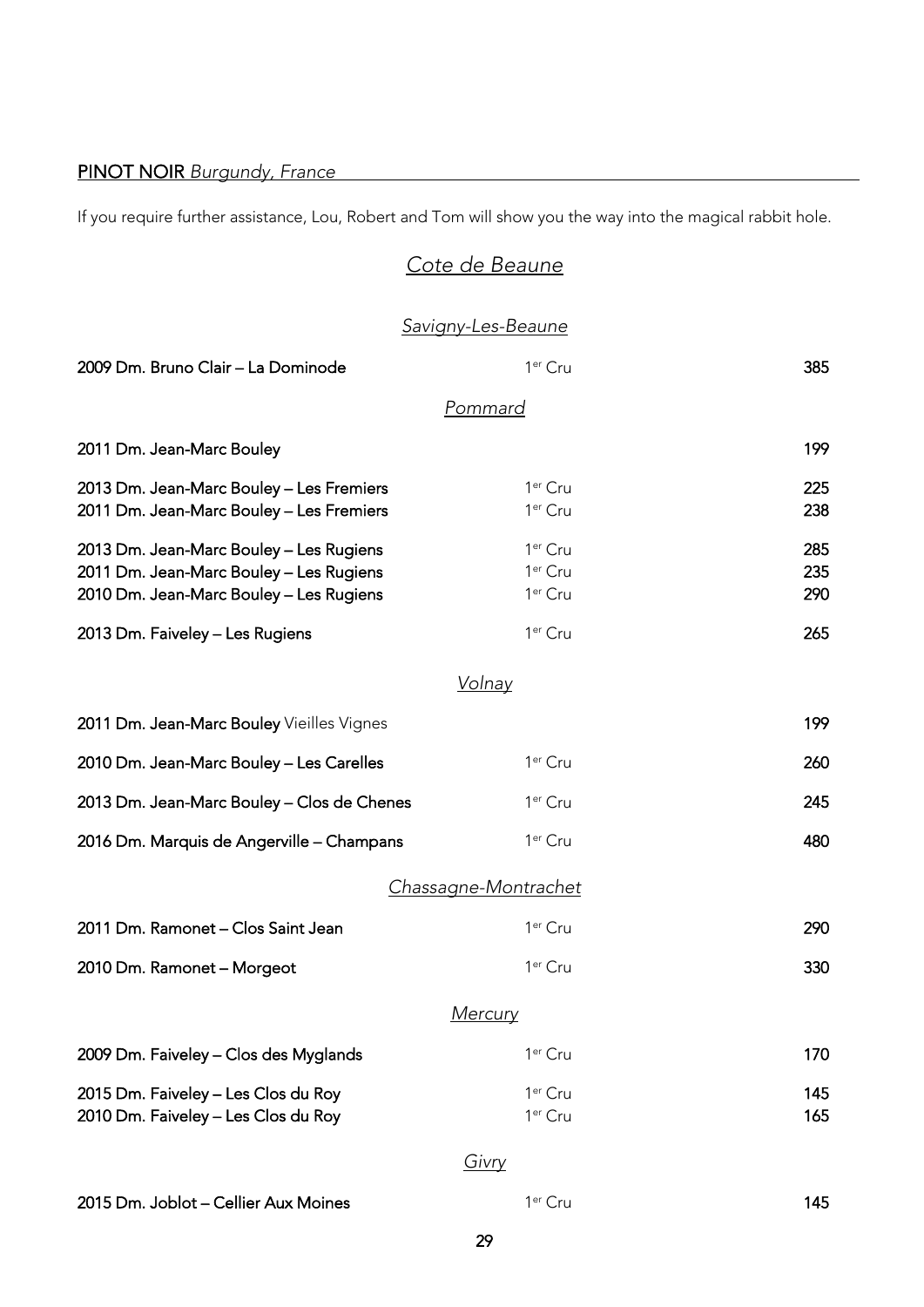# <span id="page-29-0"></span>*PINOT NOIR AUSTRALIA*

| 2018 Clarence House - Reserve                                                                                                                                       | (Coal River, TAS)           | 110 |
|---------------------------------------------------------------------------------------------------------------------------------------------------------------------|-----------------------------|-----|
| Bottle-age has built complexity, so that forest floor nuances are sing to the sweet, red cherry and cedary oak.                                                     |                             |     |
| 2020 Pooley – Butchers Hill                                                                                                                                         | (Coal River, TAS)           | 129 |
| Ripe raspberry, rose, bay leaf and herbal nuance. Black earth shitake undertones. Black cherry, soy and ginger Last word, DELICIOUS!                                |                             |     |
| 2020 Tolpuddle                                                                                                                                                      | (Coal River, TAS)           | 198 |
| Intensely aromatic, balanced with savoury spice notes from whole bunch fermentation, along with purity of varietal expression                                       |                             |     |
| 2020 Sailor Seeks Horse                                                                                                                                             | (Huon Valley, TAS)          | 148 |
| Lots of wild red and black berries and cherries on the nose, medium bodied, will need time to open up in the glass.                                                 |                             |     |
| 2019 Grosset - Piccadilly Valley                                                                                                                                    | (Adelaide Hills, SA)        | 180 |
| Made by one of the best Riesling Producers in Australia, restrained aromatics, red berry fruits, blackberries, supple tannins that linger.                          |                             |     |
| 2015 By Farr - Cote Vineyard                                                                                                                                        |                             | 265 |
| One of Oldest by Farr vineyards expressing some of the most perfumed, robust and yet refined pinot noirs in Australia- not to be missed                             |                             |     |
| 2017 By Farr - Farrside                                                                                                                                             | (Geelong, VIC)              | 165 |
| 2016 By Farr - Farrside                                                                                                                                             | (Geelong, VIC)              | 180 |
| In our opinion this the most approachable Pinot after release and it doesn't need long term ageing to present itself.                                               |                             |     |
| 2016 By Farr - Sangreal                                                                                                                                             | (Geelong, VIC)              | 198 |
| One of Oldest by Farr vineyards expressing some of the most perfumed, robust and yet refined pinot noirs in Australia- not to be missed                             |                             |     |
| 2015 By Farr - Tout Pres                                                                                                                                            | (Geelong, VIC)              | 232 |
| With every year that passes, the Tout Pres vineyard's subtleness and delicate fruit structure are becoming increasingly pronounced in the wine.                     |                             |     |
| 2017 Garden of Earthy Delights                                                                                                                                      | (Macedon Ranges, VIC)       | 99  |
| Adam Foster of Syrahmi loves to experiment with different varietals, styles and techniques, which he produces under GoED label.                                     |                             |     |
| 2017 Bindi - Dixon                                                                                                                                                  | (Macedon Ranges, VIC)       | 200 |
| The Dixon is based upon declassified grapes from the Original Vineyard planted in 1988 and grapes from the new Block K, planted in 2001                             |                             |     |
| 2015 Mount Mary                                                                                                                                                     | (Yarra Valley, VIC)         | 295 |
| 2012 Mount Mary                                                                                                                                                     | (Yarra Valley, VIC)         | 265 |
| Pinot with delicate floral perfume of raspberries, cherries, red plums and restrained cedary oak, subtle presence of undergrowth and dried herbs,<br>cloves, nutmeg |                             |     |
| 2019 Yeringberg                                                                                                                                                     | (Yarra Valley, VIC)         | 190 |
| 2018 Yeringberg                                                                                                                                                     | (Yarra Valley, VIC)         | 195 |
| 2013 Yeringberg                                                                                                                                                     | (Yarra Valley, VIC)         | 235 |
| A fragrant nose of rose perfume, freshly picked strawberries with a bright acidity.                                                                                 |                             |     |
| 2020 Kooyong - Estate                                                                                                                                               | (Mornington Peninsula, VIC) | 99  |
| 2015 Kooyong – Haven                                                                                                                                                | (Mornington Peninsula, VIC) | 139 |
| Flavours of liqueur cherry and blood orange a-tightly structured and focused palate with incredible length and tannin: this will mature                             |                             |     |
| 2010 Kooyong – Meres                                                                                                                                                | (Mornington Peninsula, VIC) | 179 |
| Flavours of liqueur cherry and blood orange a-tightly structured and focused palate with incredible length and tannin: this will mature                             |                             |     |
| 2013 Bass Philip - Estate                                                                                                                                           | (Gippsland, VIC)            | 196 |
| 2013 Bass Philip - Premium                                                                                                                                          | (Gippsland, VIC)            | 430 |
|                                                                                                                                                                     |                             |     |

Philip Jones is considered, by many, to be the custodian of the finest Pinot Noir in Australia……I leave you with this fine example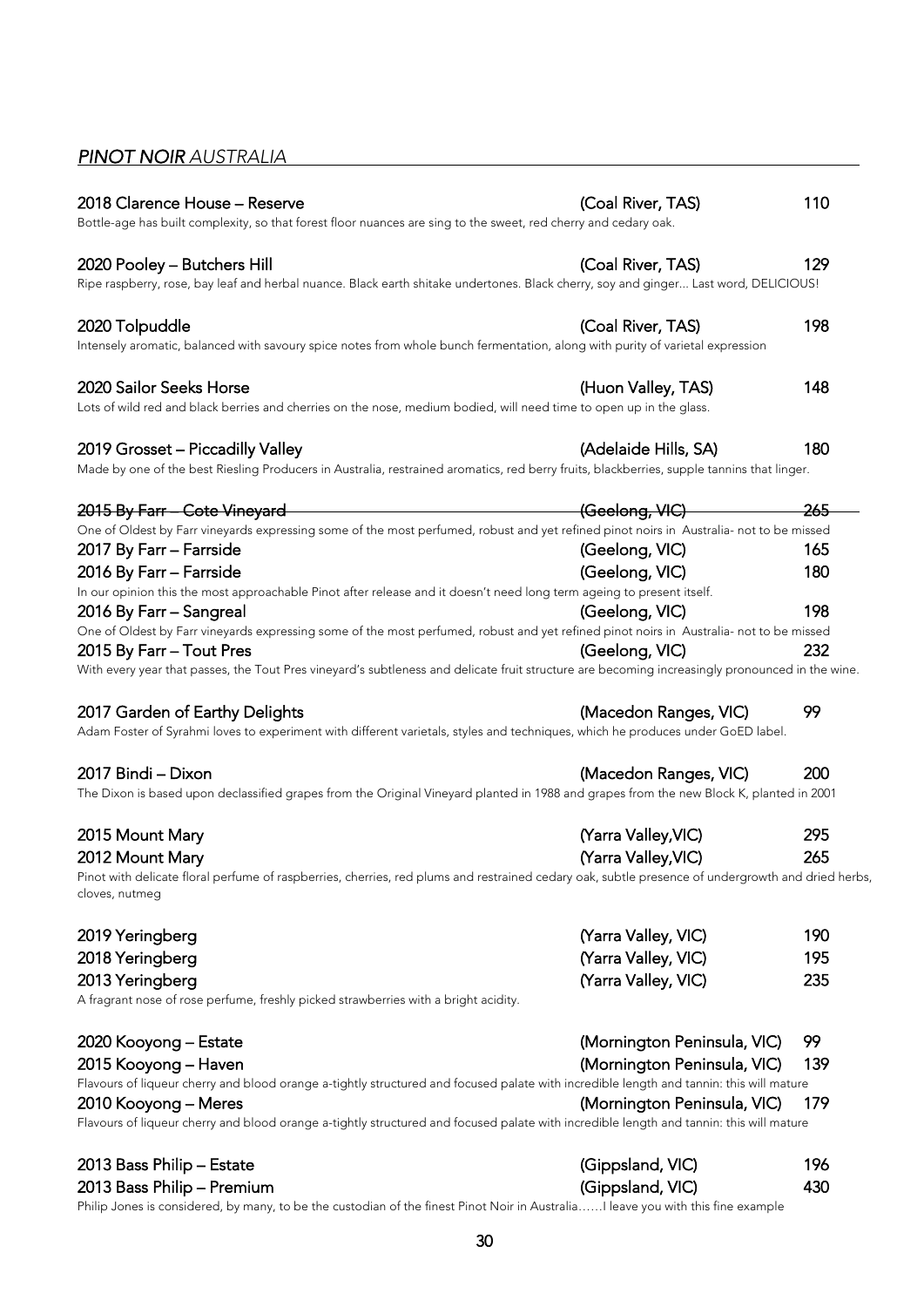### <span id="page-30-0"></span>*PINOT NOIR New Zealand*

### 2013 Ata Rangi (Martinborough) 245

Sleek tannins, vivid plum, stone and black cherry fruits coupled with intriguing dark chocolate and savoury notes- a Martinborough champion

#### 2016 Pyramid Valley – Earth Smoke (Canterbury) 300

Bottled unfiltered, there is slightly more fruit weight here (than Angel Flower) with enveloping savoury/unami and spice scents.

#### 2016 Pyramid Valley – Angel Flower (Canterbury) 300

Angel Flower is a cooler, more exposed block than Earth Smoke. The shallows soils and north-facing aspect here result in a more floral and aromatic wine.

#### 2015 Bell Hill (Canterbury) 400

Hints of lifted spice and dark fruit, a touch of liquorice, briar and spice aromatics with lifted bright red fruit tones. On the palate it shows a deep concentration of fruit, elegance and energy with seamless tannin structures giving long length of flavour.

### 2016 Valli – Waitaki Valley (North Otago) 135

2016 Valli – Bendigo Vineyard (Central Otago) 135 Grant Taylor is widely regarded as New Zealand's pinot guru. He produces top shelf single vineyard Pinot Noirs highlighting the sub regions of Central Otago.

2016 Valli – Bannockburn Vineyard (Central Otago) 135

| 2016 Felton Road - Bannockburn<br>If you haven't tried their Pinots, you should wait no longer and if you havenothing needs to be said.     | (Central Otago) | 165 |
|---------------------------------------------------------------------------------------------------------------------------------------------|-----------------|-----|
| 2014 Felton Road - Cornish Point                                                                                                            | (Central Otago) | 235 |
| 2013 Felton Road - Cornish Point                                                                                                            | (Central Otago) | 210 |
| 2013 Felton Road - Calvert                                                                                                                  | (Central Otago) | 230 |
| 2012 Felton Road - Calvert                                                                                                                  | (Central Otago) | 225 |
| 2013 Felton Road - Block 3                                                                                                                  | (Central Otago) | 275 |
| 2015 Felton Road - Block 5<br>Same as above howevernot sure if we are dancing within the same ballroomblock 5 certainly knows the fox trot! | (Central Otago) | 315 |
|                                                                                                                                             |                 |     |

| 2019 Burn Cottage – Estate                                                                                            | (Central Otago) | 165 |
|-----------------------------------------------------------------------------------------------------------------------|-----------------|-----|
| 2018 Burn Cottage - Estate                                                                                            | (Central Otago) | 175 |
| 2017 Burn Cottage - Estate                                                                                            | (Central Otago) | 182 |
| 2017 Burn Cottage - Valli Vineyard                                                                                    | (Central Otago) | 175 |
| 2015 Burn Cottage - Valli Vineyard                                                                                    | (Central Otago) | 210 |
| $\mathbf{u}$ , $\mathbf{u}$ , $\mathbf{u}$ , $\mathbf{u}$ , $\mathbf{u}$ , $\mathbf{u}$ , $\mathbf{u}$ , $\mathbf{u}$ |                 |     |

Unconventional Central Otago originally planted by the legendary Ted Lemon. Medium bodied with high acid and amazing elegance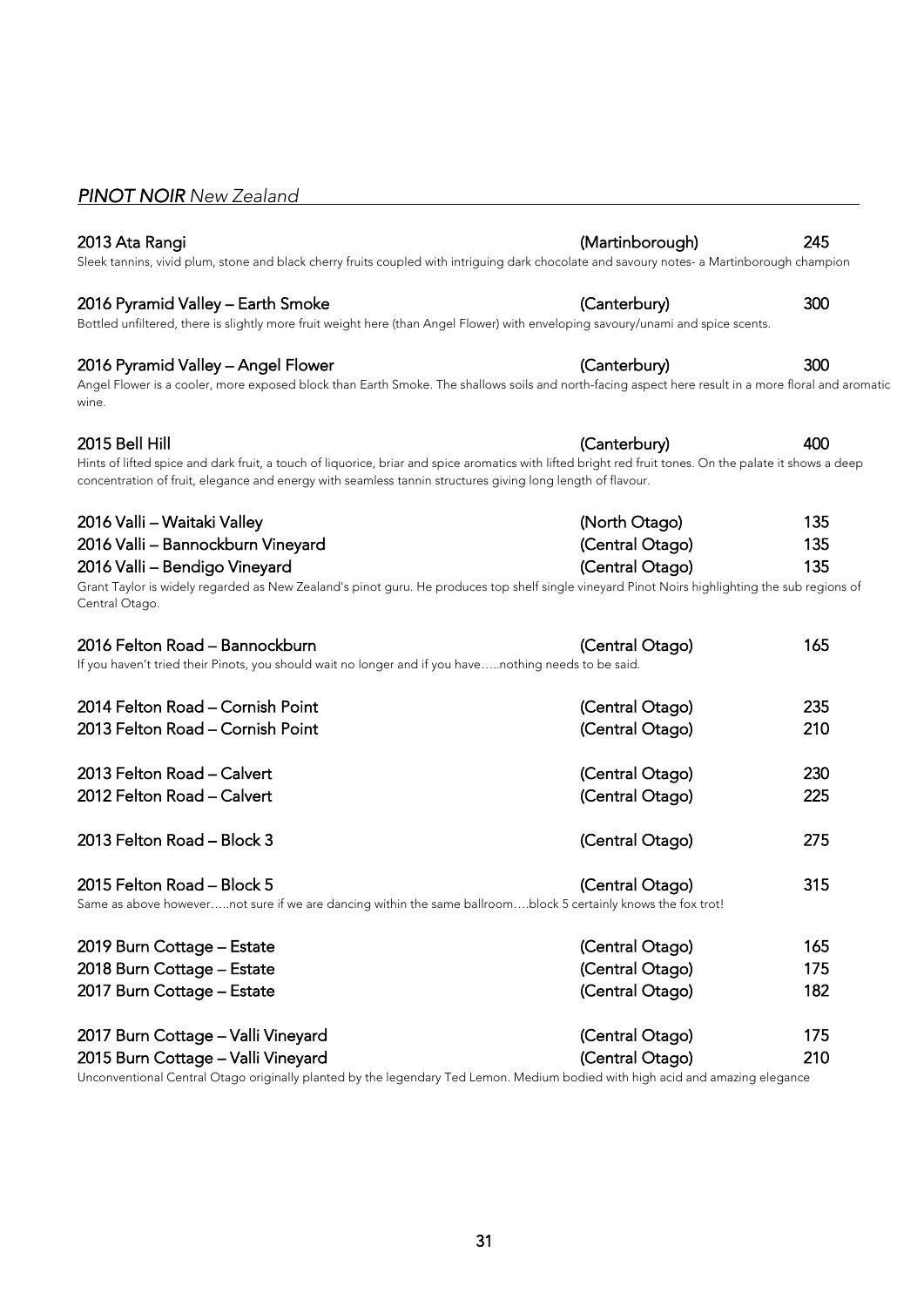## <span id="page-31-0"></span>*PINOT NOIR USA*

If you require further assistance, Lou, Robert and Tom will show you the way into the magical rabbit hole.

#### 2015 Cristom – Eileen Vineyard (Eola-Amity Hills, Oregon) 240

Named after the mother of owner Tom Gerrie, the Eileen vineyard has a higher elevation at up to 230 meters in the Eola-Amity Hills. Lots of freshness and cool fruit focused clarity. Bigger tannins, with good flesh, powerful wine.

Beautiful aromatics of black tea and red currants that combine with forest floor and black truffle undertones that wonderful complexity. The palate is plush and textured, showing wonderful combination of viscosity and tension as flavours of black fruits.

Notes of bright red fruit, baking spice, cola and earth are met with silky tannins, layers of complexity and a lengthy finish.

#### 2019 Hirsch Vineyards – San Andreas Fault (Sonoma Coast, California) 310

A homage to the great fault line near Hirsch, this pinot has a brambly rich array of red cherries, sappy, forest floor aromas.

#### 2017 Hirsch Vineyards – West Ridge (Sonoma Coast, California) 410

Planted between 1990 and 2003, high up on the mountain ridge, results in more feminine and delicate nature. Thanks naturally lower alcohol, and have extremely fine tannins.

Complex and well balanced, this wine shows enticing aromas of fruits, spices and subtle herbs followed by tangy, dry, cranberry and rhubarb.

Lifted notes of bing cherries, rose hips, dried orange rind, and sandalwood dominate the earthy mid=palate.

The partner wine label to Domaine de la Cote, founded by Rajat Parr and Sashi Moorman up the coast from Los Angeles. More approachable in their youth to palate and wallet.

### *PINOT NOIR Germany*

Bienenberg is one of Huber's best vineyards including some of their oldest vines. We personally think this is one of the closest you can get to have Grand Cru quality without the price tag.

#### 2013 Huber – Schlossberg *Großes Gewächs* (Malterdingen, Baden) 325

The crème de la crème, the last vintage made by Bernard Huber before he passed away. Regarded as one of the Top 3 Pinots from Germany. Except a light, elegant still with lots of boysenberries, red cherries with dried herbs.

2014 Cristom – Estate (Eola-Amity Hills, Oregon) 169

2014 Chehalem (Dundee Hills, Oregon) 155

#### 2019 Presqu'ile (Santa Maria Valley, California) 115

#### 2020 Sandhi Santa Rita Hills (St. Rita Hills, California) 210



### 2012 Hirsch Vineyards – Reserve (Sonoma Coast, California) 385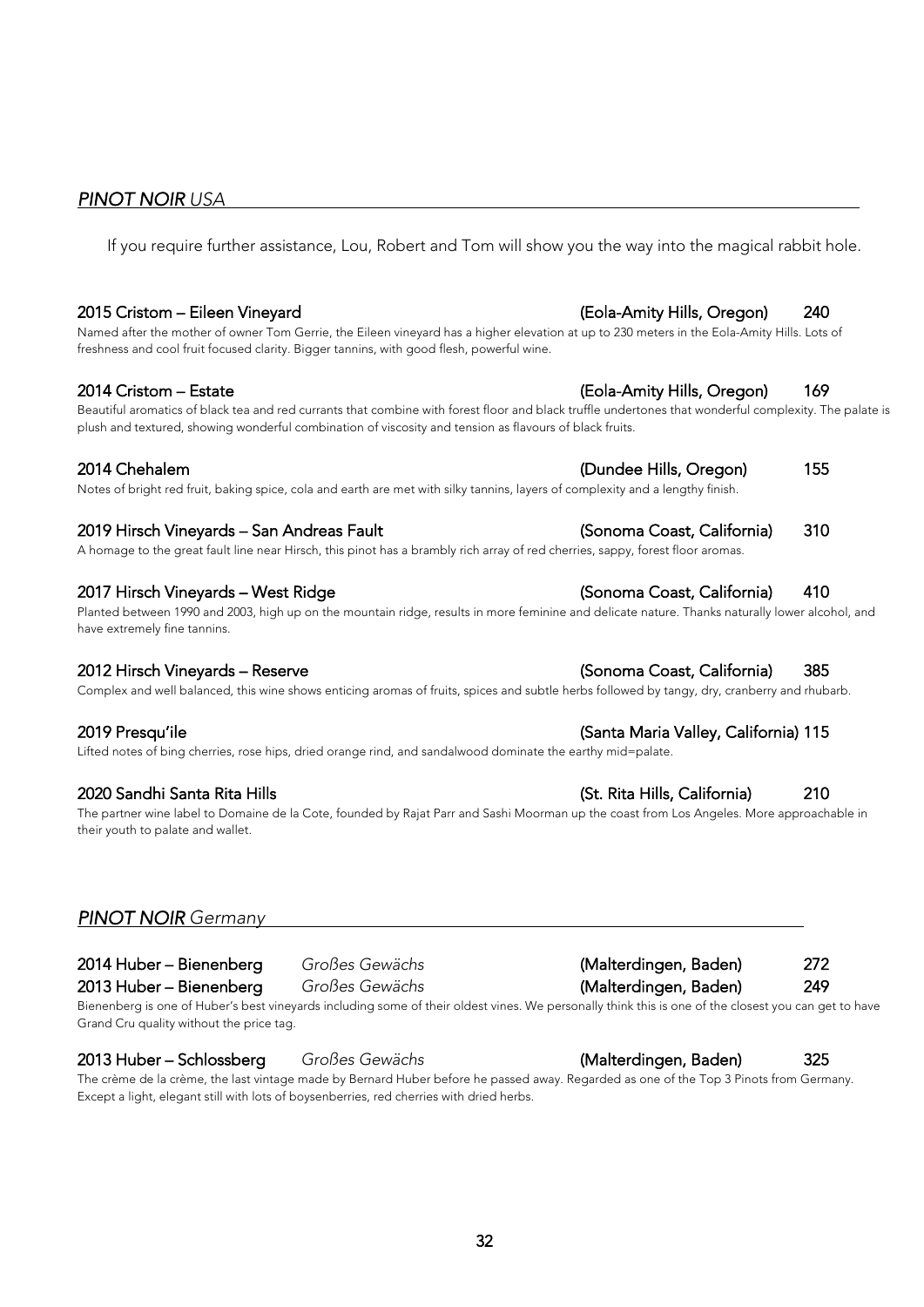#### <span id="page-32-0"></span>*NEBBIOLO*

# *Australia* 2017 Fetherston – Malakoff Estate (Pyrennes, VIC) 79 2018 Protero – Capo (Adelaide Hills, SA) 150 2021 Unico Zelo – Truffle Hound (Clare Valley, SA) 58 *Italy* 2020 G.D. Vajra (Langhe) 112 2004 Gaja – Conteisa (Langhe) 815 2008 Gaja – Costa Russi (Langhe) 1190 2006 Gaja – Sori San Lorenzo (Langhe) 1390 2006 Gaja *Barbaresco* (Barbaresco) 495 2005 Gaja *Barbaresco* (Barbaresco) 565 2018 Fletcher – Recta Pete (Barbaresco) 180 2006 Aldo Conterno – Romirasco (Barolo) 448 2006 Aldo Conterno – Cicala (Barolo) 375 2013 Ca Rome – Cerretta (Barolo) 245 2016 Poderi Colla – Bussia Dardi Le Rose (Barolo) 250 2013 Poderi Colla – Bussia Dardi Le Rose (Barolo) 230 2010 Poderi Colla – Bussia Dardi Le Rose (Barolo) 290 2006 Poderi Colla – Bussia Dardi Le Rose (Barolo) 280 2013 Conterno Fantino – Vigna Sori Ginestra (Barolo) 315 2010 Conterno Fantino – Vigna del Gris (Barolo) 289 2013 Marcarini – Brunate (Barolo) 195 2009 Marcarini – La Serra (Barolo) 220 2013 E. Pira & Figli (Chiara Boschis) – Via Nuova (Barolo) 395 2013 Paolo Scavino – Carobric (Barolo) 295 2015 G.D. Vajra – Coste di Rose (Barolo) 280 2016 Franchino - Gattinara (Gattinara) 144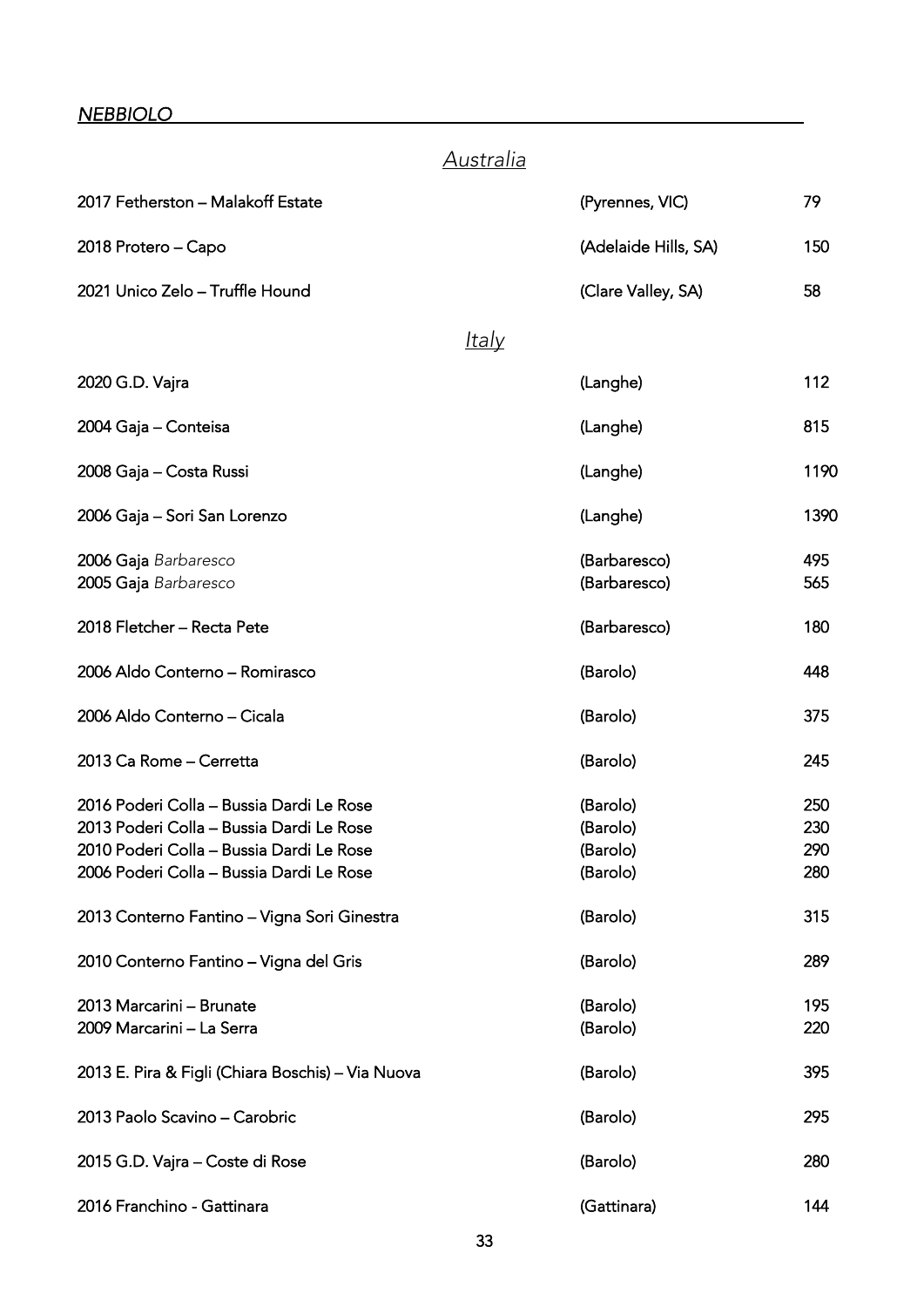### <span id="page-33-0"></span>*GAMAY NOIR*

When you talk to a sommelier, wine maker, or even just a grape-juice nerd about Gamay Noir, their eyes will change begin to sparkle.

The funky "twin brother" of Pinot Noir, a varietal which doesn't want to be serious. Only seriously delicious.

It can go from elegant and light, with lots of crunchy red fruits, to bubble-gum aroma, to more concentrated black berry and black cherries. Let us show you why we love it.

| 2019 Mount Edward<br>Bursting with red and purple berries and herby spice. It's soft, slurpable and all-round charming.                                                                                             | (Central Otago, NZ)        | 97  |
|---------------------------------------------------------------------------------------------------------------------------------------------------------------------------------------------------------------------|----------------------------|-----|
| 2019 Terra Vita Vinum - Chant de la pierre Anjou<br>Organic and low intervention. A red wine made for white fish, squid and other seafood. Super light and elegant, amazing freshness.                              | (Loire Valley, France)     | 178 |
| 2019 K. Descombes - Cuvee Keke<br>A wine made for wine nerds. Lots of red berries, slightly funky and it works so well with food.                                                                                   | (Beaujolais, France)       | 99  |
| 2019 G. Descombes Brouilly                                                                                                                                                                                          | (Beaujolais, France)       | 110 |
| 2019 G. Descombes Chiroubles 'Vieilles Vignes'<br>Most perfumed and elegant of the Crus. Chiroubles sits high behind the two iconic crus of Morgon and Fleurie.                                                     | (Beaujolais, France)       | 160 |
| 2019 G. Descombes Fleurie 'Vieilles Vignes'<br>Fleurie is the most ethereal of George's wine and the most sought after. Only a few bottles left to enjoy.                                                           | (Beaujolais, France)       | 180 |
| 2018 Jean Foillard - Les Charmes Eponyme Morgon<br>Les Charmes Eponym is from one of Foillards smallest holdings, planted on shist and granite. Rockstar juice.                                                     | (Beaujolais, France)       | 188 |
| 2018 Jean Foillard - Cote du Py Morgon<br>Foillard's is undoubtedly the master of this site, the wine captures wild cherry, mineral and floral tinged quality.                                                      | (Beaujolais, France)       | 190 |
| 2019 Anne & Jean-Francois Ganevat – Croix Batailles Gamay & Chardonnay (Jura, France)<br>Bursting with red flavours, apples, cherries, sweet chewy red gummies. A pure and elegant version of Gamay and Chardonnay. |                            | 165 |
| 2019 Anne & Jean-Francois Ganevat – Cuvee Madelon Gamay & Trousseau (Jura, France)<br>A funky blend of 65% Gamay from Bully (Beaujolais) and 35% Trousseau from the Jura- super deep, carnal and complex.           |                            | 178 |
| 2018 Herve Souhaut - La Souteronne                                                                                                                                                                                  | (Rhone Valley, France) 110 |     |

A cult wine made from old vines up to 90 years from some hidden pockets in the Rhone. Lots of darker meaty notes.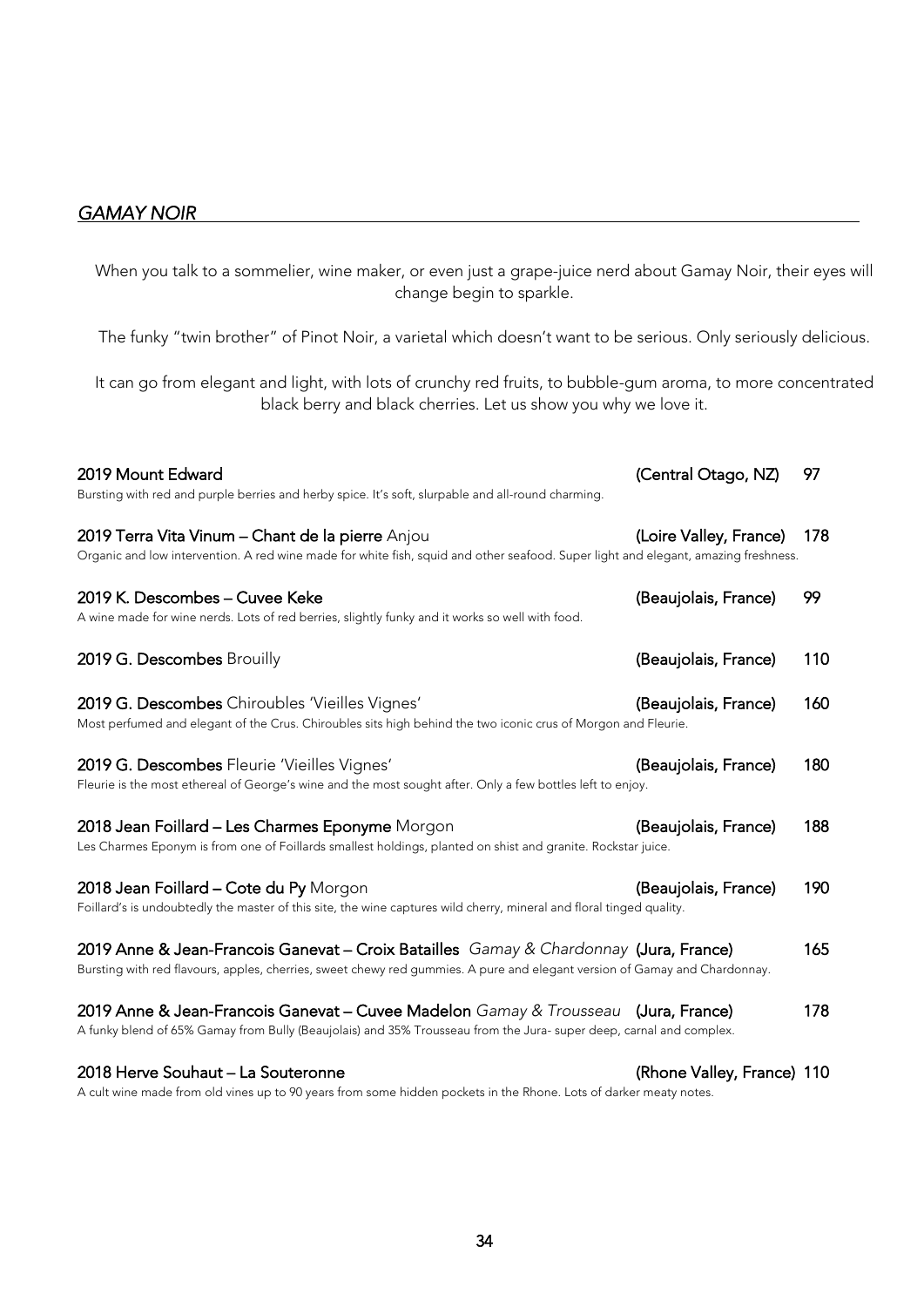# <span id="page-34-0"></span>*INTERESTING RED VARIETALS AND BLENDS - Worth a look*

# *Light & Elegant*

| 2019 Anne & Jean-Francois Ganevat – Les Corvees<br>What is Trousseau? Easy way to find out, just order it. Just kidding, just ask Tom.                                                           | Trousseau                             | (Jura, France)         | 275 |
|--------------------------------------------------------------------------------------------------------------------------------------------------------------------------------------------------|---------------------------------------|------------------------|-----|
| 2019 Dm. Jean-Francois Ganevet - Plein Sud<br>Highly aromatic on the nose, juicy red berries, baking spice and delicate. Similar to Pinot Noir on the palate. But lighter in colour and tannins. | Trousseau                             | (Jura, France)         | 410 |
| 2018 Dm. Jean-Francois Ganevet - Les Chalasses W Poulsard<br>Spent 2 years in French demi-mud barrels, maybe the most prettiest of all his reds, early drinkable.                                |                                       | (Jura, France)         | 325 |
| 2019 Dm. Jean-Francois Ganevet – l'Enfant terrible<br>Super low in pigments, it almost presents as a rose, faintly fruity, super herbaceous and lovely aromatic. The nose is super perfumded.    | Poulsard                              | (Jura, France)         | 350 |
| 2019 Domaine de Belliviere - Rouge Gorge<br>A unicorn, rarely seen in the free world. Try to catch it as fast as possible.                                                                       | Pineau d'Aunis                        | (Loire Valley, France) | 150 |
| 2018 Ciro Biondi - Outis Etna Rosso<br>Easiest way to think about it, is a spicy version of Italian Pinot Noir. Based on volcanic soil and loves game meat.                                      | Nerello Mascalese                     | (Sicliy, Italy)        | 129 |
| 2018 Tornatore Etna Rosso<br>Red berries, cranberries and touch smokiness thanks to the volcanic soil the grapes are grown. The Pinot of the South.                                              | Nerello Mascalese                     | (Piedmont, Italy)      | 94  |
|                                                                                                                                                                                                  | Medium-bodied with Structure          |                        |     |
| 2021 Frederick Stevenson - Pinata<br>A fun wine blended out of 55% Cinsault, 21% Grenache, 16% Shiraz and 8%Mataro. Bright crunchy red fruits, you will order a second bottle.                   | Cinsault Blend                        | (Barossa Valley, SA)   | 70  |
| 2017 Dm. Tempier – Pour Lulu<br>A powerful blend of 75% Mouvredre, 14% Grenache, 9% Cinsault, 2% Carignan.                                                                                       | Mourvedre Blend                       | (Bandol, France)       | 145 |
| 2018 Maxime-Francois Laurent – MRVD<br>Aromas of cassis, rocks, hearth, licorice. Super vibrant and made from super old vines.                                                                   | Mourvedre   Mataro                    | (Rhone, France)        | 110 |
| 2019 Paolo Scavino Vino Rosso<br>A funky blend of Dolcetto, Nebbiolo, Barbera and Cabernet Sauvignon. Lots of black boysenberries and smoky licorice.                                            | Dolcetto & Nebbiolo (Piedmont, Italy) |                        | 70  |
| 2020 E. Pira & Figli (Chiara Boschis)<br>The palate is bright and crunchy with savoury flavours. Super tart red cherries with lots of fun.                                                       | Dolcetto                              | (Piedmont, Italy)      | 95  |
| 2018 La Spinetta - Ca' di Pian<br>Aromas of blueberry, wet earth and hint of orange peel come through, and this Barbera's full body and intensity come with a smooth finish.                     | <b>Barbera</b>                        | (Piedmont, Italy)      | 119 |
| 2018 Gianluigi Lano – Lanöt<br>A great introduction to red wines from Piedmont, medium bodied with lots of fruit with eartly back                                                                | Barbera & Freisa                      | (Piedmont, Italy)      | 89  |
| 2017 Aldo Conterno Langhe Rosso<br>Bigger than Pinot, lighter than Merlot. Works well with duck and mushrooms dishes.                                                                            | Freisa & Merlot                       | (Piedmont, Italy)      | 145 |
| 2019 Marion - Borgo Valpolicella<br>Super juicy and easy to drink, a modern lighter version similar to Merlot for us.                                                                            | Corvina Blend                         | (Veneto, Italy)        | 81  |
| 2018 Farina Amarone della Valpolicella<br>One of the oldest styles of Italian red, a must try for big rich meat dishes.                                                                          | Corvina Blend                         | (Veneto, Italy)        | 170 |
| 2020 Olivier Riviere - Rayos UVA<br>A modern version of Rioja, a blend of Tempranillo, Graciano and Grenache.                                                                                    | Tempranillo Blend                     | (Rioja, Spain)         | 88  |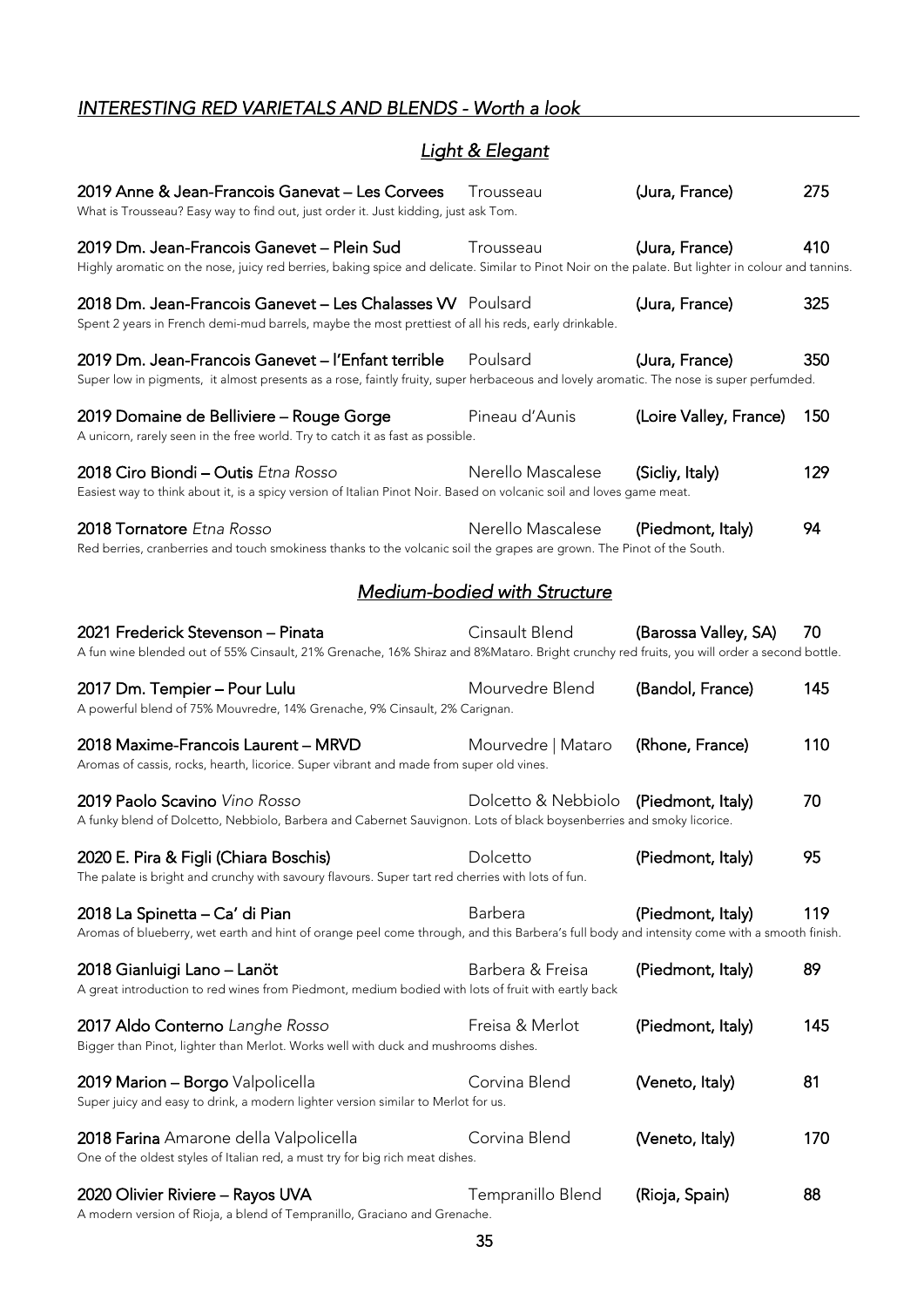### <span id="page-35-0"></span>*SANGIOVESE*

"The King of Tuscany" a phrase which many wine lovers associate with Sangiovese Grosso. In general mediumbodied to full-bodied with lots of red/black cherries, black olives and especially in Brunello the famous licorice, star anise, wild leather and smooth tannins.

| 2020 Frederik Stevenson         |                        | (Adelaide Hills, SA) | 88  |
|---------------------------------|------------------------|----------------------|-----|
| 2017 Montefili                  | Chianti Classico       | (Tuscany, Italy)     | 110 |
| 2019 Isole E Olena              | Chianti Classico       | (Tuscany, Italy)     | 99  |
| 2013 Cepparello - Isole E Olena |                        | (Tuscany, Italy)     | 278 |
| 2015 Antinori - Tignanello      |                        | (Tuscany, Italy)     | 325 |
| 2010 Conti Costanti             | Brunello di Montalcino | (Tuscany, Italy)     | 340 |
| 2016 Argiano                    | Brunello di Montalcino | (Tuscany, Italy)     | 179 |
| 2015 Pian Dell'Orino - Versante | Brunello di Montalcino | (Tuscany, Italy)     | 540 |
| 2012 Fuligni Riserva            | Brunello di Montalcino | (Tuscany, Italy)     | 490 |

### *GRENACHE and BLENDS Australia*

| 2021 Frederik Stevenson                                                                                                            | (Adelaide Hills, SA)                         | 88        |
|------------------------------------------------------------------------------------------------------------------------------------|----------------------------------------------|-----------|
| 2019 Stonegarden                                                                                                                   | (Barossa Valley, SA)                         | 130       |
| 2019 JC's - Angaston Foothills<br>150 year old Grenache bush vines, 100% whole bunch and basket pressed, a newcomer with a vision. | (Barossa Valley, SA)                         | 98        |
| 2019 JC's $-$ Rock It                                                                                                              | (Barossa Valley, SA)                         | 118       |
| 2017 Rockford - Moppa Springs<br>2007 Rockford - Moppa Springs                                                                     | (Barossa Valley, SA)<br>(Barossa Valley, SA) | 82<br>125 |
| 2019 Agricola - Wand'rin Star                                                                                                      | (Eden Vale, SA)                              | 148       |
| 2017 Noon - Eclipse                                                                                                                | (McLaren Vale, SA)                           | 135       |
| 2018 McHenry Hohnen - Hazel VIneyards                                                                                              | (Margaret River, WA)                         | 110       |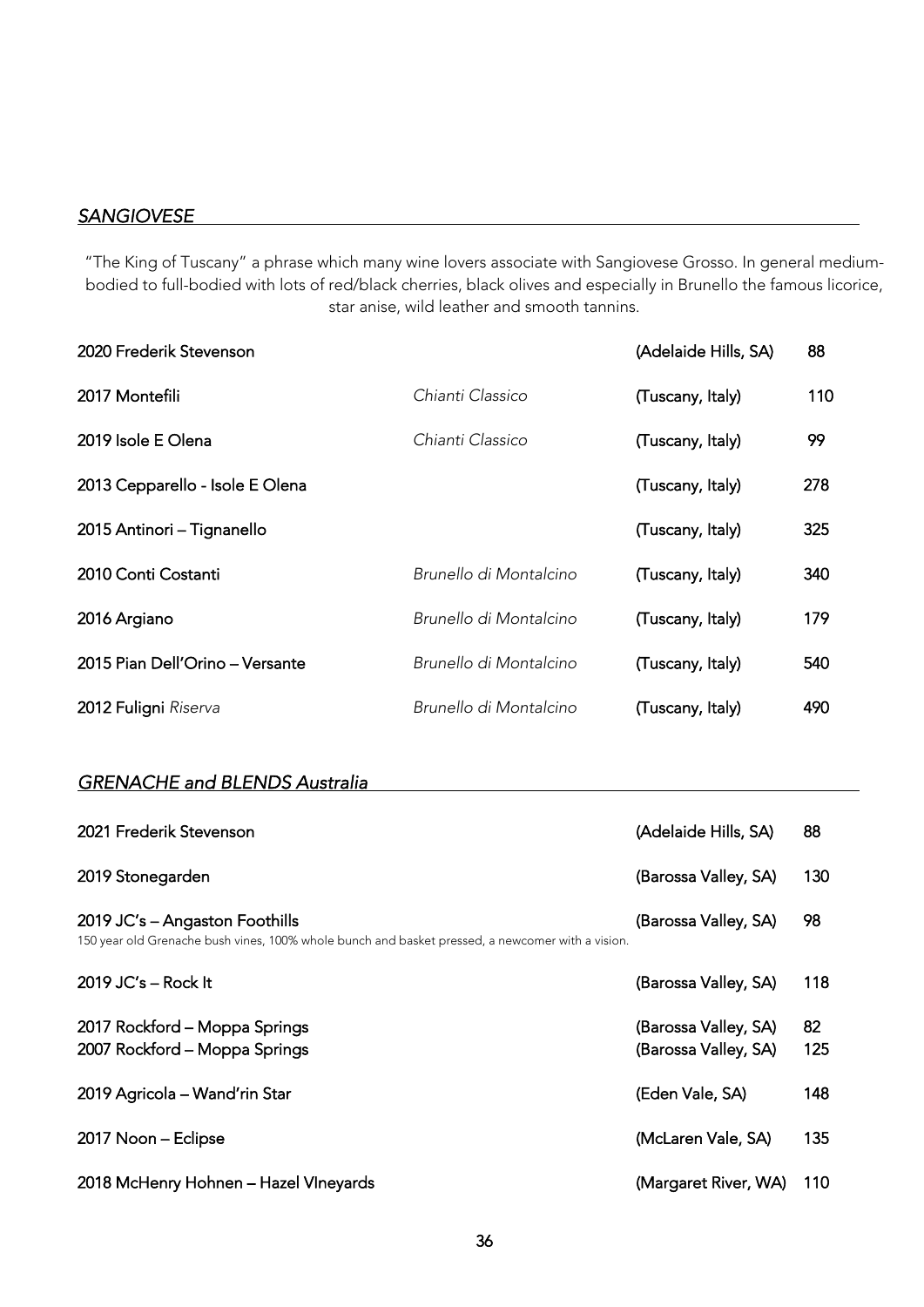# *GRENACHE and BLENDS Rhone Valley, France*

| 2013 Dm. de la Mordorée                                                                                                                                                    | Chateauneuf-du-Pape | (Southern Rhone, France) | 290  |
|----------------------------------------------------------------------------------------------------------------------------------------------------------------------------|---------------------|--------------------------|------|
| 2017 Chateau Mont-Redon                                                                                                                                                    | Chateauneuf-du-Pape | (Southern Rhone, France) | 179  |
| 2016 Chateau Mont-Redon                                                                                                                                                    | Chateauneuf-du-Pape | (Southern Rhone, France) | 188  |
| 2015 Chateau Mont-Redon                                                                                                                                                    | Chateauneuf-du-Pape | (Southern Rhone, France) | 199  |
| 2013 Chateau Mont-Redon                                                                                                                                                    | Chateauneuf-du-Pape | (Southern Rhone, France) | 245  |
| 2010 Chateau Mont-Redon                                                                                                                                                    | Chateauneuf-du-Pape | (Southern Rhone, France) | 310  |
| 2007 Chateau Mont-Redon                                                                                                                                                    | Chateauneuf-du-Pape | (Southern Rhone, France) | 285  |
| 2006 Chateau Mont-Redon                                                                                                                                                    |                     |                          |      |
|                                                                                                                                                                            | Chateauneuf-du-Pape | (Southern Rhone, France) | 220  |
| 2017 Clos des Papes                                                                                                                                                        | Chateauneuf-du-Pape | (Southern Rhone, France) | 440  |
| 2015 Clos des Papes                                                                                                                                                        | Chateauneuf-du-Pape | (Southern Rhone, France) | 498  |
| 2013 Clos des Papes                                                                                                                                                        | Chateauneuf-du-Pape | (Southern Rhone, France) | 375  |
| 2010 Pignan                                                                                                                                                                | Chateauneuf-du-Pape | (Southern Rhone, France) | 900  |
| 2006 Chateau Rayas                                                                                                                                                         | Chateauneuf-du-Pape | (Southern Rhone, France) | 1610 |
| 2011 Chateau des Tours                                                                                                                                                     | Vacqueyras          | (Southern Rhone, France) | 315  |
| 2009 Chateau des Tours                                                                                                                                                     | Vacqueyras          | (Southern Rhone, France) | 275  |
| Spices, cedar, almost bitter on taste first, then notes of herbal tea, still fresh with plenty of life                                                                     |                     |                          |      |
| 2010 Chateau de Fonsalette                                                                                                                                                 | Cotes du Rhone      | (Southern Rhone, France) | 780  |
| 2017 Dm. Gramenon - Contre Couleur<br>All natural and biodynamic principle, one of the newer hip wineries of the Southern Rhone. A blend of Grenache, Mourvedre and Syrah. |                     | (Southern Rhone, France) | 189  |
|                                                                                                                                                                            |                     |                          |      |
| 2017 Dm. Gramenon - La Sagesse                                                                                                                                             |                     | (Southern Rhone, France) | 139  |
| Translated to the "wise one" and is produced of 2 parcels of 60-year old Grenache vines, with Burgundian levels of attraction and elegance.                                |                     |                          |      |
| 2017 Dm. Gramenon - La Papesse                                                                                                                                             |                     | (Southern Rhone, France) | 169  |
| This cuvee is a blend of Grenache and Syrah, little amount of sulfur, without fining or filtration. Great freshness and purity of the Rhone.                               |                     |                          |      |
| 2017 Dm. Gramenon – Ceps Centenaires la Meme<br>No blending needed, 100% Grenache of Michelle and Maximes best vineyards of her oldest vines.                              |                     | (Southern Rhone, France) | 189  |
| 2017 Maxime-Francois Laurent - Orpiment                                                                                                                                    |                     | (Southern Rhone, France) | 118  |
| 2018 Dm. Anne Gros & Jean-Paul Tollot - La 50/50                                                                                                                           |                     | (Pays d'Herault, France) | 85   |
| 2017 Dm. Anne Gros & Jean-Paul Tollot - La 50/50                                                                                                                           |                     | (Pays d'Herault, France) | 72   |
| The wine is dark in colour, matured in stainless steel to keep it's delicate, fruity flavours. Made by 2 giants of the world of fine wine.                                 |                     |                          |      |
|                                                                                                                                                                            |                     |                          |      |
| <b>GRENACHE and BLENDS Others</b>                                                                                                                                          |                     |                          |      |

| 2016 Clos Mogador                                             | (Priorat, Spain) | 250 |
|---------------------------------------------------------------|------------------|-----|
| 2020 Olivier Riviere - Rayos UVA Tempranillo   Grenache Blend | (Rioja, Spain)   | 88  |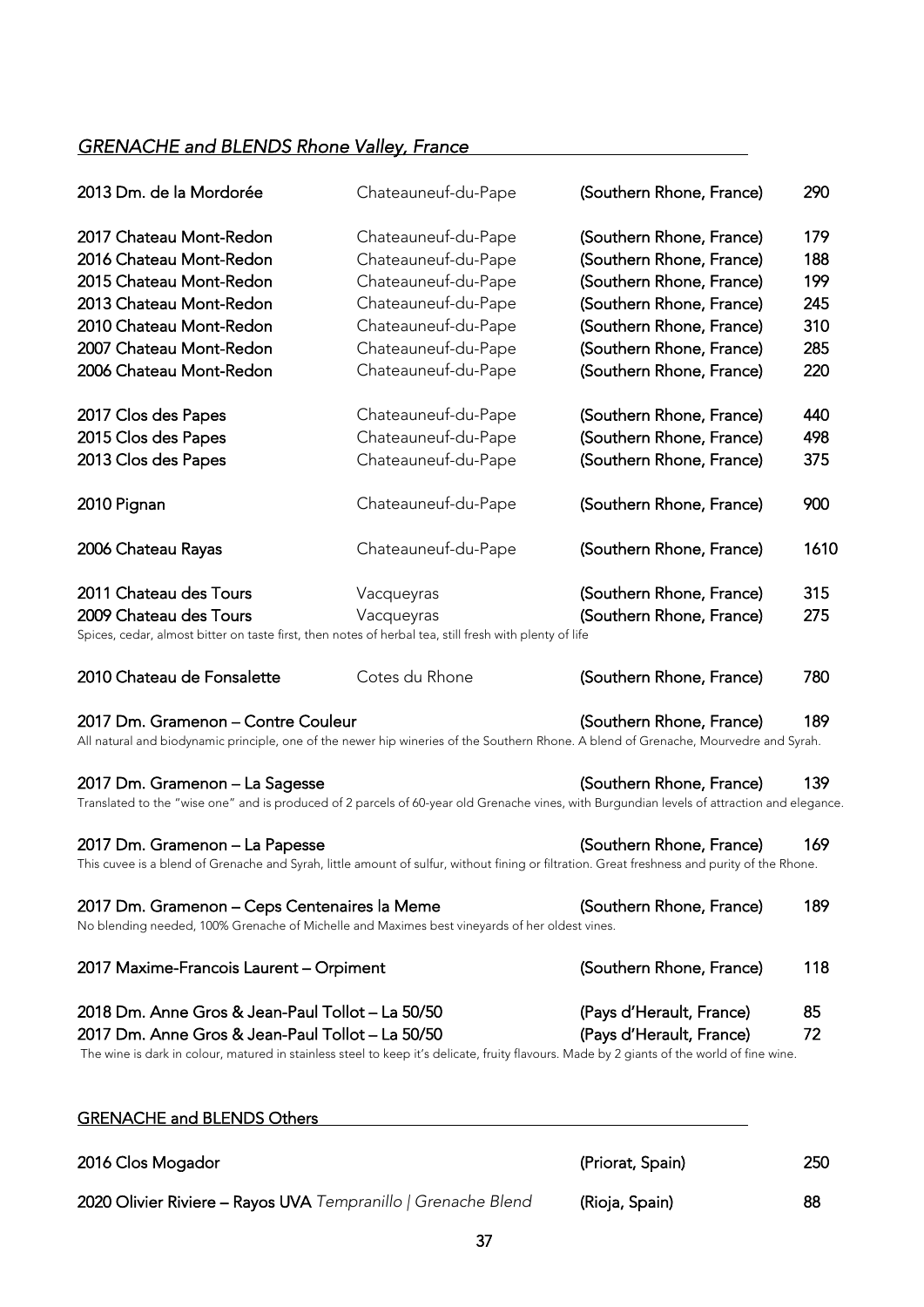### <span id="page-37-0"></span>*SHIRAZ, SYRAH AND BLENDS Australia*

| 2013 Brokenwood - Graveyard Vineyard | (Hunter Valley, NSW) | 345  |
|--------------------------------------|----------------------|------|
| 2007 Mount Pleasant - Maurice O'Shea | (Hunter Valley, NSW) | 295  |
| 2022 Usher Tinkler - Rebirth         | (Hunter Valley, NSW) | 75   |
| 2018 Yeringberg                      | (Yarra Valley, VIC)  | 150  |
| 2018 Jim Barry - McRae Wood          | (Clare Valley, SA)   | 125  |
| 2010 Kilikanoon - Oracle             | (Clare Valley, SA)   | 200  |
| 2009 Kilikanoon - Oracle             | (Clare Valley, SA)   | 188  |
| 2006 Kilikanoon - Oracle             | (Clare Valley, SA)   | 215  |
| 2009 Wendouree - Shiraz              | (Clare Valley, SA)   | 345  |
| 2006 Wendouree - Shiraz              | (Clare Valley, SA)   | 445  |
| 2004 Wendouree - Shiraz              | (Clare Valley, SA)   | 415  |
| 2002 Wendouree - Shiraz              | (Clare Valley, SA)   | 495  |
| 2015 Wendouree - Shiraz Malbec       | (Clare Valley, SA)   | 268  |
| 2011 Wendouree - Shiraz Mataro       | (Clare Valley, SA)   | 289  |
| 2010 Wendouree - Shiraz Mataro       | (Clare Valley, SA)   | 300  |
| 2009 Wendouree - Shiraz Mataro       | (Clare Valley, SA)   | 315  |
| 2002 Wendouree - Shiraz Mataro       | (Clare Valley, SA)   | 425  |
| 2018 Stonegarden                     | (Barossa Valley, SA) | 130  |
| 2016 Standish - Schubert Theorem     | (Barossa Valley, SA) | 275  |
| 2016 Greenock Creek - Alices         | (Barossa Valley, SA) | 118  |
| 2004 Greenock Creek – Creek Block    | (Barossa Valley, SA) | 395  |
| 2018 JC's - Greenock Vineyard        | (Barossa Valley, SA) | 120  |
| 2019 Agricola - Springton Eckhert    | (Eden Valley, SA)    | 149  |
| 2018 Koomilya - GT Block             | (McLaren Vale, SA)   | 200  |
| 2019 Wirra Wirra - Woodhenge         | (McLaren Vale, SA)   | 82   |
| 2012 Penfolds - Grange               | (Multi Regional, SA) | 1220 |
| 2007 Penfolds - Grange               | (Multi Regional, SA) | 975  |
| 2005 Penfolds - Grange               | (Multi Regional, SA) | 1050 |
| 1992 Penfolds - Grange               | (Multi Regional, SA) | 1200 |
| 2013 Penfolds - St. Henri            | (Multi Regional, SA) | 240  |
| 2010 Penfolds - St. Henri            | (Multi Regional, SA) | 390  |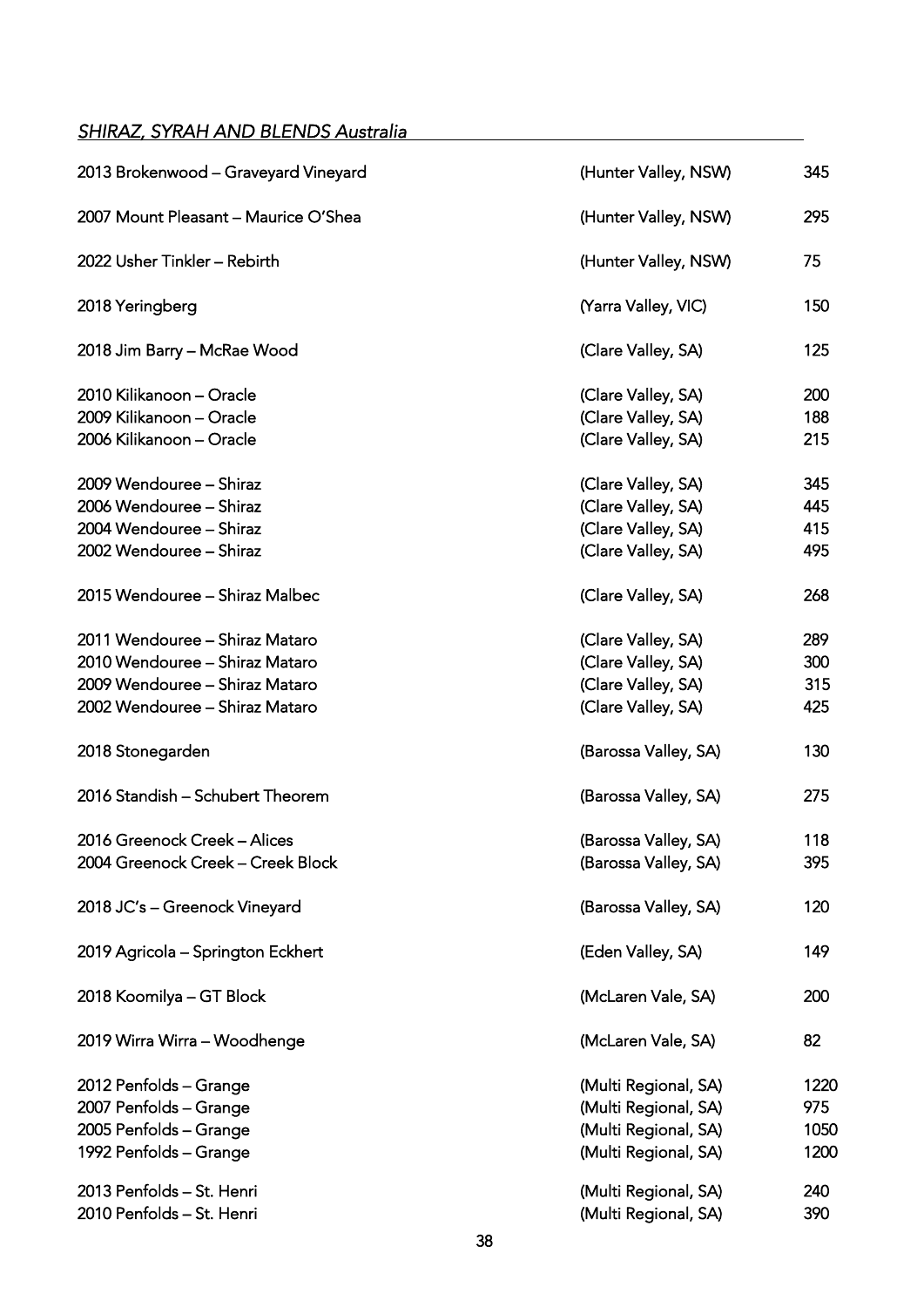### <span id="page-38-0"></span>*SHIRAZ, SYRAH AND BLENDS ROCKFORD WINES*

Whilst many Barossa producers were chasing the palate of one VERY influential wine critic, Robert O'Callaghan decided that Barossa Shiraz was special and it didn't require nor need to be influenced by the preferences of this particular critic. He stayed true to what he (and I) believe is a sophisticated, refined and exquisite style of Barossa shiraz that can only come from such a custodian.

We are delighted to offer the following vintages of Rockford Basket Press and the SVS from this iconic Barossa producer:

| 2016 Rockford – Basket Press       | (Barossa Valley, SA) | 260 |
|------------------------------------|----------------------|-----|
| 2014 Rockford - Basket Press       | (Barossa Valley, SA) | 235 |
| 2012 Rockford - Basket Press       | (Barossa Valley, SA) | 290 |
| 2011 Rockford - Basket Press       | (Barossa Valley, SA) | 232 |
| 2010 Rockford - Basket Press       | (Barossa Valley, SA) | 350 |
| 2009 Rockford - Basket Press       | (Barossa Valley, SA) | 300 |
| 2008 Rockford - Basket Press       | (Barossa Valley, SA) | 310 |
| 2007 Rockford - Basket Press       | (Barossa Valley, SA) | 290 |
| 2006 Rockford - Basket Press       | (Barossa Valley, SA) | 340 |
| 2005 Rockford - Basket Press       | (Barossa Valley, SA) | 310 |
| 2004 Rockford - Basket Press       | (Barossa Valley, SA) | 340 |
| 2002 Rockford - Basket Press       | (Barossa Valley, SA) | 525 |
| 2000 Rockford - Basket Press       | (Barossa Valley, SA) | 490 |
| 1998 Rockford - Basket Press       | (Barossa Valley, SA) | 575 |
| 1992 Rockford - Basket Press       | (Barossa Valley, SA) | 725 |
| 1991 Rockford - Basket Press       | (Barossa Valley, SA) | 750 |
| 1996 Rockford - SVS Moorooroo      | (Barossa Valley, SA) | 575 |
| 2006 Rockford - SVS Flaxman Valley | (Barossa Valley, SA) | 390 |
| 2005 Rockford - SVS Flaxman Valley | (Barossa Valley, SA) | 375 |
| 1999 Rockford - SVS Flaxman Valley | (Barossa Valley, SA) | 450 |
| 1998 Rockford - SVS Flaxman Valley | (Barossa Valley, SA) | 575 |
| 1996 Rockford - SVS Flaxman Valley | (Barossa Valley, SA) | 575 |
| 2006 Rockford - SVS Hoffmann       | (Barossa Valley, SA) | 390 |
| 2005 Rockford - SVS Hoffmann       | (Barossa Valley, SA) | 375 |
| 2000 Rockford - SVS Hoffmann       | (Barossa Valley, SA) | 400 |
| 1999 Rockford - SVS Hoffmann       | (Barossa Valley, SA) | 450 |
| 1997 Rockford - SVS Hoffmann       | (Barossa Valley, SA) | 475 |
| 1996 Rockford - SVS Hoffmann       | (Barossa Valley, SA) | 575 |
| 2001 Rockford - SVS Pressings      | (Barossa Valley, SA) | 475 |
| 1999 Rockford - SVS Pressings      | (Barossa Valley, SA) | 475 |
| 1998 Rockford - SVS Pressings      | (Barossa Valley, SA) | 575 |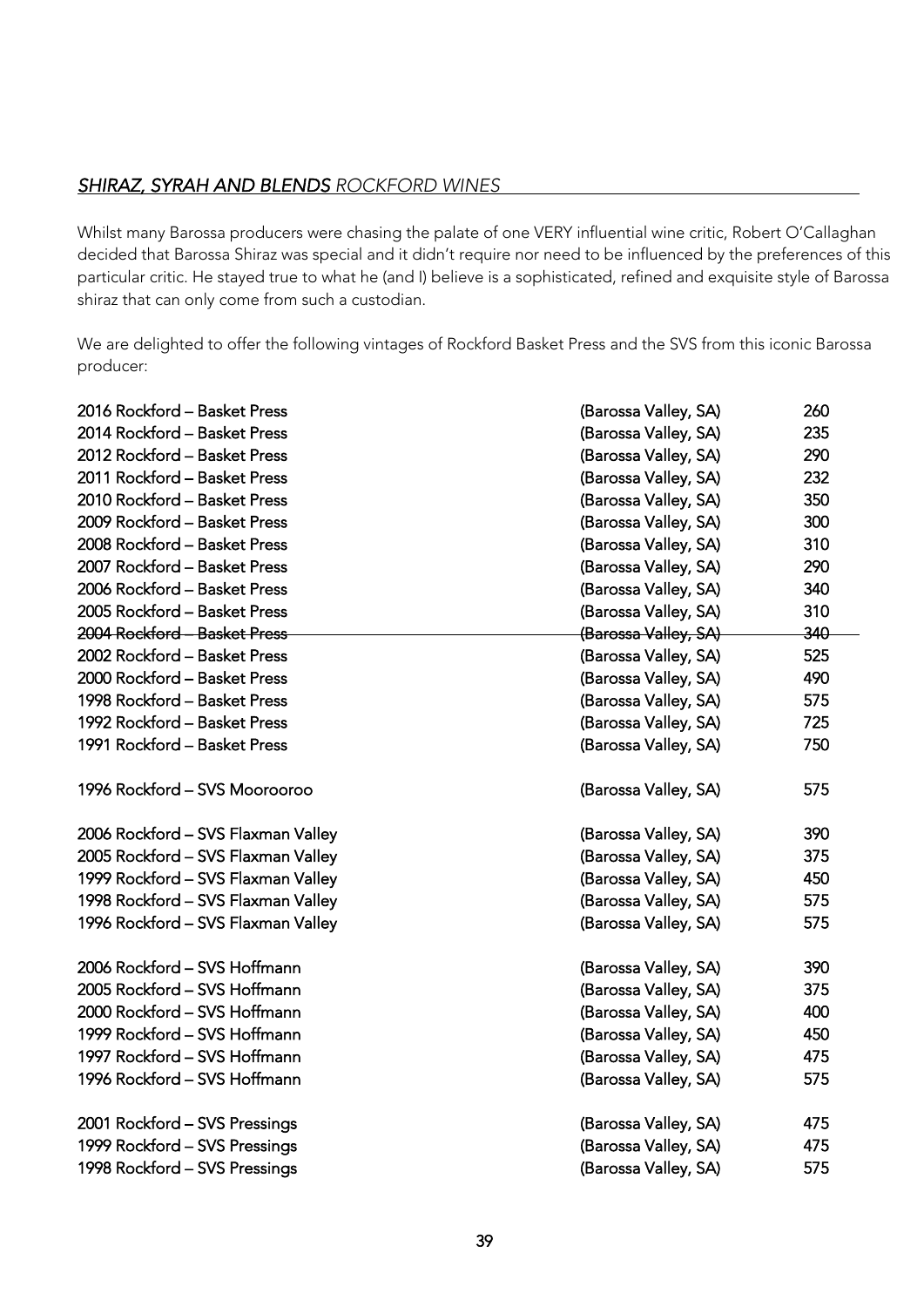# <span id="page-39-0"></span>*SHIRAZ, SYRAH AND BLENDS France*

| 2019 Anne & Jean-Francois Ganevat – Vdf Bibine<br>Funky, modern, and super juicy expression of Syrah. In between Old & New World style.                                                                                                                                                                                                                                                                                              |                                              | (Rotalier, Jura)                                                                 | 160               |
|--------------------------------------------------------------------------------------------------------------------------------------------------------------------------------------------------------------------------------------------------------------------------------------------------------------------------------------------------------------------------------------------------------------------------------------|----------------------------------------------|----------------------------------------------------------------------------------|-------------------|
| 2019 Herve Souhaut - Syrah<br>Deep black cherry and juicy plum flavours. A rare wine making decision to blend part of Northern and Southern Rhone together.                                                                                                                                                                                                                                                                          |                                              | (Rhone Valley, SA)                                                               | 110               |
| 2010 Dm. E. Guigal - La Mouline<br>This is one of the most emblematic of Guigal's wines. Tiny quantities made from the heart of Cote Blonde, one of the 3 Lala's.                                                                                                                                                                                                                                                                    | Cote-Rotie                                   | (Northern Rhone, France)                                                         | 980               |
| 2015 Dm. Jamet<br>Superb nose with very ripe, complex blackberries, as well as a wealth of black pepper, dark chocolate, graphite and bold array of spices. A blend of<br>15 parcels with 100% whole-cluster fermentation.                                                                                                                                                                                                           | Cote-Rotie                                   | (Northern Rhone, France)                                                         | 650               |
| 2013 Rene Rostaing - Ampodium<br>Sweet blackberry, wild herbs, pepper, spice and olive aromas and flavors. Full-bodied, beautifully textured and with impressive concentration.                                                                                                                                                                                                                                                      | Cote Rotie                                   | (Northern Rhone, France)                                                         | 340               |
| 2012 Dm. Jean-Louis Chave<br>One of the last vintages of Chave St Joseph, these days bottled under "Clos Florentin", super rare and high in demand.                                                                                                                                                                                                                                                                                  | Saint-Joseph                                 | (Northern Rhone, France)                                                         | 225               |
| 2016 Dm. E. Guigal - Vignes de L'Hospice<br>2015 Dm. E. Guigal - Vignes de L'Hospice<br>2012 Dm. E. Guigal - Vignes de L'Hospice<br>Dark licorice and warm ganache notes, melding wonderfully with the core of blackberry and confiture flavours. Dried tobacco and cured meat.                                                                                                                                                      | Saint-Joseph<br>Saint-Joseph<br>Saint-Joseph | (Northern Rhone, France)<br>(Northern Rhone, France)<br>(Northern Rhone, France) | 300<br>265<br>205 |
| 2018 Alain Verset<br>Brilliant violet. A complex bouquet evokes ripe black and blue fruits and floral pastilles, along with licorice, cracked pepper and olive accents,<br>offering intense boysenberry, bitter cherry and spice cake flavours supported by a spine of zesty acidity.                                                                                                                                                | Cornas                                       | (Northern Rhone, France)                                                         | 225               |
| 2013 Auguste Clape – Renaissance<br>2013 Auguste Clape<br>Amazingly intense. Nose of sweet ink, stone, 'mud', prune, and dark berry. Huge palate at the same time sweet and burnt fruit. Lots of extract. Like<br>drinking dark fruit juice. Huge but interesting.                                                                                                                                                                   | Cornas<br>Cornas                             | (Northern Rhone, France)<br>(Northern Rhone, France)                             | 295<br>365        |
| 2010 Gilles Robin<br>Made from 40+ year old vines from Bessards, prime Hermitage terroir. 100% destemmed, great structure with well balanced acidity.                                                                                                                                                                                                                                                                                | Hermitage                                    | (Northern Rhone, France)                                                         | 199               |
| 2010 Dm. E. Guigal<br>Aroma of bacon, herb, violet and liquorice. Silky tannins. Savoury palate with black pepper and herbs- an absolute steal for hermitage!                                                                                                                                                                                                                                                                        | Hermitage                                    | (Northern Rhone, France)                                                         | 169               |
| 2009 Dm. Jean-Louis Chave - L'Hermitage<br>More forward, open and textured, the 2009 Hermitage is an almost promiscuous effort that's just hard to resist. According to Jean-Louis, this wine<br>has never shut down and has always delivered plenty of pleasure. It has classic cassis and blackberry fruit, bacon fat, violets and herbs to go with a<br>full-bodied, layered and seamless, if not voluptuous style on the palate. | Hermitage                                    | (Northern Rhone, France)                                                         | 1350              |
| 2018 J.L. Chave - Silene<br>Big and bold, so unusual from Chave winemaking style. Suited for wine lovers who enjoy Aussie Shiraz.                                                                                                                                                                                                                                                                                                    | Crozes-Hermitage                             | (Northern Rhone, France)                                                         | 140               |
| 2018 Dm. Marc Sorrel<br>Fermented as whole clusters, and so while there is a slight stemmy component, there is plenty of black cherries and raspberries for balance.                                                                                                                                                                                                                                                                 | Crozes-Hermitage                             | (Northern Rhone, France)                                                         | 244               |
| 2018 Dm. Gramenon – L'Emouvante<br>All natural and biodynamic principle, Michelle is using ambient yeasts with a 60 days maceration, to create a modern style of Syrah.                                                                                                                                                                                                                                                              |                                              | (Southern Rhone, France)                                                         | 159               |
| 2020 Hors Champ – Une Vie La Nuit                                                                                                                                                                                                                                                                                                                                                                                                    |                                              | (Roussillon, France)                                                             | 99                |

Made by the famous Cyrl Fhal, a wine with sapid, saline and savoury flavours. Lots of black cherries, violets and great acidity.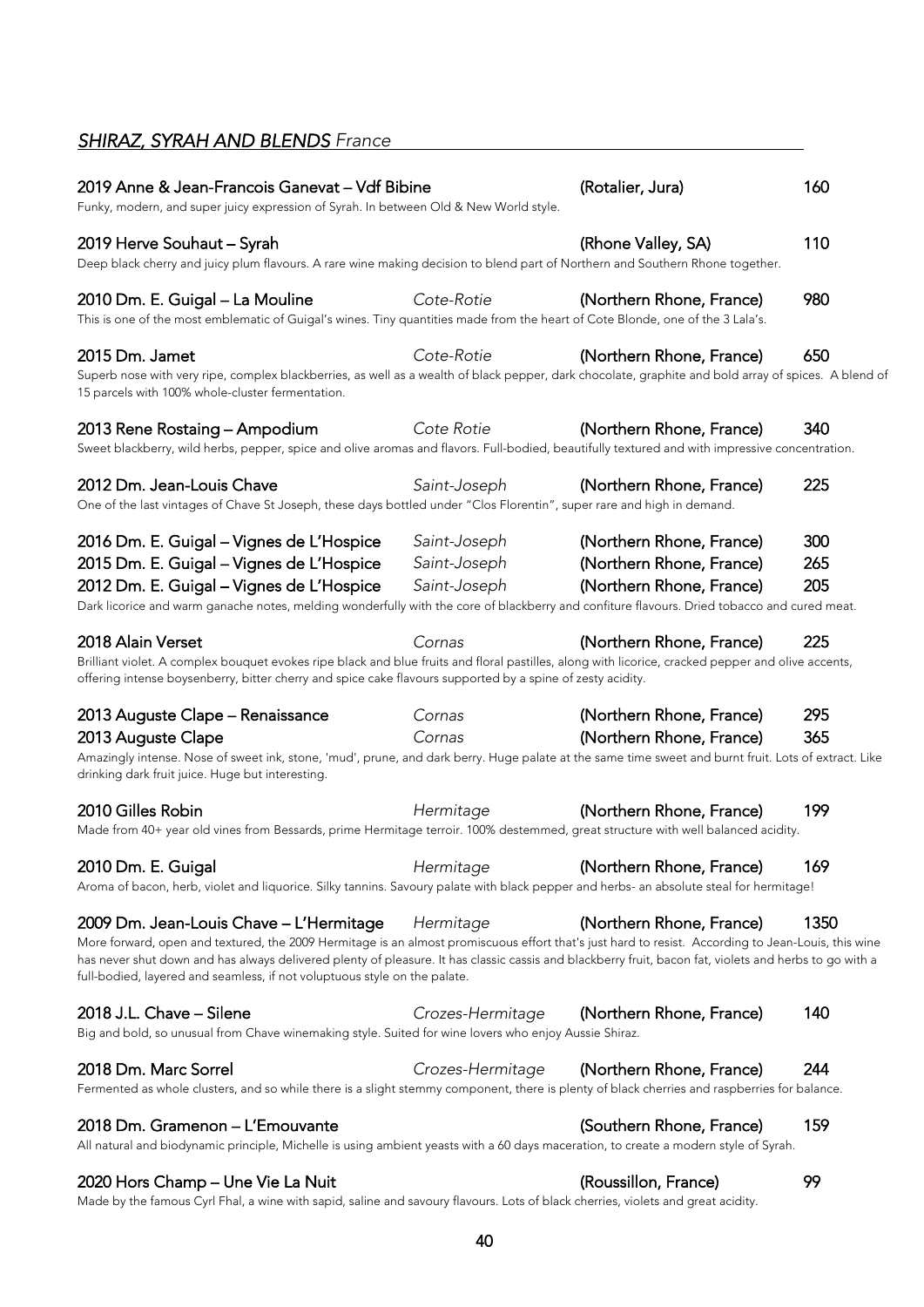### <span id="page-40-0"></span>*CABERNET FRANC*

Most of us have never heard about Cabernet Franc, but is one of the major black grape varieties in the world. It is principally grown for blending with Cabernet Sauvignon and Merlot in the Bordeaux style, but also can vinified alone, mainly in Loire Valley region.

Franc is lighter than Cabernet Sauvignon, making a bright pale red wine that contributes finesse and lends pepperery perfume to blends. Often the grape show cases flavours of black raspberries, tobacco, capsicum, cassis and violets.

Thanks to DNA analysis indicates that Cab Franc is one of the parents of Cabernet Sauvignon, Merlot and Carmenere.

2020 Somos – Slate Creek Vineyard (McLaren Vale, SA) 72 Picked in 2 waves, one early and herbaceous, one later for fruit generosity, blended to one complete wine. Young, funky and not to serious.

2016 Pyramid Valley – Howell Family Vineyard (Hawke's Bay, New Zealand) 119 Crushed black berries, smoke and a compelling cured meat/fresh leather note. On the nose lots of spicy, dried herb character, like curry leaf.

2018 Terra Vita Vinum – Rouge de schiste Anjou (Loire Valley, France) 159 Organic and low intervention. A blend of Cabernet Franc and Cabernet Sauvignon, more on ligther and elegant side with lots of red and black fruit, the finish gives a real sensation of freshness.

2018 Dm. Andrée – Carbone **Anjou** Anjou (Loire Valley, France) 240 Organic farming, minimal intervention. Carbone is made in an easy every day drinking style. Imagine combining Beaujolais and Bordeaux.

2017 Dm. Andrée – Les Mines **Anjou** Anjou (Loire Valley, France) 325 Organic farming, minimal intervention. Les Mines spent 24 months in oak (30% new), vines are grown black soil with high contents of carbon and graphite.

2019 Dm. Guiberteau – Les Moulins Saumur (Loire Valley, France) 130 From a tiny 1.9ha vineyard, super juicy with lots of red plums. Think of Pinot Noir and Cabernet Sauvignon meet each in the middle.

2020 Dm. Arnaud Lambert – Clos Mazurique Saumur (Loire Valley, France) 99 100% destemmed and fermented in a concrete tank, this wine is super perfumed, juicy and made in early drinking style.

2020 Dm. Bernard Baudry – Le Domaine Chinon (Loire Valley, France) 99 Aging occurred in concrete and old cask, super complex nose with wet earth, blue fruits, roasted meat and a floral lift. 2019 Dm. Bernard Baudry – Les Grezeaux Chinon (Loire Valley, France) 145 Medicinal notes with layers of sweet, dark cherry fruit and sappy, menthol spice and meaty aromas. Crushed black berries and herbs.

2019 Dm. Bernard Baudry – Le Clos Guillot Chinon (Loire Valley, France) 194 This wine needs the longest to express their superb fruit flavours with bright acidity. Can be aged easily for another 10+ years.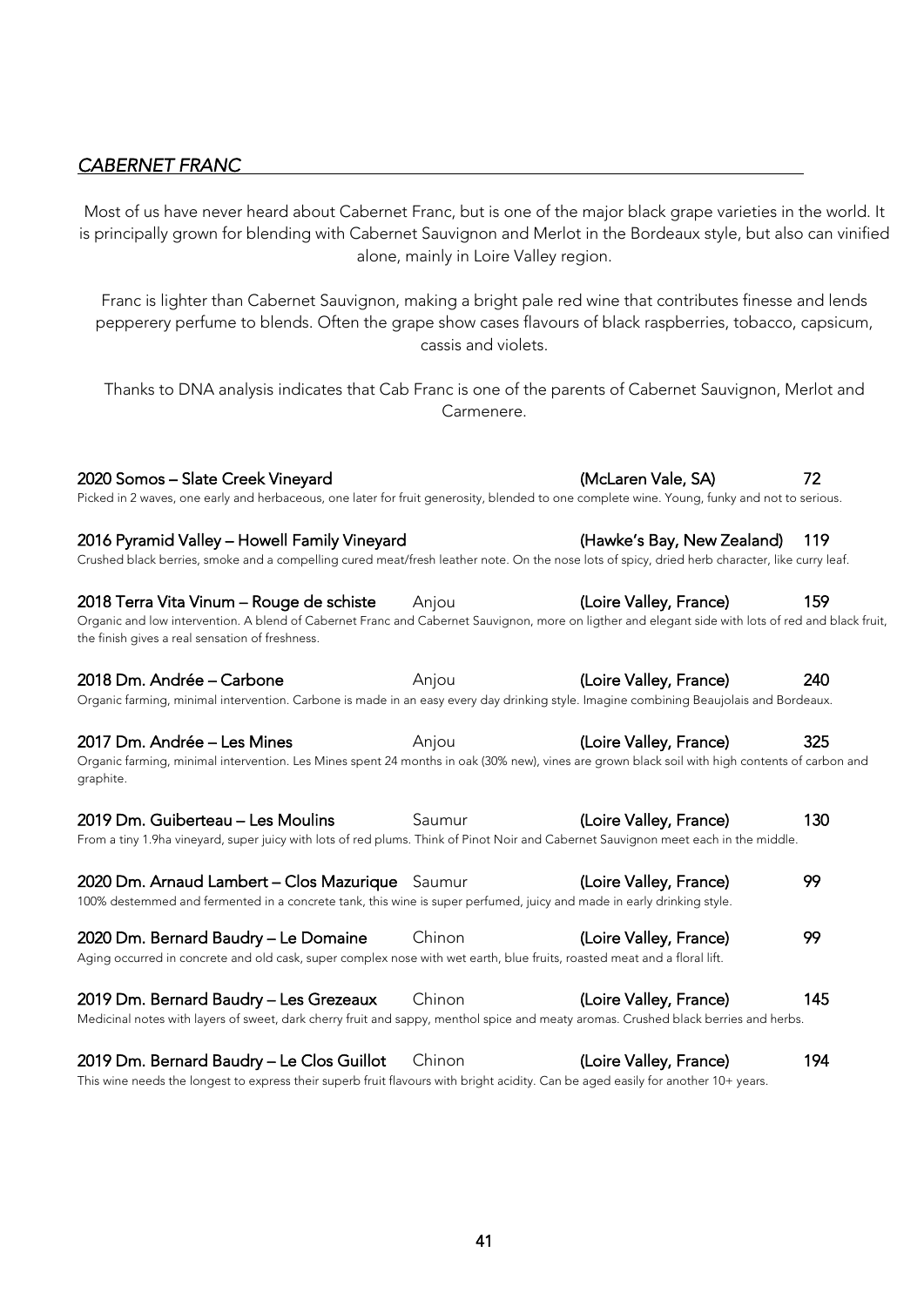### <span id="page-41-0"></span>*CABERNET SAUVIGNON*

#### 2018 Stonegarden (Barossa Valley, SA) 142

| A new chapter started Stonegarden Winery, with winemaker Ben Radford (former Chief Winemaker at Rockford). Must try, big and bold. |                      |      |
|------------------------------------------------------------------------------------------------------------------------------------|----------------------|------|
| 2016 Rockford - Rifle Range                                                                                                        | (Barossa Valley, SA) | 146  |
| 2015 Rockford - Rifle Range                                                                                                        | (Barossa Valley, SA) | 158  |
| 2011 Rockford - Rifle Range                                                                                                        | (Barossa Valley, SA) | 184  |
| 2008 Rockford - Rifle Range                                                                                                        | (Barossa Valley, SA) | 212  |
| 1998 Rockford                                                                                                                      | (Barossa Valley, SA) | 295  |
| 2010 Penfolds - 707                                                                                                                | (Multi Regional, SA) | 1095 |
| 2009 Penfolds - 707                                                                                                                | (Multi Regional, SA) | 1030 |
| 2008 Penfolds - 707                                                                                                                | (Multi Regional, SA) | 1068 |
| 2005 Penfolds - 707                                                                                                                | (Multi Regional, SA) | 975  |

This is an opaque red/black colour and has a beguiling nose of rich fruit (blackcurrant and berry fruits), chocolate, coffee and sweet, spicy American oak. Superbly rich...

#### 1996 Penfolds – Kalimna Block 42 (Barossa Valley, SA) 1150

Exceptional vintage conditions in the Barossa Valley in 1996 presented Penfolds winemakers with the opportunity to make this one-off, special bin wine in the tradition of the legendary Bin 60A, Bin 7 and Bin 90A. Penfolds Kalimna Block 42 was made from a single block - Block 42 - of the renowned Penfolds Kalimna vineyard, the oldest Cabernet Sauvignon vineyard in Australia. The wine was made from the same 110-year-old patch of vines from which came Max Schubert's 1953 Grange Cabernet. Penfolds Block 42 is a captivating example of a single block of high-quality Kalimna Cabernet Sauvignon, featuring concentrated varietal flavours, complexity of balanced oak and a fine tannin finish.

| 2010 Wendouree | (Clare Valley, SA) | 310 |
|----------------|--------------------|-----|
| 2009 Wendouree | (Clare Valley, SA) | 268 |

This is a very muscular cellaring style with dark chocolate mint fruit characters and fine sinewy tannins- 10 years on, you be the judge!

#### 2018 Yalumba – Cigar (Coonawarra, SA) 76

Lifted aromatics of spicy ripe blackcurrants alongside some choc mint and liquorice notes flavours of blackcurrant, dark chocolate and liquorice followed by a touch of mint

#### 2013 Noon – Twelve Hundred Hours (Langhorne Creek, SA) 142

#### 2015 Noon – Reserve (Langhorne Creek, SA) 180

One of our staff favourites, big and rich, but still elegant and silky tannins. Needs 30mins to open and express itself.

#### 2005 Crawford River **165** (Henty, VIC) **165**

Red & black fruits, cedar wood and bay leaf are the predominant characters of this soft, complex wine. Still fresh and bright, with blackberry and black olive evident throughout the palate along with hints of liquorice. Integrated acidity aids the well-balanced structure and together with fine grained tannins results in excellent persistence.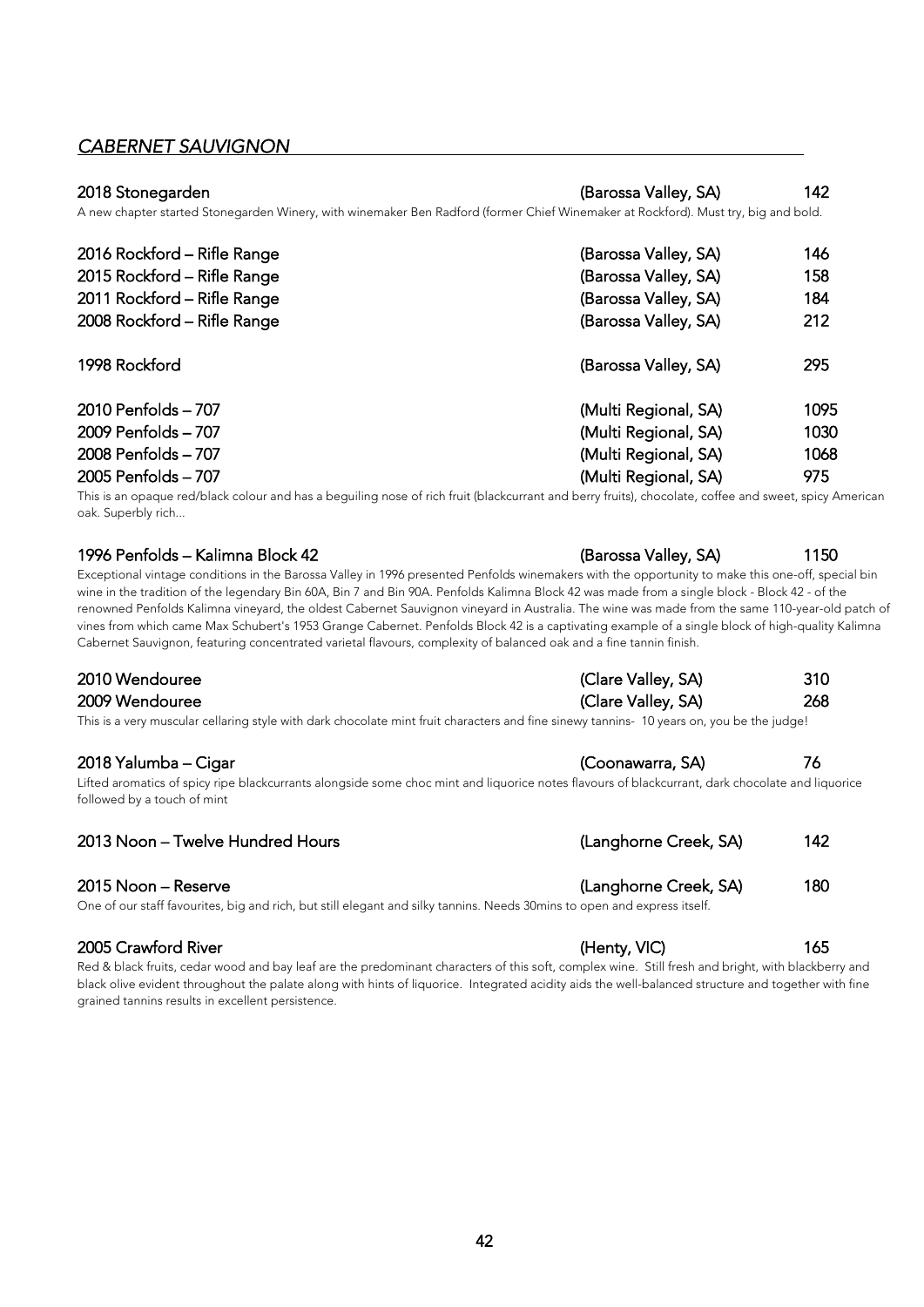# <span id="page-42-0"></span>*CABERNET SAUVIGNON & MERLOT BLENDS Australia & Italy*

| 2014 Lake's Folly - Cabernets<br>2013 Lake's Folly - Cabernets                                                                                                                   | CS SHZ MER PV<br>CS SHZ MER PV                                                                   | (Hunter Valley, NSW)<br>(Hunter Valley, NSW)                                                                    | 325<br>290                      |
|----------------------------------------------------------------------------------------------------------------------------------------------------------------------------------|--------------------------------------------------------------------------------------------------|-----------------------------------------------------------------------------------------------------------------|---------------------------------|
| 2012 Yeringberg - Cabernets                                                                                                                                                      | CS CF MER MAL PV                                                                                 | (Yarra Valley, VIC)                                                                                             | 185                             |
| 2010 Mount Mary - Quintet<br>2008 Mount Mary - Quintet<br>2006 Mount Mary - Quintet<br>2005 Mount Mary - Quintet<br>2004 Mount Mary - Quintet                                    | CS MER CF MAL PV<br>CS MER CF MAL PV<br>CS MER CF MAL PV<br>CS MER CF MAL PV<br>CS MER CF MAL PV | (Yarra Valley, VIC)<br>(Yarra Valley, VIC)<br>(Yarra Valley, VIC)<br>(Yarra Valley, VIC)<br>(Yarra Valley, VIC) | 250<br>285<br>272<br>284<br>290 |
| 2015 Yarra Yering - Dry Red No. 1<br>2013 Yarra Yering - Dry Red No. 1<br>2012 Yarra Yering - Dry Red No. 1<br>2003 Yarra Yering - Dry Red No. 1                                 | CS MER  MAL PV<br>CS MER  MAL PV<br>CS MER  MAL PV<br>CS MER  MAL PV                             | (Yarra Valley, VIC)<br>(Yarra Valley, VIC)<br>(Yarra Valley, VIC)<br>(Yarra Valley, VIC)                        | 275<br>212<br>189<br>290        |
| 2008 Domaine A                                                                                                                                                                   | CS MER CF PV                                                                                     | (Coal River, TAS)                                                                                               | 189                             |
| 2012 Penfolds Bin 389                                                                                                                                                            | <b>CS SHZ</b>                                                                                    | (Multi Regional, SA)                                                                                            | 225                             |
| 2018 Rockford - Rod Spur<br>2006 Rockford - Rod Spur<br>2001 Rockford - Rod Spur                                                                                                 | <b>CS SHZ</b><br><b>CS SHZ</b><br><b>CS SHZ</b>                                                  | (Barossa Valley, SA)<br>(Barossa Valley, SA)<br>(Barossa Valley, SA)                                            | 92<br>148<br>157                |
| 2010 Wendouree                                                                                                                                                                   | <b>CS MAL</b>                                                                                    | (Clare Valley, SA)                                                                                              | 245                             |
| 2008 Parker First Growth                                                                                                                                                         | <b>CS PV MER</b>                                                                                 | (Coonawarra, SA)                                                                                                | 169                             |
| 2019 McHenry Hohnen - BDX                                                                                                                                                        | MAL CS PV                                                                                        | (Margaret River, WA)                                                                                            | 99                              |
| 2015 Moss Wood                                                                                                                                                                   | CS CF PV                                                                                         | (Margaret River, WA)                                                                                            | 265                             |
| 2013 Vasse Felix - Tom Cullity<br>A remarkable, refined Cabernet Blend with sublime tannin and mouthfeel. Cherry, cassis, cedar and touch of bitter chocolate. Juicy, while find | CS MAL PV                                                                                        | (Margaret River, WA)                                                                                            | 350                             |

harkable, refined Cabernet Blend with sublime tannin and mouthfeel. Cherry, cassis, cedar and touch of bitter chocolate. Juicy, while find and<br> dry.

| 2015 Sassicaia - Tenuta San Guido CSICF |  |  |  |  |  |  | (Tuscany, Italy)                                                                                                                                                                                                                  |  | 650 |  |
|-----------------------------------------|--|--|--|--|--|--|-----------------------------------------------------------------------------------------------------------------------------------------------------------------------------------------------------------------------------------|--|-----|--|
|                                         |  |  |  |  |  |  | $\bigcirc$ for a specific that the first contract of the contract of the contract of the contract of the contract of the contract of the contract of the contract of the contract of the contract of the contract of the contract |  |     |  |

One of the greatest Bordeaux-blends made outside of Bordeaux. In our opinion, it should be on every bucket-list for serious wine drinkers.

|  |  | 2017 Guidalberto - Tenuta San Guido CS MER |  |  |  |  |
|--|--|--------------------------------------------|--|--|--|--|
|--|--|--------------------------------------------|--|--|--|--|

SIMER **CONTEX CONTEXY, Italy** Guidalberto et al., 156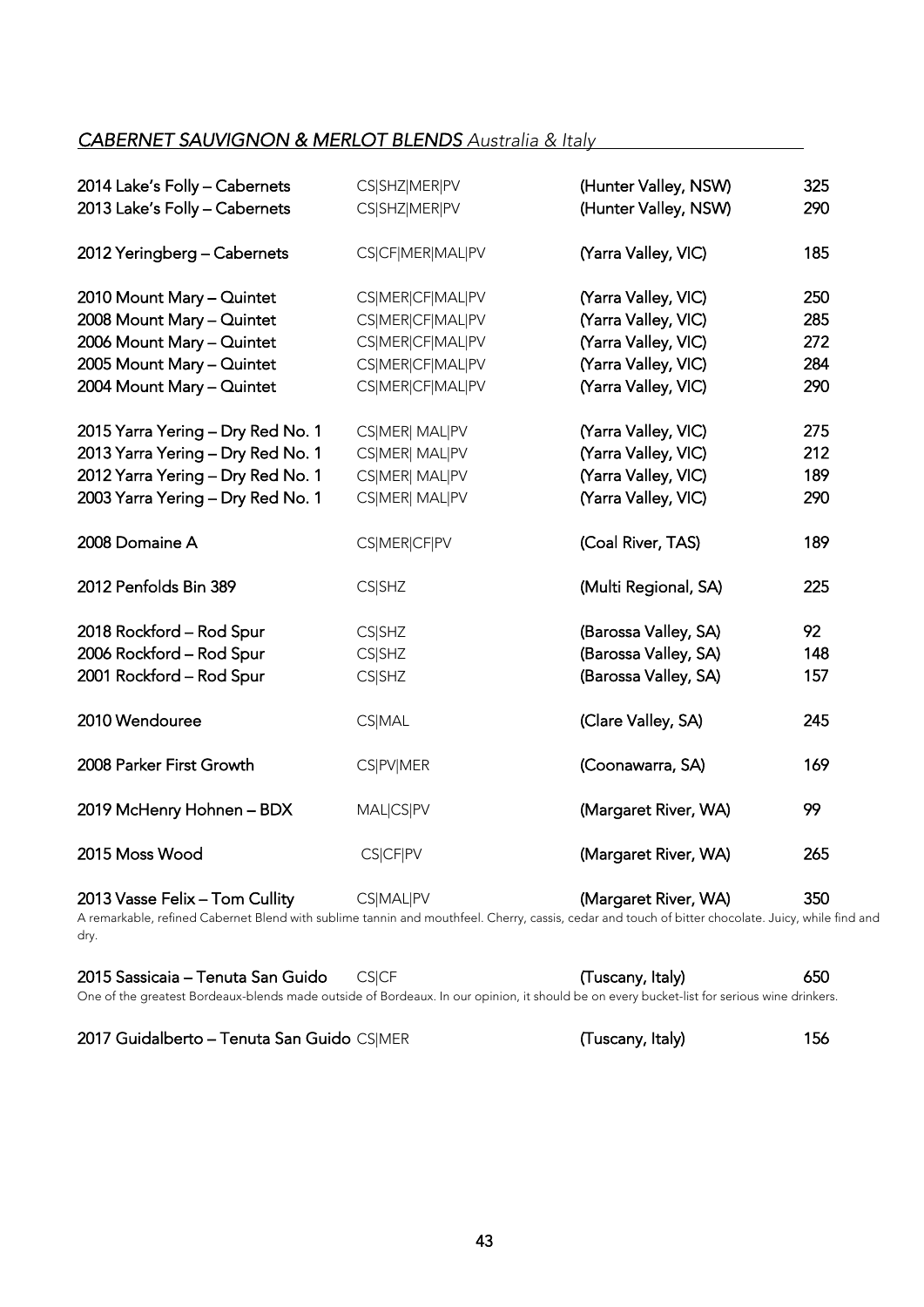# <span id="page-43-0"></span>*CABERNET SAUVIGNON & MERLOT BLENDS Bordeaux, France*

# *Left Bank (Cabernet predominant)*

| 2005 Château Montrose                                                                                                          | (1500ml/MAGNUM) | 2 <sup>nd</sup> Growth                           | (St. Estephe)                | 1000       |
|--------------------------------------------------------------------------------------------------------------------------------|-----------------|--------------------------------------------------|------------------------------|------------|
| 2009 Château Calon Segur                                                                                                       |                 | 3rd Growth                                       | (St. Estephe)                | 285        |
| 2003 Château Lafite Rothschild                                                                                                 |                 | 1 <sup>st</sup> Growth                           | (Pauillac)                   | 2200       |
| 2003 Château Mouton-Rothschild                                                                                                 |                 | 1 <sup>st</sup> Growth                           | (Pauillac)                   | 2200       |
| 2003 Château Pichon Longueville Comtesse de Lalande                                                                            |                 | 2 <sup>nd</sup> Growth                           | (Pauillac)                   | 410        |
| 2000 Château Duhart-Milon                                                                                                      |                 | 4 <sup>th</sup> Growth                           | (Pauillac)                   | 390        |
| 2010 Château Haut-Bages-Liberal                                                                                                |                 | 5 <sup>th</sup> Growth                           | (Pauillac)                   | 218        |
| 2009 Château Lynch-Bages                                                                                                       |                 | 5 <sup>th</sup> Growth                           | (Pauillac)                   | 630        |
| 2001 Château Pontet-Canet                                                                                                      |                 | 5 <sup>th</sup> Growth                           | (Pauillac)                   | 415        |
| 2014 Château Leoville Las Cases<br>2001 Château Leoville Las Cases                                                             |                 | 2 <sup>nd</sup> Growth<br>2 <sup>nd</sup> Growth | (St. Julien)<br>(St. Julien) | 590<br>745 |
| 2014 Clos du Marquis (2 <sup>nd</sup> vin Leoville Las Cases)<br>2009 Clos du Marquis (2 <sup>nd</sup> vin Leoville Las Cases) |                 |                                                  | (St. Julien)<br>(St. Julien) | 280<br>345 |
| 2000 Château Leoville Poyferre                                                                                                 |                 | 2 <sup>nd</sup> Growth                           | (St. Julien)                 | 510        |
| 2010 La Croix de Beaucaillou (2 <sup>nd</sup> vin Ducru Beaucaillou)                                                           |                 |                                                  | (St. Julien)                 | 245        |
| 2005 Château Langoa Barton                                                                                                     |                 | 3rd Growth                                       | (St. Julien)                 | 365        |
| 2005 Château Lagrange                                                                                                          |                 | 3rd Growth                                       | (St. Julien)                 | 345        |
| 1999 Château Margaux                                                                                                           |                 | 1 <sup>st</sup> Growth                           | (Margaux)                    | 1450       |
| 2010 Domaine de Chevalier                                                                                                      |                 | <b>GC</b> Classe                                 | (Pessac-Leognan)             | 310        |
| 2003 Château Haut-Brion                                                                                                        |                 | 1 <sup>st</sup> Growth                           | (Pessac-Leognan)             | 1600       |
|                                                                                                                                |                 |                                                  |                              |            |

# *Right Bank (Merlot predominant)*

| 2007 Château Pavie         | 1er Grand Cru Classe A | (St Emilion) | 659 |
|----------------------------|------------------------|--------------|-----|
| 2010 Château Certan de May |                        | (Pomerol     | 390 |
| 2008 Château Certan de May |                        | (Pomerol)    | 359 |
| 2003 Château Certan de May |                        | (Pomerol)    | 275 |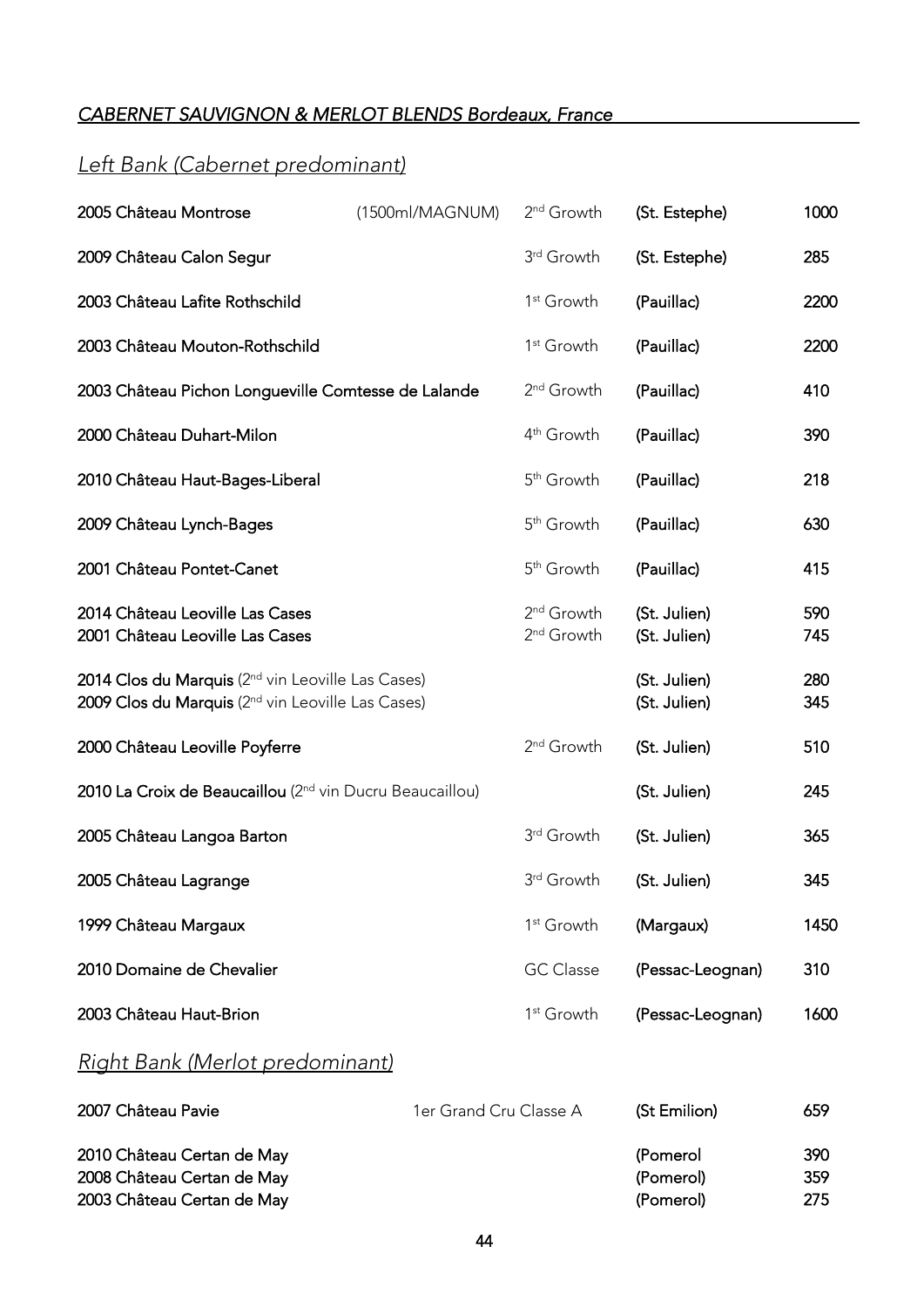### <span id="page-44-0"></span>*DESSERT WINES*

| 2015 Rockford - Mayflower                                | Cane Cut Semillon                                                                                     | (Barossa Valley, SA)                                              | $(75ml)$ 17 | $(375ml)$ 78                                   |  |
|----------------------------------------------------------|-------------------------------------------------------------------------------------------------------|-------------------------------------------------------------------|-------------|------------------------------------------------|--|
| 2016 Royal Tokaji - 6 Puttonyos Aszu Furmint             |                                                                                                       | (Hungary)                                                         | $(75ml)$ 26 | $(500ml)$ 160                                  |  |
| 2005 Ch. Lafaurie-Peyraguey                              | 1 <sup>st</sup> Growth                                                                                | (Sauternes, France)                                               |             | $(375ml)$ 140                                  |  |
| 2015 Ch. La Tour Blanche                                 | 1 <sup>st</sup> Growth                                                                                | (Sauternes, France)                                               |             | (375ml) <b>128</b>                             |  |
| 2010 Ch. Rieussec                                        | 1 <sup>st</sup> Growth                                                                                | (Sauternes, France)                                               | $(75ml)$ 49 | $(375ml)$ 185                                  |  |
| 2003 Ch. Suduiraut                                       | 1 <sup>st</sup> Growth                                                                                | (Sauternes, France)                                               |             | (375ml) 149                                    |  |
| 2009 Ch. d Yquem<br>1998 Ch. d Yquem<br>1990 Ch. d Yquem | 1 <sup>st</sup> Growth Superior<br>1 <sup>st</sup> Growth Superior<br>1 <sup>st</sup> Growth Superior | (Sauternes, France)<br>(Sauternes, France)<br>(Sauternes, France) |             | $(375ml)$ 820<br>$(375ml)$ 545<br>(750ml) 2200 |  |
| 2018 Alasia Moscato di Asti                              |                                                                                                       | (Asti, Italy)                                                     |             | $(750ml)$ 55                                   |  |

### *FORTIFIED*

| NV Rockford - Marion Tawny                           | (Barossa Valley,SA)                         | $(60ml)$ 12                |  |
|------------------------------------------------------|---------------------------------------------|----------------------------|--|
| 2012 Rockford -VP Shiraz<br>1996 Rockford -VP Shiraz | (Barossa Valley,SA)<br>(Barossa Valley, SA) | $(60ml)$ 19<br>$(60ml)$ 39 |  |
| 1980 Warre's - Vintage                               | (Douro, Portugal)                           | $(60ml)$ 45                |  |
| NV Emilio Lustau - Pedro Ximenez                     | (Jerez, Spain)                              | $(60ml)$ 14                |  |

### *COGNAC & ARMAGNAC*

| Ragnaud-Sabourin       | <b>VSOP</b> | (Cognac, France)   | 15 |
|------------------------|-------------|--------------------|----|
| Ch. Fontpinot - Frapin | 1991        | (Cognac, France)   | 38 |
| Dm. Loujan             | 2000        | (Armagnac, France) | 18 |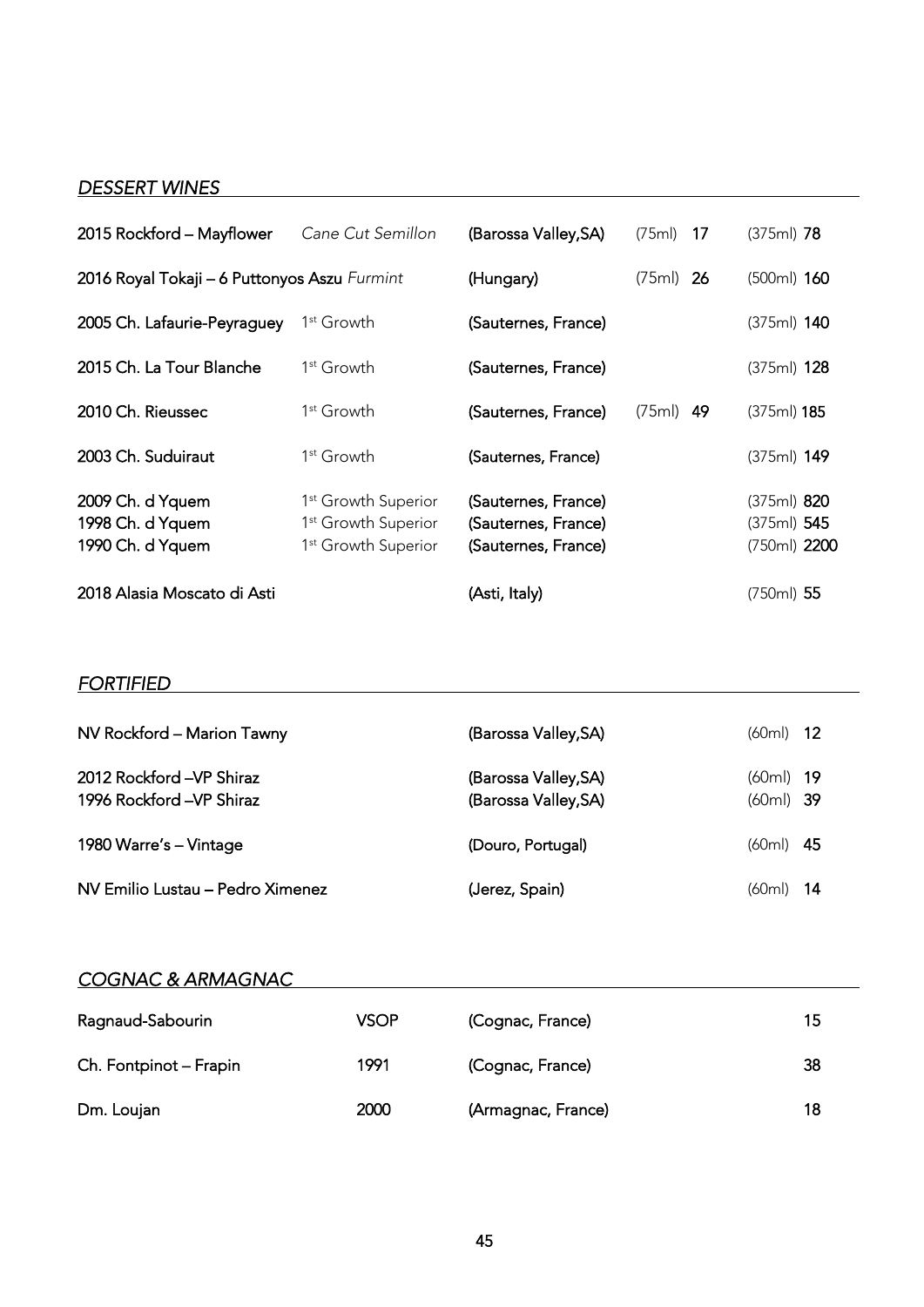<span id="page-45-0"></span>

| Antipodes Mineral Water 1L - STILL or SPARKLING | 11  |
|-------------------------------------------------|-----|
| Strangelove 180ml:                              |     |
| no. 8 Tonic                                     | 6   |
| <b>Dirty Tonic</b>                              | 6   |
| <b>Coastal Tonic</b>                            | 6   |
| <b>Watermelon Tonic</b>                         | 6   |
| Salted Grapefruit                               | 6   |
| Strangelove Lo-Cal Soda 300ml:                  |     |
| Holy Grapefruit                                 | 7.5 |
| Cloudy Pear                                     | 7.5 |
| Very Mandarin                                   | 7.5 |
| Lemon Squash                                    | 7.5 |
| Lime & Jalapeno                                 | 7.5 |
| <b>Smoked Cola</b>                              | 7.5 |

#### *BEER*

| James Squire - Zero             | Alcohol Free Lager | 0.0% | (Sydney, NSW)        | 9  |
|---------------------------------|--------------------|------|----------------------|----|
| Long Point                      | Ginger Beer        | 3.5% | (Lake Cathie, NSW)   | 12 |
| Hill's Cider                    | Apple Cider        | 5.0% | (Adelaide Hills, SA) | 9  |
| Coopers - Light                 | Lager              | 2.9% | (Adelaide, SA)       | 7  |
| Wicked Elf - Easy Bastard       | Mid Strength IPA   | 4.0% | (Port Macquarie)     | 8  |
| Wicked Elf - Endless Summer     | Kolsch             | 4.7% | (Port Macquarie)     | 10 |
| <b>Wicked Elf</b>               | Pilsner            | 4.8% | (Port Macquarie)     | 10 |
| James Boag's                    | Lager              | 4.6% | (Launceston, TAS)    | 9  |
| Peroni - Nastro Azzuro          | Lager              | 5.1% | (Italy)              | 9  |
| Sapporo                         | Lager              | 5.0% | (Japan)              | 9  |
| Corona                          | Pale Lager         | 4.5% | (Mexico)             | 9  |
| Lord Nelson - Three Sheets      | Pale Ale           | 4.9% | (Sydney, NSW)        | 10 |
| <b>Wicked Elf</b>               | Pale Ale           | 4.8% | (Port Macquarie)     | 10 |
| Wicked Elf - Fastidious Bastard | <b>IPA</b>         | 6.8% | (Port Macquarie)     | 12 |
| <b>Wicked Elf</b>               | Porter             | 6.2% | (Port Macquarie)     | 12 |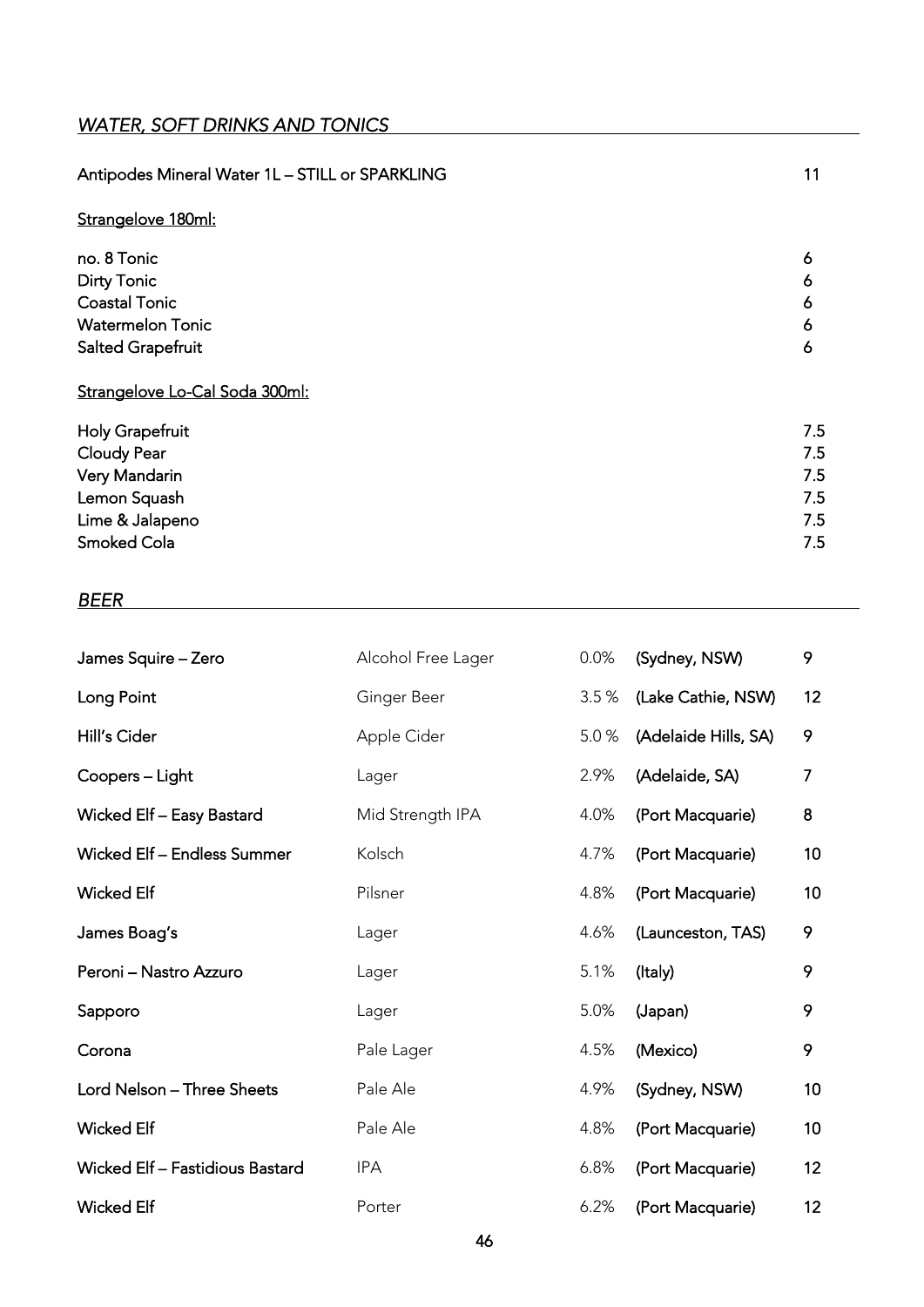# <span id="page-46-0"></span>*COCKTAILS*

| It's a G&T           | tasmanian raspberry infused spring bay gin, coastal tonic, dried grapefruit | 17 |
|----------------------|-----------------------------------------------------------------------------|----|
| Lime Margarita       | jose cuervo reposado tequila, cointreau, fresh lime & salt rimmed glass     | 21 |
| French Martini       | absolut vodka, chambord liqueur, fresh lime & pineapple juice               | 21 |
| Rhubarb Bellini      | 2019 idee fixee, home-made rhubarb-cardamom puree                           | 22 |
| <b>Amaretto Sour</b> | disaronno amaretto liqueur, fresh lime & egg white                          | 21 |
| Johnnie Sour         | johnnie walker whiskey, fresh lime & egg white                              | 21 |
| <b>PA Southside</b>  | dobson's sweet pea gin, fresh lime & fresh mint                             | 20 |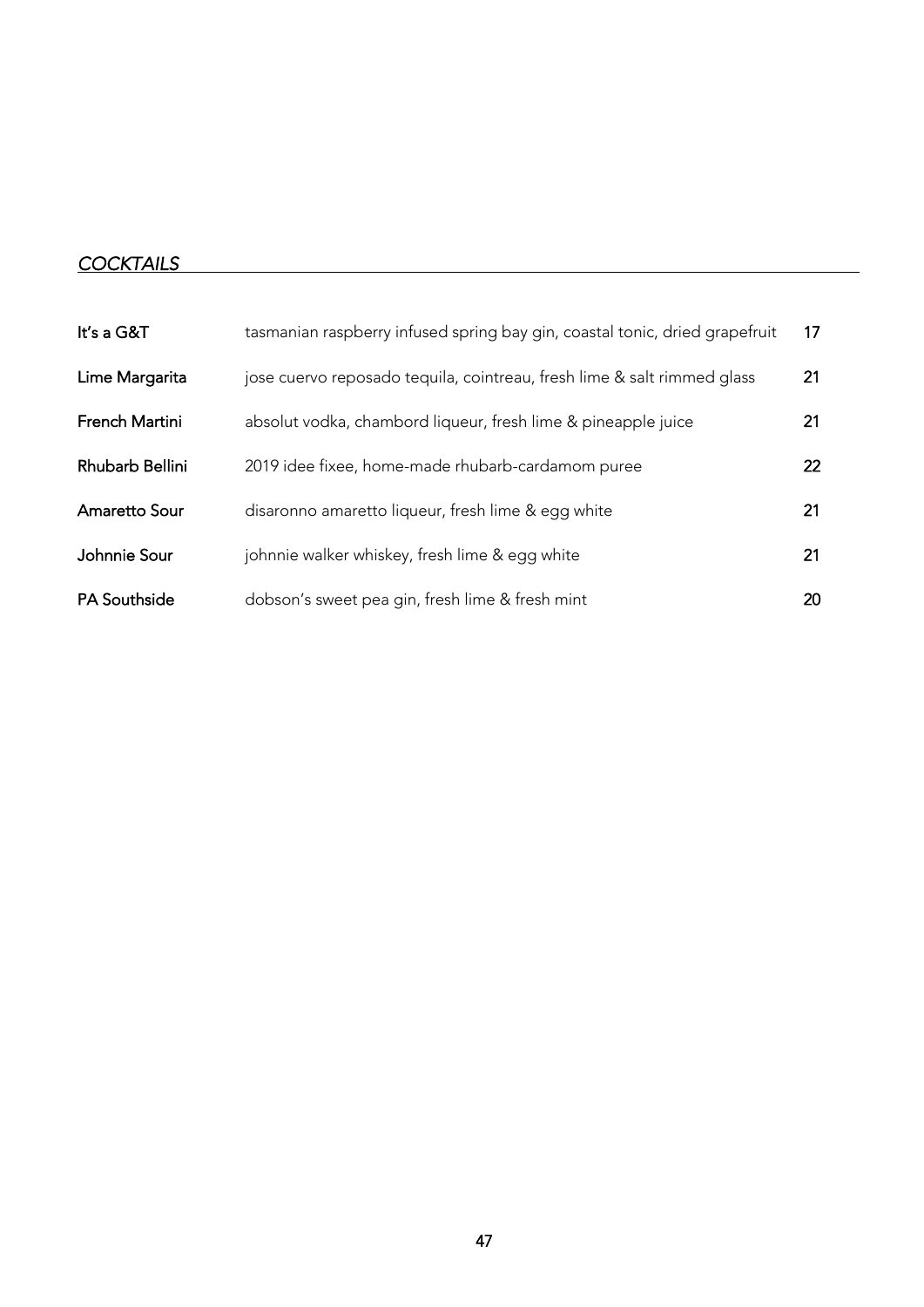#### <span id="page-47-0"></span>*SIGNATURE GIN COCKTAILS*

We have selected mixers made organically by StrangeLove, founded in Byron Bay, to compliment our gin selection. Over 97% of all ingredients are sourced locally.

#### Dobson's Distillery (Kentucky, NSW)

Dobson's is one of only a handful of Gin makers in the world to employ the rarest of specialist Gin stills... The Carter head still. There are believed to be less than six working Carter Heads in the world, Thankfully one of them is here. The Carter head is unique in the way it extracts the Botanicals which make up the molecular soup that is Gin. Feel free to explore the following from this amazing producer!

| Dobson's - London Dry | served with Tonic No.8     | 15 |
|-----------------------|----------------------------|----|
| Dobson's - Sumac      | served with Hot Gingerbeer | 16 |
| Dobson's – Saffron    | served with Coastal Tonic  | 16 |
| Dobson's - Sweet Pea  | served with Tonic No.8     | 16 |

#### Four Pillars (Yarra Valley, VIC)

The Four Pillars consist of the STILL, WATER, BOTANICALS and LOVE A magnificent copper pot STILL, made by CARL in Germany. WATER-from the Yarra Valley. BOTANICALS- mostly from native Australia, however some sourced from around the world. LOVE a commitment to craft and attention to detail every step of the way

| Four Pillars - Rare Dry Gin<br>Four Pillars - Olive Leaf<br>Four Pillars - Bloody Shiraz<br>Four Pillars - Christmas<br>Four Pillars - Yuzu |                                               | served with Tonic No.8<br>served with Coastal Tonic<br>served with Salted Grapefruit<br>served with Tonic No.8<br>served with Coastal Tonic | 16<br>16<br>17<br>18<br>18 |
|---------------------------------------------------------------------------------------------------------------------------------------------|-----------------------------------------------|---------------------------------------------------------------------------------------------------------------------------------------------|----------------------------|
|                                                                                                                                             | Spring Bay – Classic      (Spring Beach, TAS) | served with Coastal Tonic                                                                                                                   | 16                         |
|                                                                                                                                             | Spring Bay – Pink Gin   (Spring Beach, TAS)   | served with Coastel Tonic                                                                                                                   | 17                         |
| Hartshorn – Sheep Whey (Devonport, TAS)                                                                                                     |                                               | served with Tonic No.8                                                                                                                      | 20                         |
| Martin Miller's                                                                                                                             | (ENGLAND)                                     | served with Tonic No.8                                                                                                                      | 19                         |
| Dodd's                                                                                                                                      | (ENGLAND)                                     | served with Watermelon Tonic                                                                                                                | 19                         |
| Hendrick's                                                                                                                                  | (SCOTLAND)                                    | served with Dirty Tonic                                                                                                                     | 16                         |
| Gin Mare                                                                                                                                    | (SPAIN)                                       | served with Dirty Tonic                                                                                                                     | 18                         |
| Poli – Marconi 46                                                                                                                           | (ITALY)                                       | served with Coastal Tonic                                                                                                                   | 16                         |
| Roku                                                                                                                                        | (JAPAN)                                       | served with Tonic No.8                                                                                                                      | 16                         |
| Aviation                                                                                                                                    | (USA)                                         | served with Watermelon Tonic                                                                                                                | 18                         |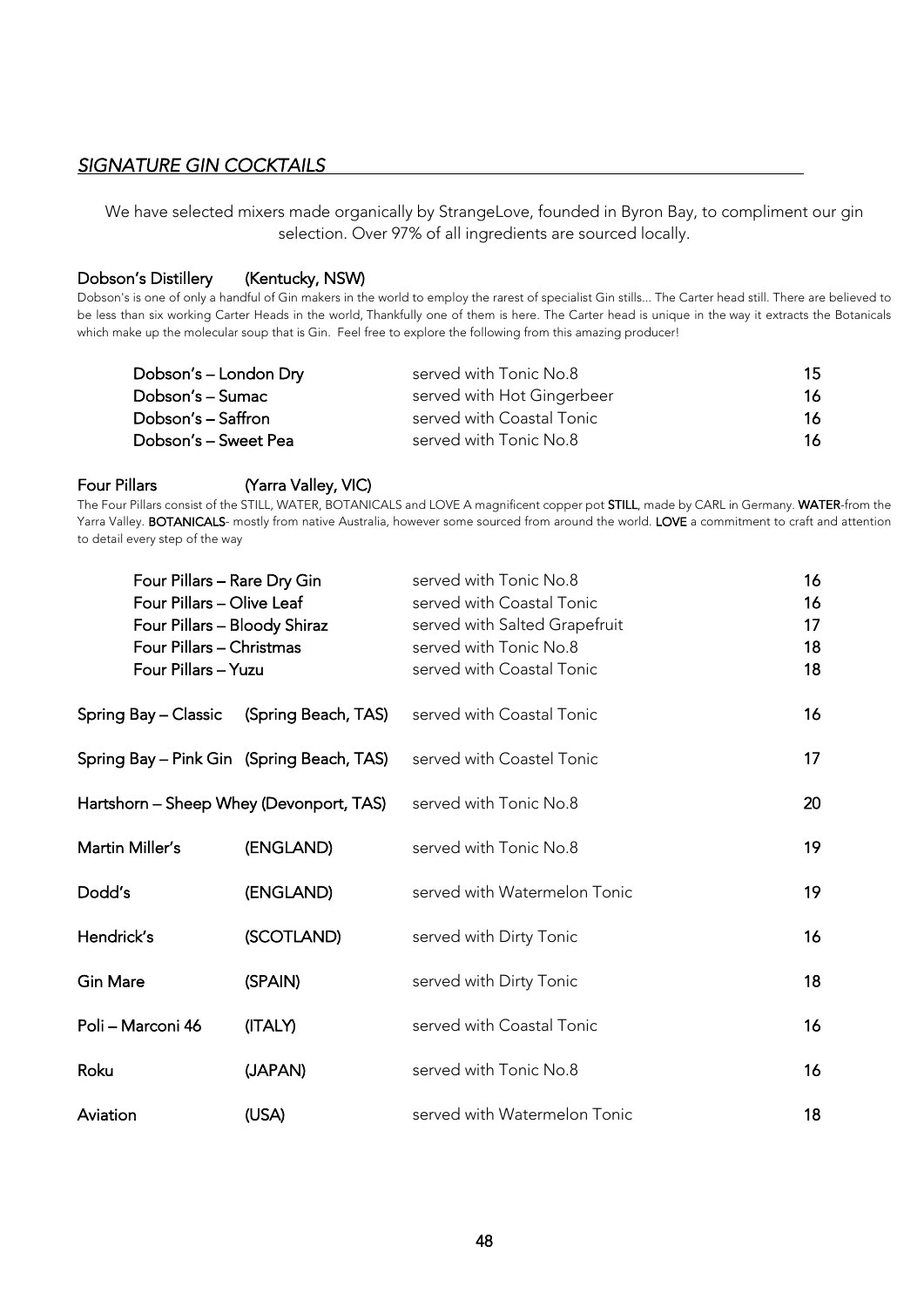| <b>Grey Goose</b>                                                                       |                  | (France)<br>A clean nose with a slight mix sweetness as well as subtle nut and pepper gently arising. A smooth palate with cracked pepper, liquorice and <mark>k</mark> | 11 |
|-----------------------------------------------------------------------------------------|------------------|-------------------------------------------------------------------------------------------------------------------------------------------------------------------------|----|
| with a lingering aniseed flavour. Creates a rounded finish.                             |                  |                                                                                                                                                                         |    |
|                                                                                         |                  |                                                                                                                                                                         |    |
|                                                                                         |                  |                                                                                                                                                                         |    |
| RUM                                                                                     |                  |                                                                                                                                                                         |    |
| Bacardi                                                                                 |                  | (Cuba)                                                                                                                                                                  | 10 |
| balanced and complex: a sweet, mild, fruity flavour with a light hint of citrus.        |                  | Light, straw colour that reveals its age: The nose is a full bouquet of smooth aromas, with hints of oak, molasses and sugar cane. The taste is w                       |    |
| Captain Morgan                                                                          |                  | (Jamaica)                                                                                                                                                               | 10 |
|                                                                                         |                  | Spiced, rich. Molasses and pepper. Full, warming. Stone fruits, dried peels, a hint of aniseed-Aniseed develops into the finish, honey too.                             |    |
| Appleton Estate – Signature                                                             |                  | (Jamaica)                                                                                                                                                               | 12 |
| Great value for money because whilst it's great in cocktails, it's also very good neat. |                  |                                                                                                                                                                         |    |
| Ron Zacapa                                                                              | 23 <sub>yr</sub> | (Guatemala)                                                                                                                                                             | 15 |

# <span id="page-48-0"></span>*VODKA*

Spring Bay **12** (Spring Beach, TAS) 32

A very unique Vodka made from a signature Tasmanian barley malt spirit combined with Australian wheat and pristine east coast rain waiter.

Archie Rose **12** (Sydney, Australia) **12** Using Aussie wheat and twice carbon-filtered Sydney water. Often reminds us by crisp green apple and mint.

Level 1 by Absolut 13 Level is archieved by a proprietary combination of continuous and batch distillation to form a perfect balance of smoothness and character.

Ketel One **10** (Netherlands) **10** It's distilled six times in a pot still and filtered to reach the level with 100% wheat.

*RUM* 

Ron Zacapa 23yr (Guatemala) 15 This is a truly superb Guatemalan rum, blended using the solera system. Sublime stuff. This was matured in a mix of bourbon and sherry casks. T

Plantation XO 2oth Anniversary (Barbados) 615 The stunning floral/fruity opening aroma is transcendent, then releases fragrance of vanilla, cocoa and milk chocolate.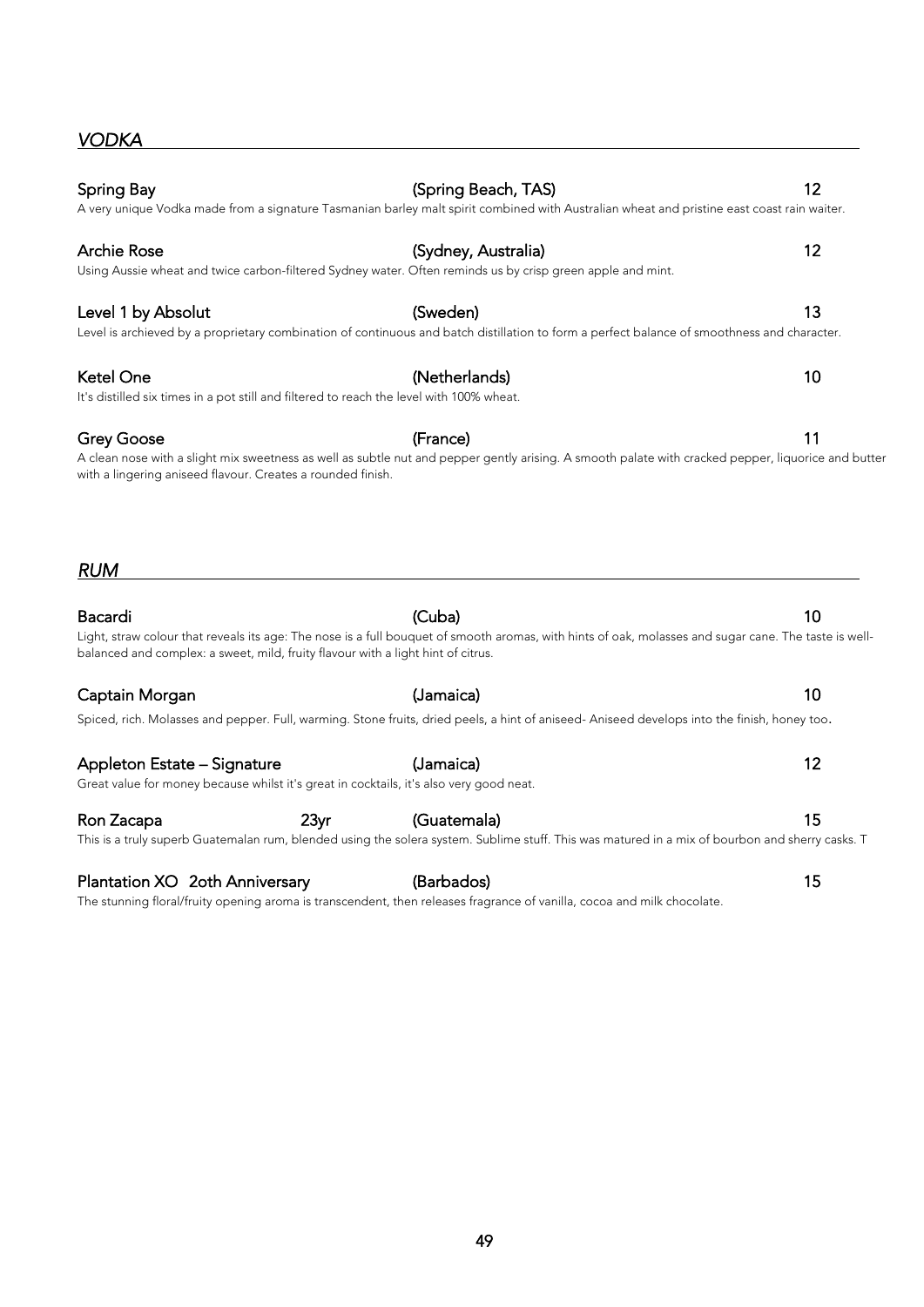### <span id="page-49-0"></span>*WHISKEY*

# **AMERICA**

#### Basil Hayden's 12 When Basil Hayden's SR began distilling his super smooth Bourbon in 1796, George Washington was President. Try it neat or with one big rock.

#### Buffalo Trace 10 The favourite of 'TomTheSomm'. Neat or on the rocks or with a cheeky splash of coke.

### Colonel E.H Taylor Small Batch 40

# and tobacco.

#### Maker's Mark 10

#### The nose is quite fruity and rich. There are lovely notes of spiced honey and mixed peels, a little malmsey and a touch of cut fruit with toasty oak providing a backbone. The palate is rich and full.

Eagle Rare 10yr 15

Every barrel is individual selected to offer a unique bourbon experience. Great for Old Fashioned and Sours and on the rocks.

#### Sazerac Rye 6yr 17

| The whiskey from New Orleans that started it all back in the 1800's. Aromas of clove, vanilla, anise and pepper. Subtle notes of candies spices and |  |  |  |  |
|-----------------------------------------------------------------------------------------------------------------------------------------------------|--|--|--|--|
| citrus. The big finish is smooth with hints of licorice.                                                                                            |  |  |  |  |
|                                                                                                                                                     |  |  |  |  |

**CANADA** 

#### **Crown Royal** 10

Canadian whisky benchmark. Rich and robust, with slight hints of vanilla and fruit. Delicately smooth and creamy with hints of oak and the sweet flavor of vanilla.

### AUSTRALIA

| Archie Rose – Six Malt New Make                                                                                                                                                                                                                                     | (Sydney)    | 16 |
|---------------------------------------------------------------------------------------------------------------------------------------------------------------------------------------------------------------------------------------------------------------------|-------------|----|
| This six malt mash bill produces a low-yielding spirit, a small sacrifice for a rich and expressive flavours. Notes of dark chocolate and coffee, campfire<br>embers and roasted nuts, while toffee and earthy tones complete this well-rounded and complex spirit. |             |    |
| Starward - Edition 1<br>Made from a Barossa barrel, gives a more tannic approach. Lots of dark fruits, cinnamon.                                                                                                                                                    | (Melbourne) | 12 |
| Helleyers Road - Pinot Noir finished<br>Fresh fruit on cereal, a touch of vanilla, coconut oil with a hint of spice evident in the background.                                                                                                                      | (Tasmania)  | 15 |
| Nant – Sherry Cask<br>Rich maple aromas with hints of hazelnuts, almonds, figs and spice. Perfectly served neat.                                                                                                                                                    | (Tasmania)  | 34 |
| Overeem - Sherry Cask<br>Lots of dark chocolate, toffee and nutty flavours, dried fruits and cinnamon. More savoury whisky style.                                                                                                                                   | (Tasmania)  | 29 |
| Spring Bay - Bourbon Cask<br>Sweet notes of vanilla and crème brulee with fruity and herbaceous undertones. Semi sweet caramel on the finish.                                                                                                                       | (Tasmania)  | 28 |
| Spring Bay - Tawny Cask<br>Salted caramel is accompanied by dry oak, milk chocolate, sultanas, and fresh baked gingerbread.                                                                                                                                         | (Tasmania)  | 28 |

#### Tastes of caramel corn sweetness, mingled with butterscotch and liquorice. The aftertaste is a soft mouth-feel that turns into subtle spices of pepper